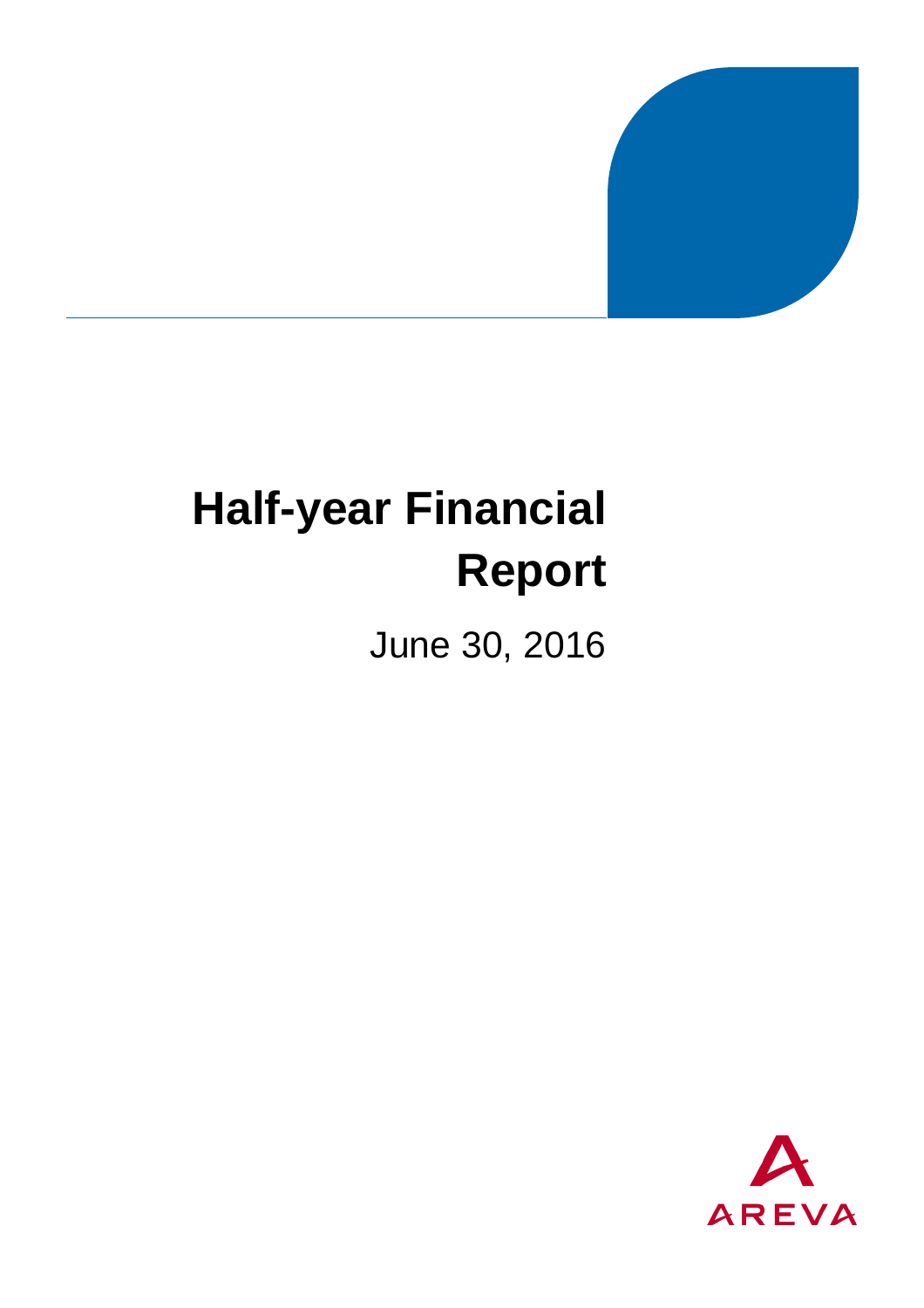#### **General comments**

This financial report contains statements on the objectives, prospects and growth areas for the AREVA group. This information is not meant as a presentation of past performance data and should not be interpreted as a guarantee that events or data set forth herein are assured or that objectives will be met. The statements of prospects in this financial report also address known and unknown risks, uncertainties and other factors that may, if they happen, have the effect that future income, performance and achievements of the AREVA group might be significantly different from the objectives set and put forward. Those factors may include, in particular, changes in international, economic or market conditions, as well as risk factors presented in section 2.1. AREVA has no obligation to update the information on prospects contained in this document, subject to the ongoing disclosure obligations applicable to companies whose stock is admitted to trading on regulated markets.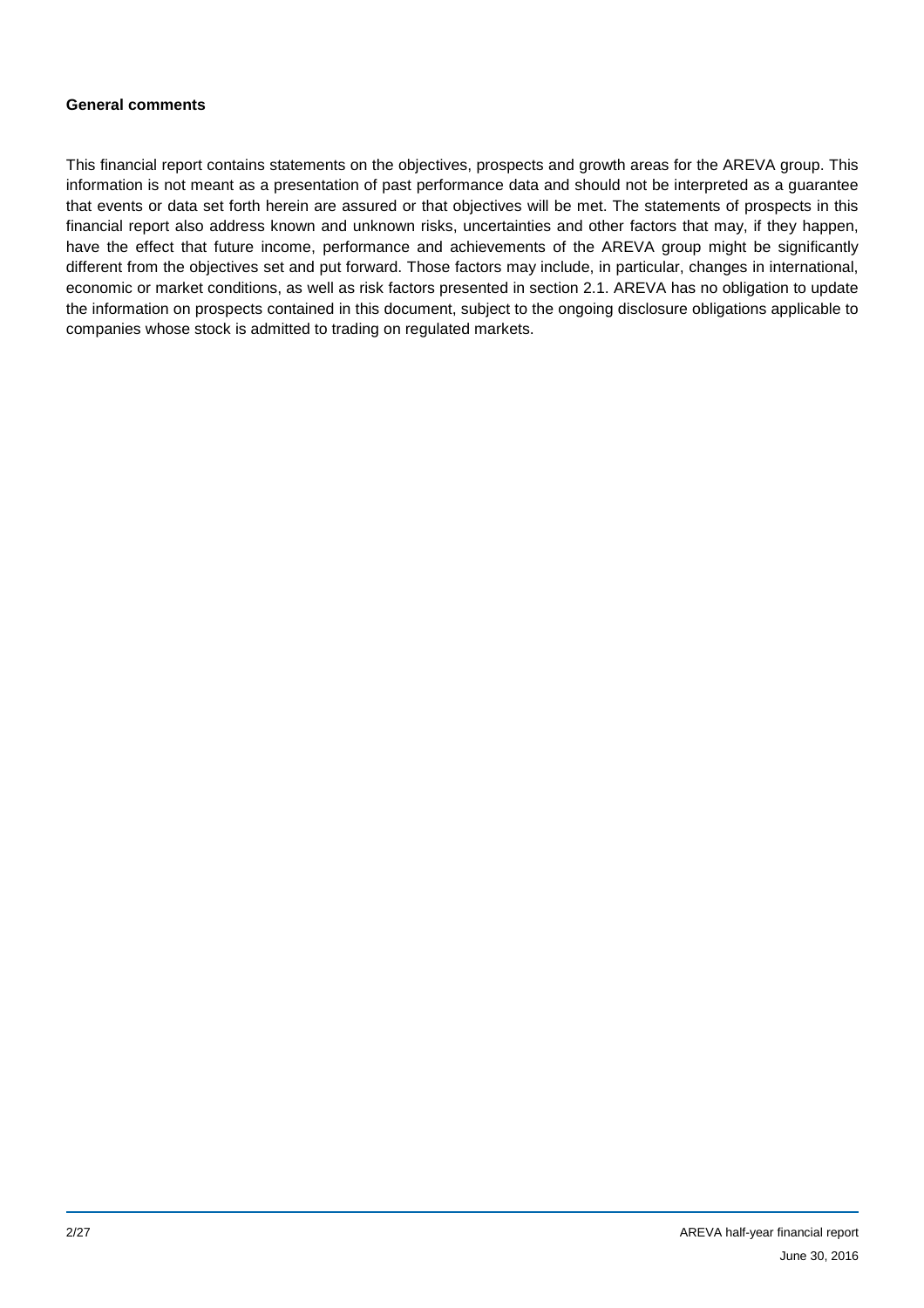# **CONTENTS**

| 1                       |     |                         |  |  |  |
|-------------------------|-----|-------------------------|--|--|--|
|                         | 1.1 |                         |  |  |  |
|                         | 1.2 |                         |  |  |  |
| $\overline{\mathbf{2}}$ |     |                         |  |  |  |
|                         | 2.1 | 2.1.1<br>2.1.2<br>2.1.3 |  |  |  |
|                         | 2.2 |                         |  |  |  |
|                         |     | 2.2.1<br>2.2.2          |  |  |  |
|                         | 2.3 |                         |  |  |  |
|                         | 2.4 |                         |  |  |  |
|                         | 2.5 | 2.5.1                   |  |  |  |
|                         |     | 2.5.2                   |  |  |  |
|                         |     | 2.5.3                   |  |  |  |
|                         |     | 2.5.4                   |  |  |  |
|                         |     | 2.5.5                   |  |  |  |
|                         |     | 2.5.6<br>2.5.7          |  |  |  |
|                         |     | 2.5.8                   |  |  |  |
|                         |     | 2.5.9                   |  |  |  |
|                         |     | 2.5.10                  |  |  |  |
|                         |     | 2.5.11                  |  |  |  |
|                         |     |                         |  |  |  |
|                         | 2.6 |                         |  |  |  |
|                         |     | 2.6.1                   |  |  |  |
|                         |     | 2.6.2                   |  |  |  |
|                         |     | 2.6.3                   |  |  |  |
|                         |     | 2.6.4                   |  |  |  |
|                         |     | 2.6.5                   |  |  |  |
|                         | 2.7 |                         |  |  |  |
|                         |     | 2.7.1                   |  |  |  |
|                         |     | 2.7.2                   |  |  |  |
|                         |     | 2.7.3                   |  |  |  |
|                         |     | 2.7.4                   |  |  |  |
|                         |     | 2.7.5                   |  |  |  |
|                         | 2.8 |                         |  |  |  |
|                         |     | 2.8.1                   |  |  |  |
|                         |     | 2.8.2                   |  |  |  |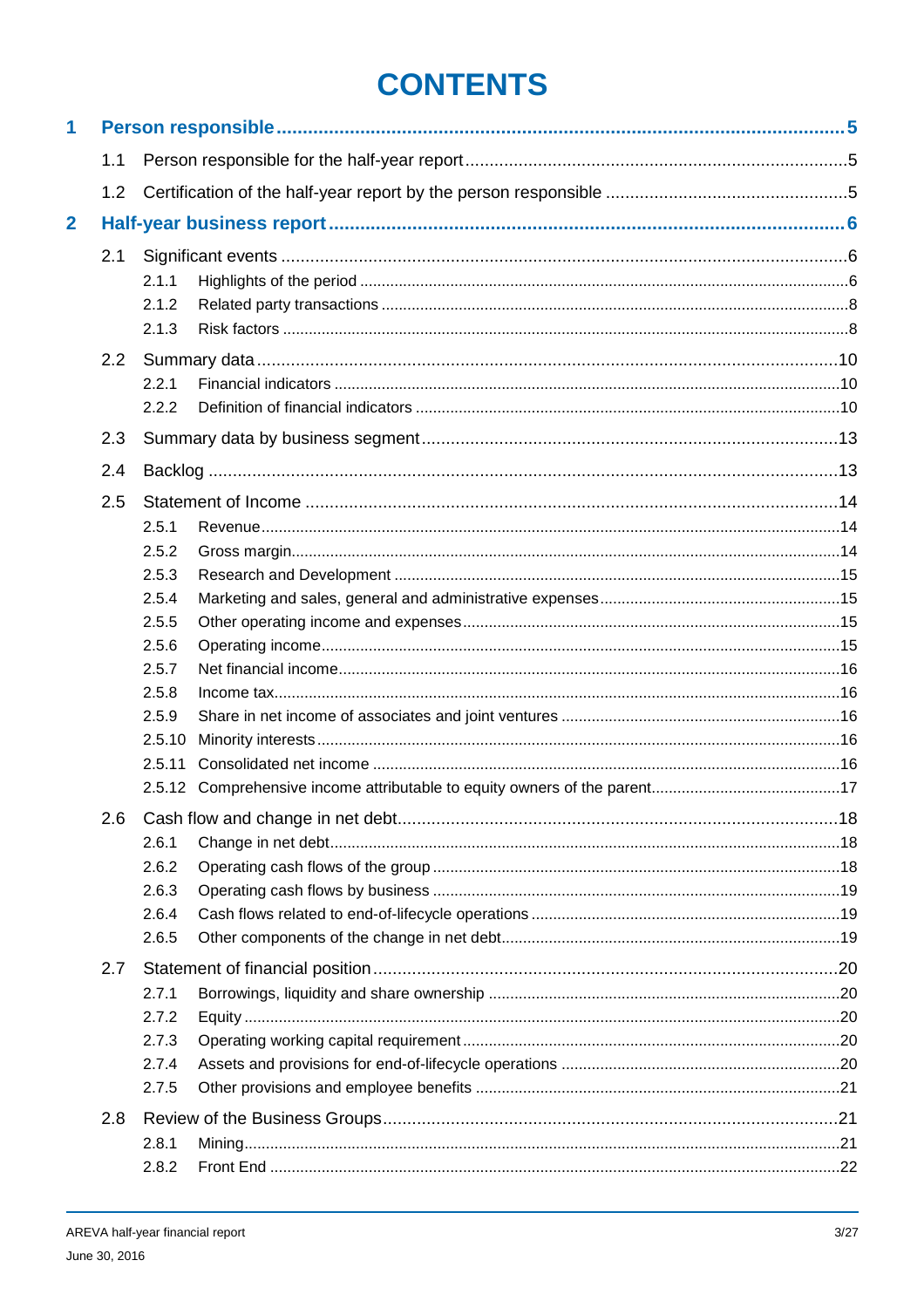|  | 3 Statutory Auditors' report on the half-year financial information for the period of |  |
|--|---------------------------------------------------------------------------------------|--|
|  |                                                                                       |  |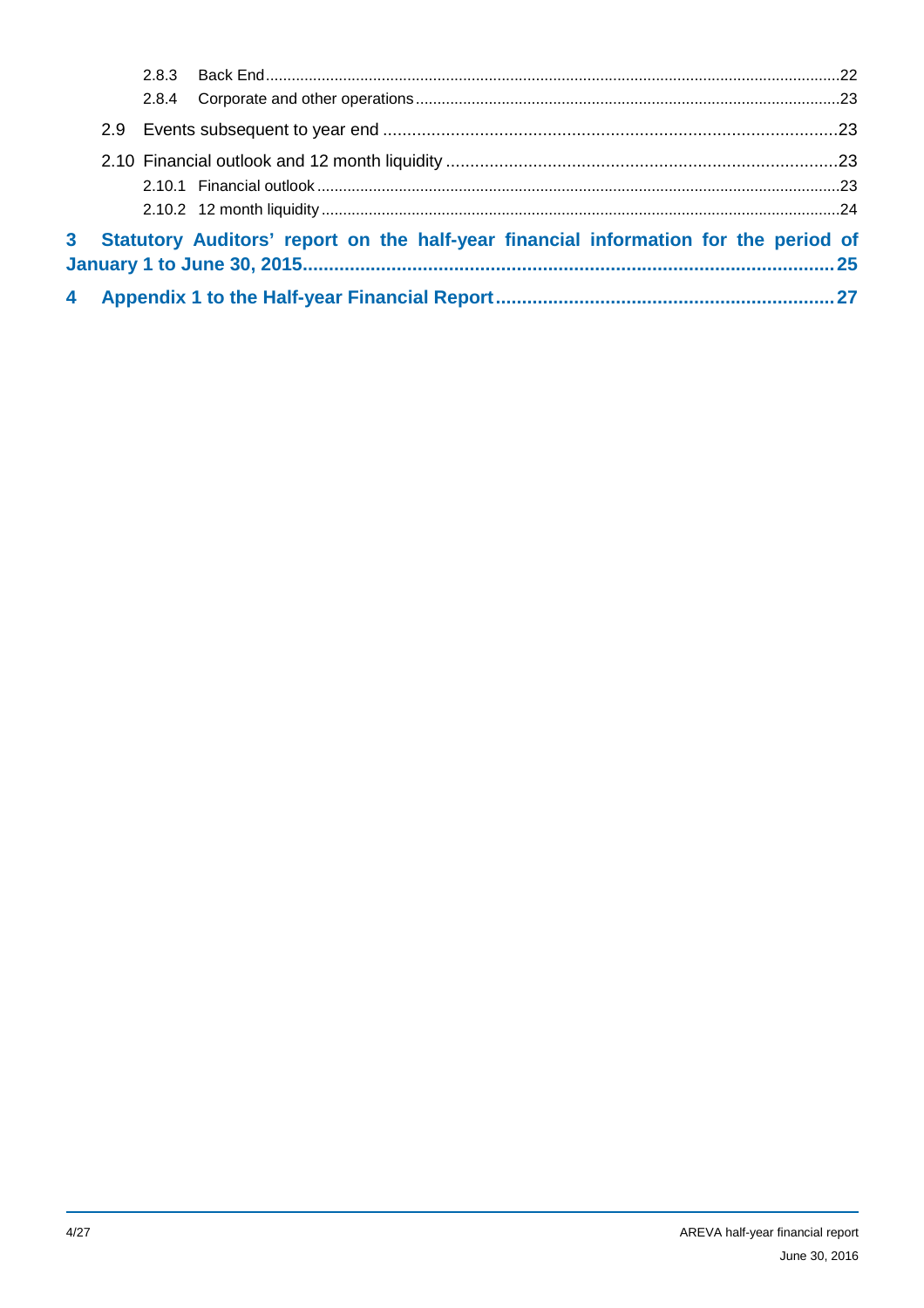# **1.1 Person responsible for the half-year report**

Mr. Philippe Knoche, Chief Executive Officer of AREVA

# **1.2 Certification of the half-year report by the person responsible**

"I certify, to the best of my knowledge, that the condensed financial statements for the first half of 2015 are prepared in accordance with applicable accounting standards and give a true and fair view of the net worth, financial position and income of the company and all the companies included in consolidation, and that the halfyear financial report herewith presents a fair view of the major events that occurred during the first six months of the fiscal year, of their effect on the financial statements and of the main transactions between related parties, and gives a description of the main risks and uncertainties for the remaining six months of the financial year."

Paris, August 1st, 2016

Mr. Philippe Knoche Chief Executive Officer of AREVA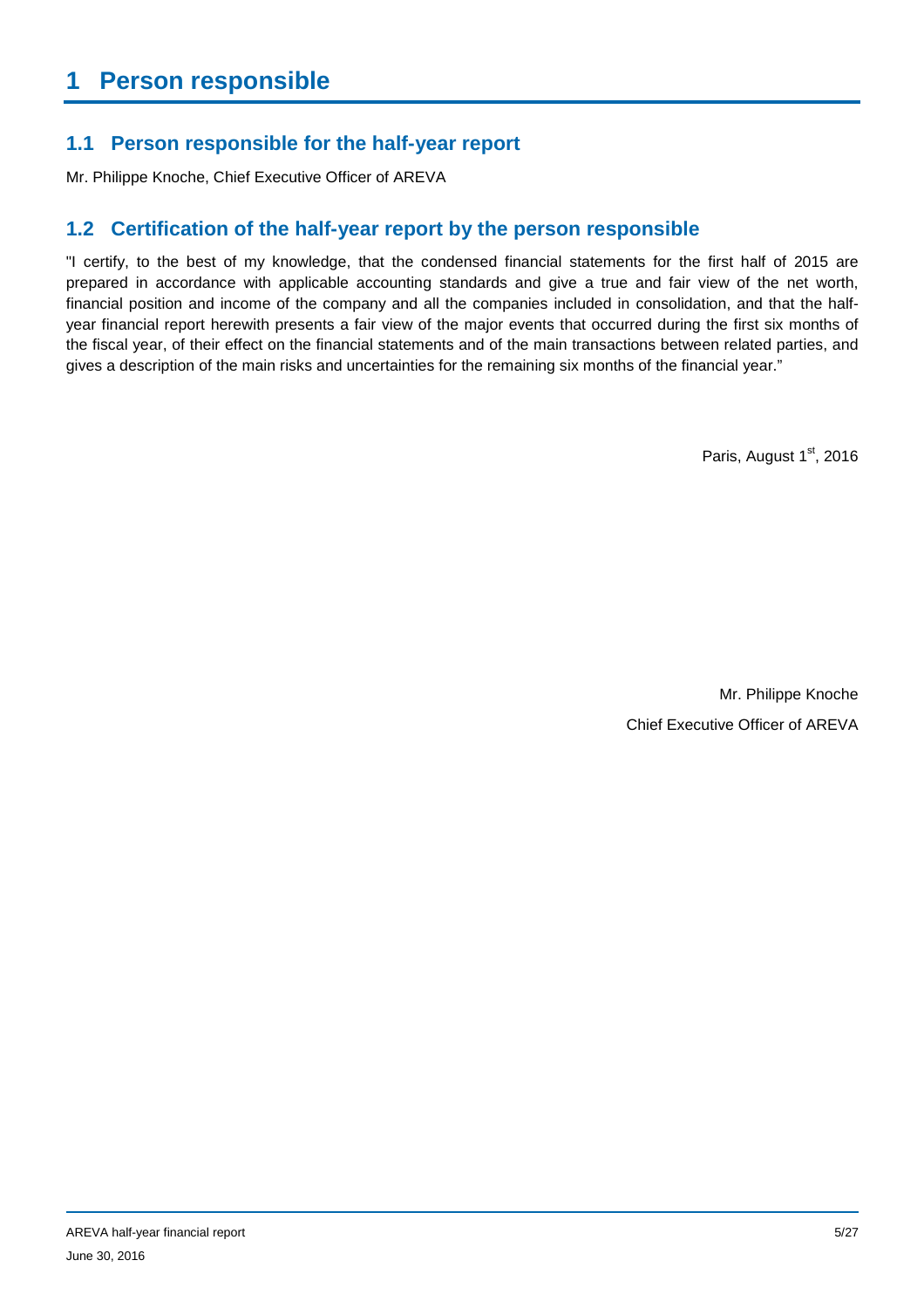# **2 Half-year business report**

# **2.1 Significant events**

#### 2.1.1 Highlights of the period

The information provided in this section concerns the group as a whole. Highlights concerning commercial operations are presented in the business review in section 2.8.

In the first half of 2016, implementation of the AREVA group restructuring plan announced in 2015 continued and, on June 15, 2016, its 2016-2020 "roadmap" was presented, confirming the group's capital restructuring as per the communication of February 26, 2016.

#### **Deployment of the strategic roadmap**

#### **Plan to sell AREVA NP:**

- The AREVA Board of Directors approved the signing of a memorandum of understanding formalizing the progress in the discussions with EDF and confirming the sale of AREVA NP's operations (excluding certain contracts, including "OL3"), for an asset value of 2.5 billion euros for 100%. The two companies target a bidding offer before the end of November 2016;
- This memorandum of understanding takes into account the choice of option B presented during the Market Update of June 15, which ultimately maintains certain contracts (including the OL3 contract) within AREVA NP in the AREVA SA scope of consolidation, with the necessary resources and in compliance with contractual obligations. The other operations of AREVA NP will be transferred to a subsidiary 100% owned by AREVA NP, temporarily called "NEW NP", to be sold to EDF and to strategic investors;
- Outstanding contracts from the component plants currently undergoing an audit, and for which anomalies might be identified by the time the deal closes, would be covered by a liability guarantee. Expired contracts (i.e. for which contractual obligations including the guarantee have expired) will not be transferred to NEW NP;
- The deal is scheduled to close in the  $2^{nd}$  half of 2017, after the plan has been presented to employee representatives and subject to the receipt of the necessary authorizations from the competent authorities, in particular from the ASN regarding the acceptability of the FA3 reactor vessel;
- **In addition, the two companies decided to combine their engineering resources in the design and** construction of new nuclear islands and their related operational instrumentation and control systems for projects in France and internationally with the creation of the NICE company, with EDF holding 80% and AREVA NP 20%.

#### **Change in governance:**

In view of the plan for the reorganization of AREVA and the sale of AREVA NP, the group has been organized since July 1<sup>st</sup> into two separate entities, NEW CO and AREVA NP, under the responsibility of Philippe Knoche and Bernard Fontana respectively. The executive management and Board of Directors of AREVA SA remain unchanged.

#### **Sale of Canberra:**

AREVA and the industrial group Mirion Technologies announced on July 1<sup>st</sup> the completion of the sale of Canberra.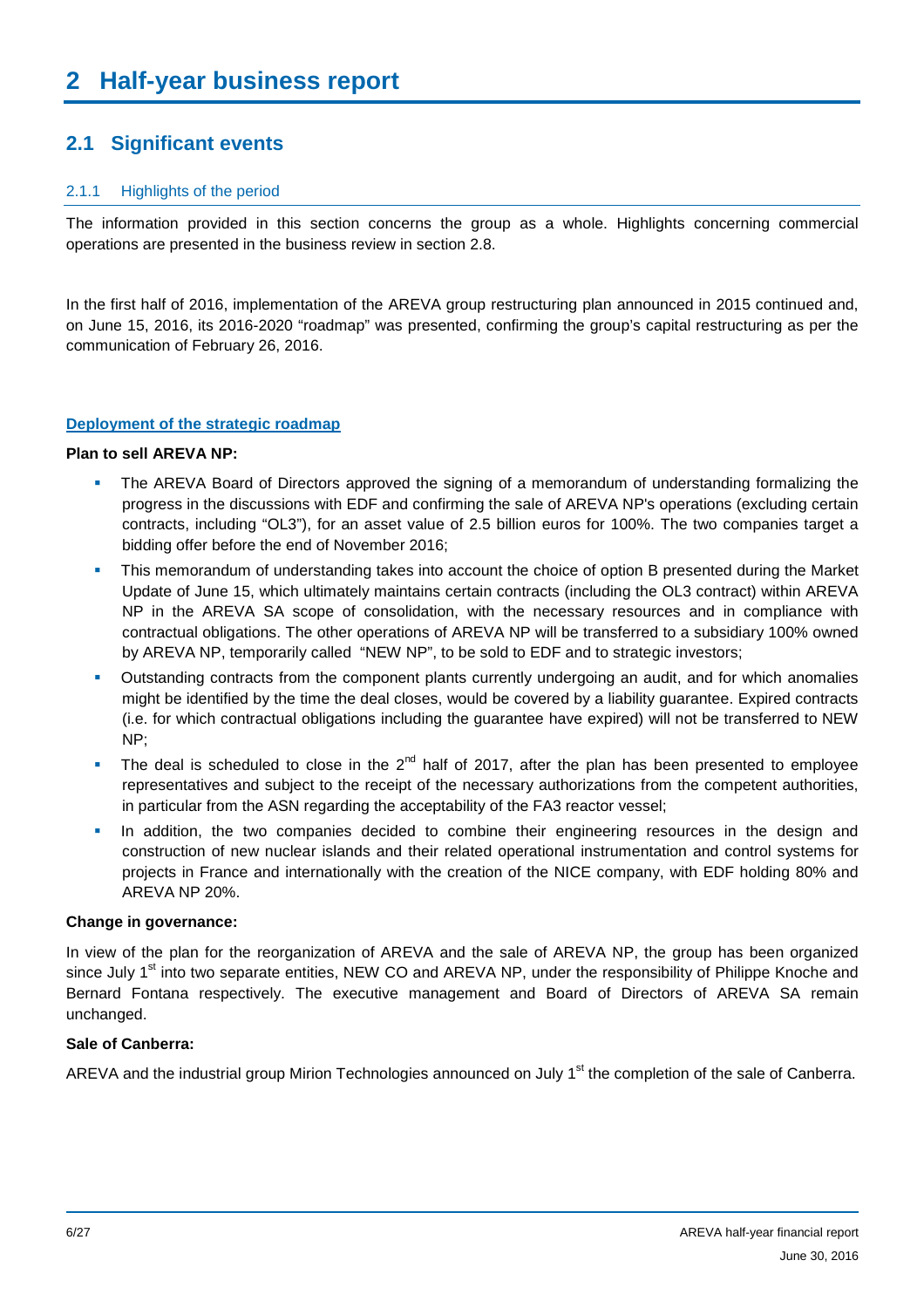#### **Plan to sell Adwen:**

On June 17<sup>th</sup>, Gamesa and AREVA signed an amendment to the shareholders' agreement for Adwen, their joint venture in offshore wind, under which AREVA has three months, until September 16<sup>th</sup>, to exercise one of the following options:

- Sell its shares in Adwen to Gamesa, or
- Sell 100% of the Adwen shares to the third-party investor that submits a more attractive binding offer over the period. The sale of the entire Adwen capital is possible through the drag-along right that AREVA has in its Gamesa stake.

#### **Plan to sell AREVA TA:**

The process to sell AREVA TA was initiated at the end of 2015 and is in line with the recommendations of the report from the Secretary General of Defense and National Security.

Negotiations with the potential buyers are in progress, and the objective is to finalize the deal at the end of 2016 or the beginning of 2017.

#### **Restructuring of the group and plan for capital increases:**

- Since the Market Update of June 15<sup>th</sup>, the group continues its structuring work in order to set up NEW CO a company devoted to the nuclear fuel cycle –, and has intensified its discussions with strategic investors which could participate in the capital increase of NEW CO. Expressions of interest have been formulated by Asian industrial groups, and the objective now is to receive binding offers;
- On July 19<sup>th</sup>, the European Commission opened an in-depth review proceeding to assess the compatibility of aid that AREVA would receive from the two planned capital increases (for AREVA SA and NEW CO) in which the French State would participate.

#### **Implementation of the performance plan**

#### **Progress on portfolio of projects and recorded savings:**

The portfolio of projects, which ensures that some 1 billion euros in savings will be achieved within the scope of the group's consolidation in 2018, rose sharply in the 1<sup>st</sup> half of 2016, going from 986 million euros in actions valued at December 31, 2015 to 1.123 billion euros at June 30, 2016;

The most significant action plans conducted in the 1<sup>st</sup> half related to the renegotiation of electricity contracts and to the optimization of the group's property sites;

The impact of the performance plan on EBITDA reached 500 million euros on an annual basis (324 million euros at the end of 2015) compared to 2014, equivalent to half of 2018 target of 1 billion euros.

#### **Manpower adjustment in the group:**

In France, the voluntary departure plans launched in early April ended for AREVA Mines, AREVA NC and AREVA NP, having achieved their manpower reduction objectives. The plans remain open for the three other group companies concerned by these measures;

AREVA had a total workforce of 38,484 employees at the end of June 2016, compared with 39,555 at the end of December 2015.

#### **Progress on major projects**

#### **Taishan 1 & 2:**

After the success of the cold tests and leak tests of the unit 1 containment building in March and June, configuration for the control system is being completed in preparation for the upcoming hot start-up tests;

The operational instrumentation and control system cabinets of unit 2 were delivered in May.

#### **Flamanville 3:**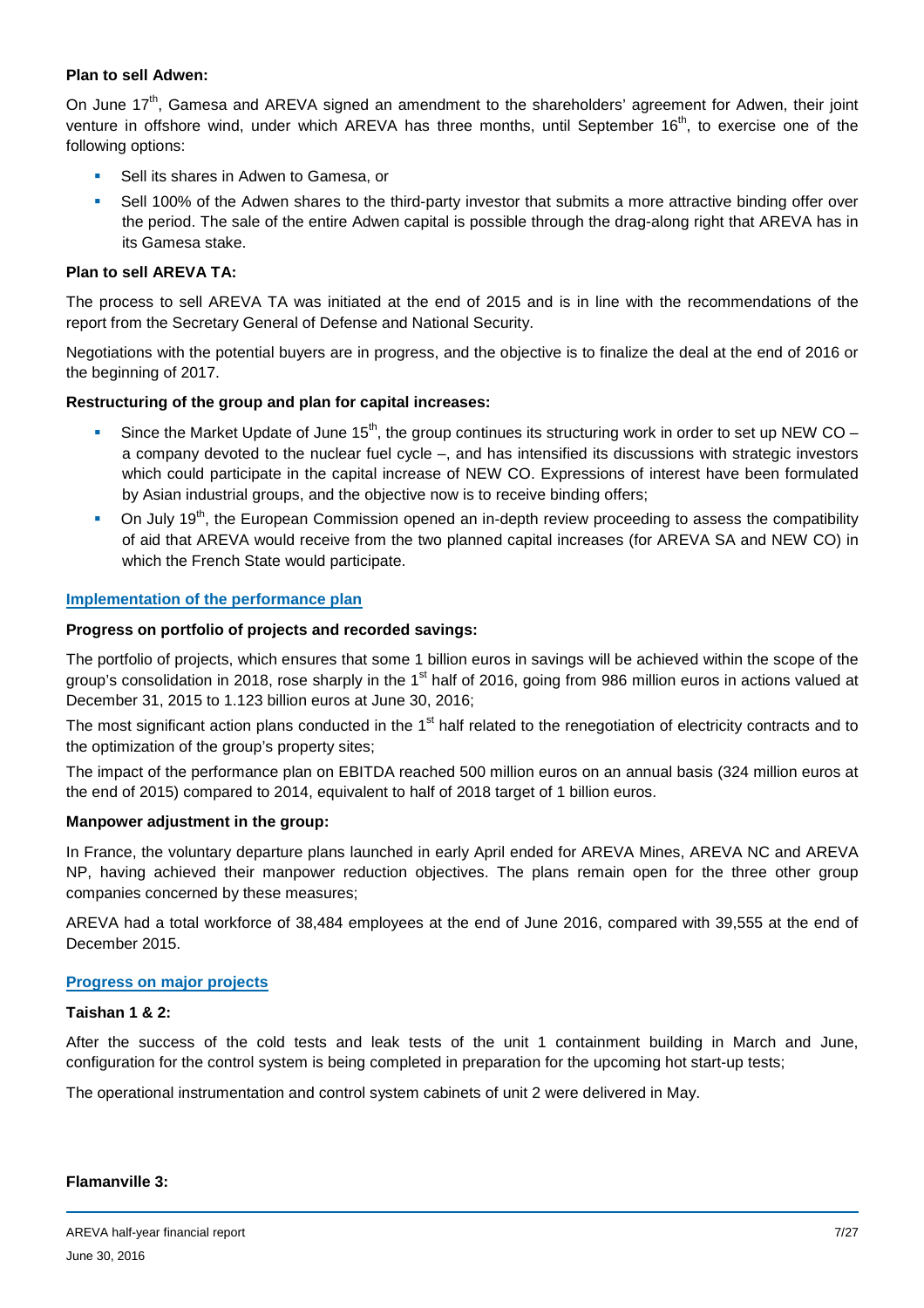In the  $1<sup>st</sup>$  half of 2016, AREVA launched the test program concerning the bottom head and closure head of the Flamanville 3 reactor vessel, in line with the framework of the nuclear safety authority's requirements as defined in its letter of December 12, 2015. This program is subject to surveillance by the notified organization designated by the nuclear safety authority ASN. EDF is involved in those tests. The program involves the performance of mechanical tests to characterize the properties of the materials and verify their conformity. Three sacrificial parts are used. At the end of June 2016, progress on this program was on schedule and the initial results were consistent with expectations. AREVA's final report on the tests is expected at the end of 2016 and will be reviewed by the nuclear safety authority ASN;

The configuration of the operational instrumentation and control system finalized in June will enable start-up testing to begin in the fall.

#### **Olkiluoto 3:**

During the 1<sup>st</sup> half of 2016, construction of the Olkiluoto 3 EPR advanced in compliance with the milestones of the critical path:

- Submittal by TVO of the operating license request to the Finnish government ;
- **Start of process testing in April;**
- Continuation of electromechanical installation activities, in particular electricity/instrumentation and control system;
- **Completion of the piping installation project;**
- Confirmation of the reactor vessel flushing sequence to begin in October 2016, ahead of current schedule estimates by six weeks.

#### **Financial outlook for the current year**

In view of the measures taken in the  $1<sup>st</sup>$  half to limit spending, the group now anticipates net cash flow from company operations of close to -1.5 billion euros for the year in progress, in the upper end of the previously announced range of euros -2 billion to -1.5 billion euros.

#### 2.1.2 Related party transactions

Details of the main transactions with related parties are given in note 16 to the consolidated financial statements in this half-year report.

#### 2.1.3 Risk factors

The significant risks and uncertainties that the group faces are described in Section 4, "Risk factors", of the 2015 Reference Document filed with the French financial market regulator AMF (Autorité des marchés financiers) on April 12, 2016 and available on latter's website (www.amf-france.org.) as well as on AREVA's website (www.areva.com). This description of the main risks remains valid as of the date of publication of this report for the evaluation of major risks and uncertainties that could affect the group at the end of the current financial year. No significant risks or uncertainties are anticipated other than those presented in the Reference Document.

#### **Concerning the status of liquidity and going concern:**

At June 30, current financial debt, which reconciles gross cash of 2.1 billion euros and available net cash of 171 million euros, totaled 1.887 billion euros. It consists mainly of:

- scheduled repayment of the bond maturing in September 2016 in the amount of 968 million euros;
- scheduled repayments of draws on bilateral lines of credit in the amount of 595 million euros;
- scheduled repayments of the redeemable loan for structured financing of the Georges Besse II plant in the amount of 58 million euros;
- **accrued interest on bond issues in the amount of 120 million euros:**
- **EXECOMMERCIAL PROPER IN THE AMOULT COMMERCIAL PROPERTY COMMERCIAL EXAMPLE A** commercial paper in the amount of 4 million euros; and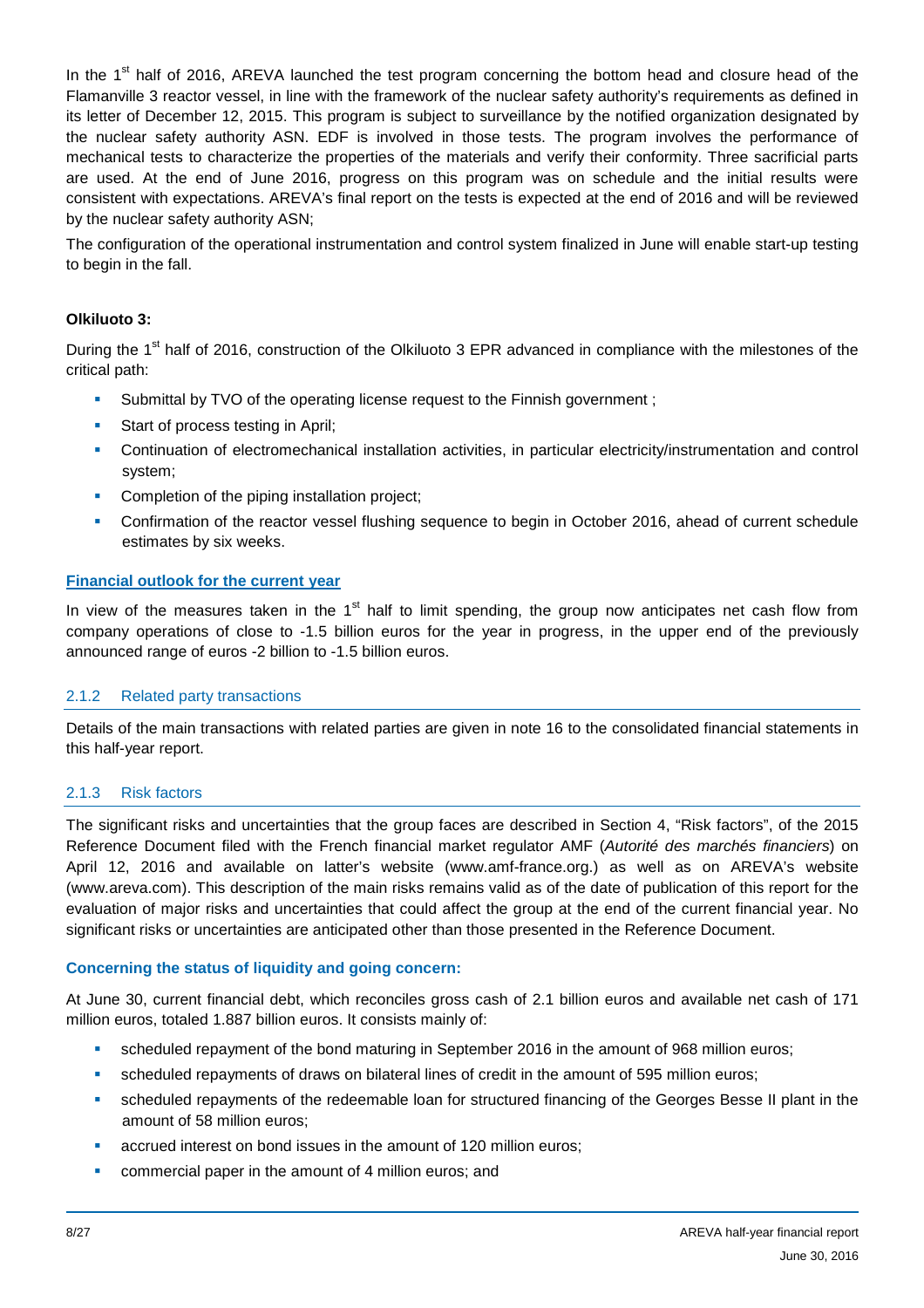current bank credit facilities and positive credit balances in the amount of 69 million euros.

The company's liquidity for 2016 is ensured by lines of credit drawn on January 4 and 5, 2016 in the amount of 2 billion euros, and by a bridging loan of 1.2 billion euros granted in April by a banking pool, which would be due in January 2017 if drawn.

Beyond that, the group's liquidity will be ensured by the capital increase planned for early 2017. In the event of a temporary delay, AREVA will request a shareholder loan. These transactions will be carried out in compliance with European regulations.

The success of the group's restructuring plan and its approval by the Commission assume that certain fundamental conditions are met, including:

- Implementation of the memorandum of understanding of July 28, 2016 related to the sale of AREVA NP's operations to EDF (excluding the OL3 contract);
- Finalization of the group's legal and financial structuring following the methods outlined during the Market Update of June 15, 2016.

In view of the foregoing, and based on currently available information, the group believes that it will have sufficient financial strength to meet its requirements and obligations.

#### **Status of component manufacturing:**

The quality audit of the Creusot plant launched at the end of 2015 continued in the 1<sup>st</sup> half of 2016. In connection with the audit, all of the quality processes were reviewed and improvement measures are being taken. The audit was supplemented by a preliminary analysis of all of the forged parts manufacturing reports with the objective of identifying potential anomalies. Reports presenting practices that are not in compliance with Creusot's quality assurance rules were identified. The anomalies found are the subject of technical characterization. This audit is being carried out with the concerned operator. The objective is to validate the characterization performed and to deal with the anomalies while providing customers and the safety authorities appropriate technical justification in terms of the contractual and regulatory requirements ensuring the operability of the parts;

An information and discussion process in which the nuclear safety authority ASN in particular is involved is being deployed. All of the customers concerned by the anomalies identified have been informed by AREVA;

A more extensive analysis of the manufacturing reports is in progress. If additional anomalies are identified, they will be dealt with in the same way. To date, the analyses have found that no reported anomaly compromises the mechanical integrity of the parts concerned. Additional analyses and tests are in progress, in particular on an equipment item delivered to the Fessenheim 2 power plant;

Since May 2016, the audit has been extended to the Saint-Marcel and Jeumont sites as well. No similar anomalies have been identified at those two sites as of the date of these financial statements;

In addition, following the deficiencies found in April 2015 relative to tensile test protocols at the Creusot laboratory, systematic verification was undertaken to justify the parts concerned through analyses or repeated tests on test specimens. Deviations for the identified anomalies are being dealt with in association with the customers.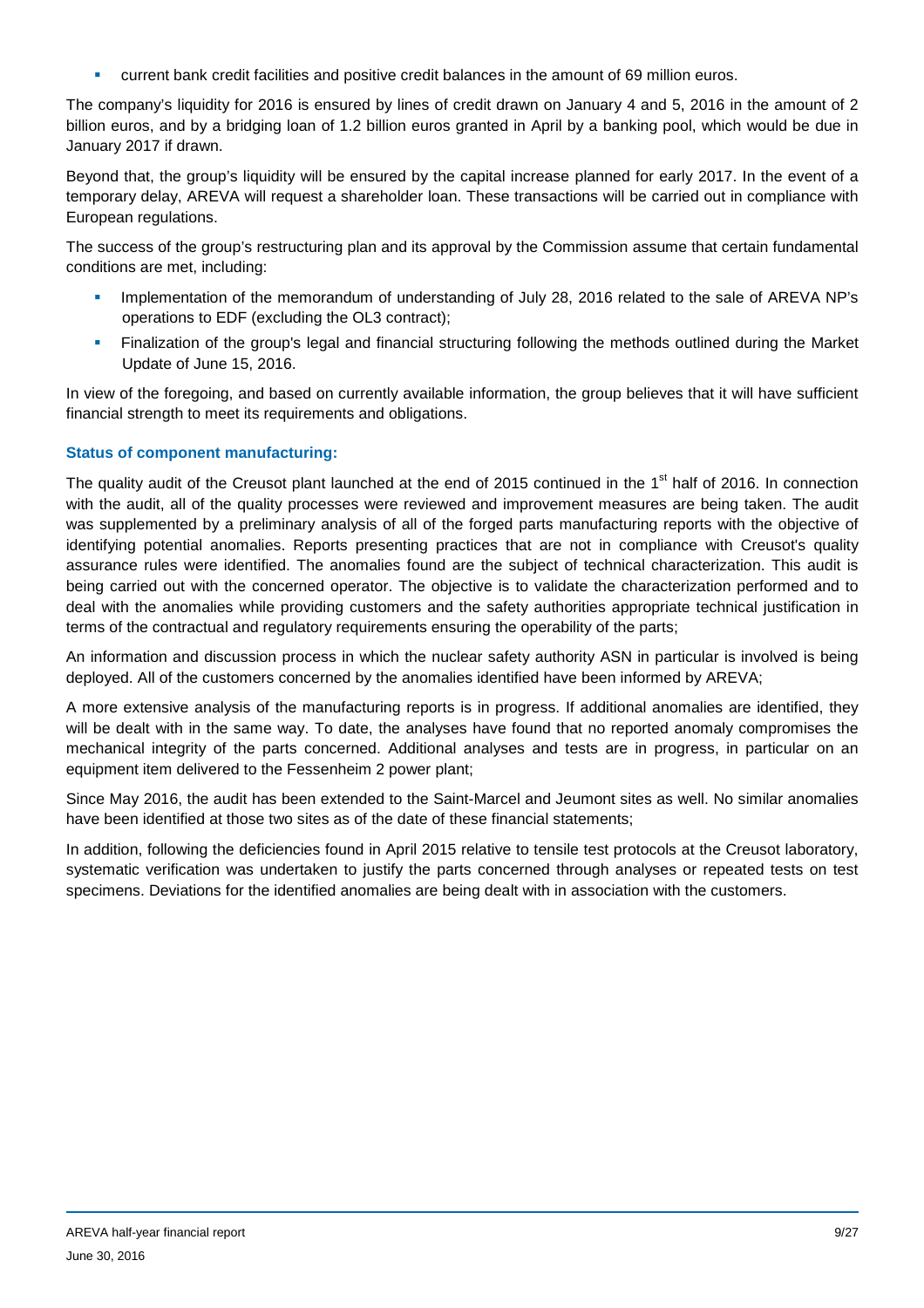# **2.2 Summary data**

#### 2.2.1 Financial indicators

Pursuant to IFRS 5, the statement of income and the statement of cash flows for the 1<sup>st</sup> half of 2015 were restated to present pro forma information comparable to the 1<sup>st</sup> half of 2016; net income from operations whose sale is the subject of negotiations is presented on a separate line, "net income from operations held for sale".

The following operations meet the criteria of IFRS 5 for classification as "operations sold, discontinued or held for sale" at June 30, 2016:

- AREVA NP (excluding the OL3 project, presented under "Corporate and other operations");
- Nuclear Measurements;
- **Propulsion and Research Reactors;**
- **Solar Energy.**

At June 30, 2016, the financial results of Adwen (Wind Energy business) are recognized under the equity method and AREVA's interest in Adwen is classified under "assets held for sale" in the group's consolidated statement of financial position.

| In millions of euros                                                                                     | H1 2016   | H1 2015*   | Change<br>2016/2015 |
|----------------------------------------------------------------------------------------------------------|-----------|------------|---------------------|
| <b>Backlog</b>                                                                                           | 32,846    | 31,502     | +€ 1.344 hn         |
| <b>Revenue</b>                                                                                           | 1,930     | 1,849      | $+681 m$            |
| <b>Reported EBITDA</b>                                                                                   | 310       | 226        | +€84 m              |
| In percentage of revenue                                                                                 | 16.1%     | 12.2%      | 3.8 pts.            |
| Reported operating cash flow                                                                             | (121)     | 221        | $-6342 m$           |
| <b>Reported operating income</b>                                                                         | 86        | 4          | $+ \epsilon$ 82 m   |
| Net income attributable to owners of the parent from<br>operations sold, discontinued or held for sale** | 4         | (77)       | $+ \epsilon$ 81 m   |
| Net income attributable to owners of the parent                                                          | (120)     | (206)      | $+ \epsilon$ 86 m   |
| <b>Earnings per share</b>                                                                                | -€0.31    | -€0.54     | $+ \epsilon$ 0.23   |
| Net cash flow from company operations                                                                    | (497)     | (121)      | $-6376m$            |
|                                                                                                          | 6/30/2016 | 12/31/2015 |                     |
| Net debt $(-)$ / net cash $(+)$                                                                          | (7,044)   | (6,323)    | $-6721 m$           |

\* Adjusted for application of IFRS 5

\*\* AREVA NP operations (excluding the OL3 project), Nuclear Measurements, Propulsion and Research Reactors, and Solar Energy

#### 2.2.2 Definition of financial indicators

#### > Operating working capital requirement (Operating WCR)

Operating WCR represents all of the current assets and liabilities related directly to operations. It includes the following items:

- inventories and work-in-process;
- trade accounts receivable and related accounts;
- non-interest-bearing advances;
- other accounts receivable, accrued income and prepaid expenses;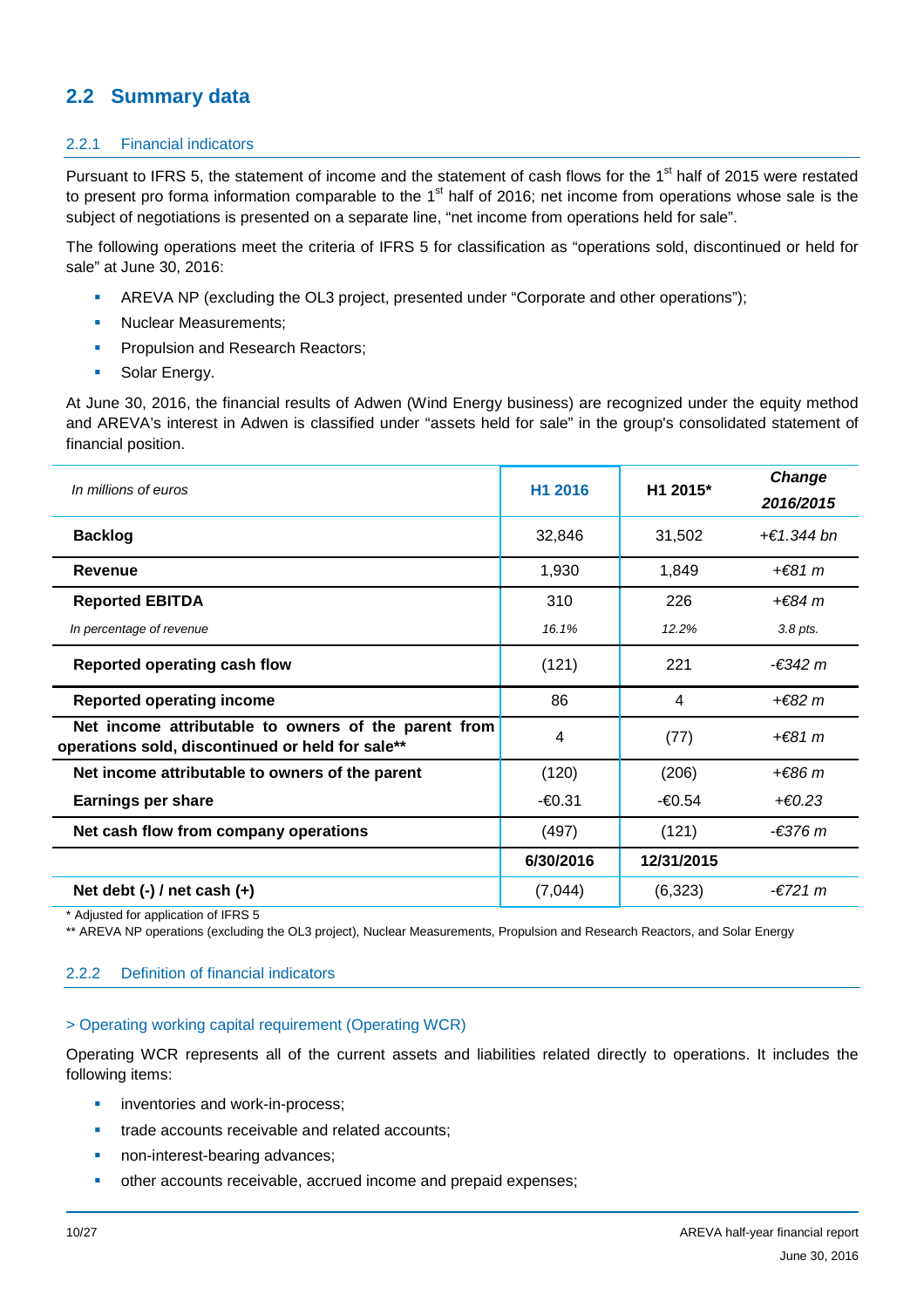minus: trade accounts payable and related accounts, trade advances and prepayments received (excluding interest-bearing advances), other operating liabilities, accrued expenses, and deferred income;

Note: Operating WCR does not include non-operating receivables and payables such as income tax liabilities, amounts receivable on the sale of non-current assets, and liabilities in respect of the purchase of non-current assets.

#### > Backlog

The backlog is valued based on economic conditions at the end of the period. It includes firm orders and excludes unconfirmed options. Orders in hedged foreign currencies are valued at the rate hedged; unhedged orders are valued at the rate in effect on the last day of the period. The backlog reported for long-term contracts recognized under the percentage of completion method and partially performed as of the reporting date is equal to the difference between (a) the projected sales revenue from the contract at completion and (b) the sales revenue already recognized for this particular contract. Accordingly, the backlog takes into account escalation and price revision assumptions used by the group to determine the projected revenue at completion.

#### > Net cash flow from company operations

Net cash flow from company operations is equal to the sum of the following items:

- operating cash flow;
- cash flow from end-of-lifecycle operations;
- change in non-operating receivables and liabilities;
- **financial income:**
- tax on financial income;
- dividends paid to minority shareholders of consolidated subsidiaries;
- net cash flow from discontinued operations and cash flow from the disposal of those operations:
- acquisitions and disposals of current financial assets not classified in cash or cash equivalents;
- financing of joint ventures and associates through shareholder advances, long-term loans and capital increases.

#### > Operating cash flow (OCF)

Operating cash flow (OCF) represents the cash flow generated by operating activities before income tax. It is equal to the sum of the following items:

- EBITDA;
- plus losses or minus gains included in operating income on sales of property, plant and equipment (PP&E) and intangible assets;
- plus the decrease or minus the increase in operating working capital requirement between the beginning and the end of the period (excluding reclassifications, currency translation adjustments and changes in consolidation scope);
- minus acquisitions of property, plant and equipment (PPE) and intangible assets, net of changes in accounts payable related to fixed assets;
- **•** plus sales of PPE and intangible assets included in operating income, net of changes in receivables on the sale of fixed assets;
- **P** plus prepayments received from customers during the period on non-current assets;
- plus acquisitions (or disposals) of consolidated companies (excluding equity associates), net of the cash acquired.

#### > Net debt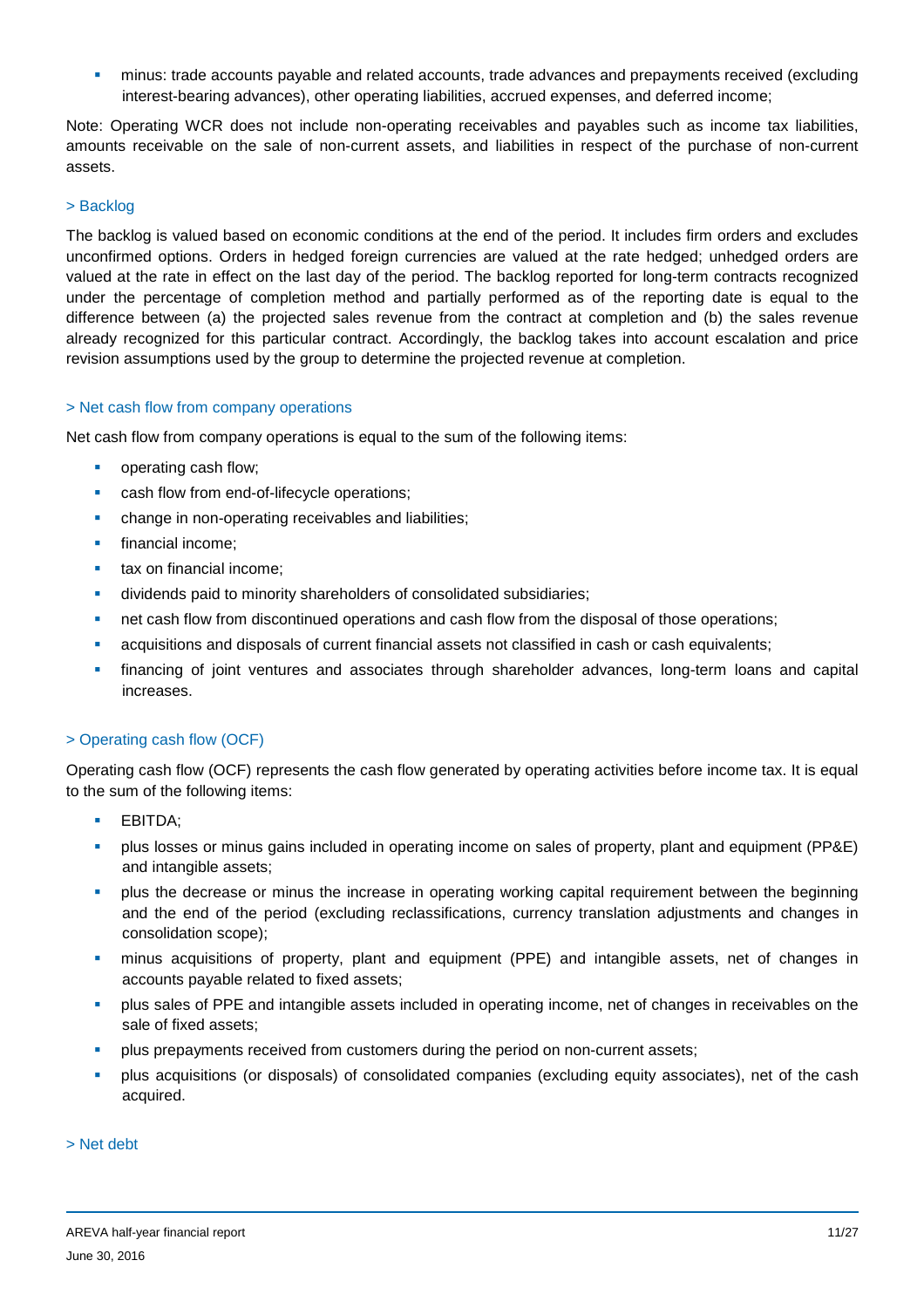Net debt is defined as the sum of current and non-current borrowings, minus cash, cash equivalents and bank deposits constituted for margin calls for derivatives ("collateral").

#### > Earnings before interest, taxes, depreciation and amortization (EBITDA)

EBITDA is equal to operating income after depreciation, depletion, amortization and provisions, net of reversals. EBITDA is restated to exclude the cost of end-of-lifecycle operations performed in nuclear facilities during the year (facility dismantling, waste retrieval and packaging). It should be noted that the cash flows linked to end-of-lifecycle operations are presented separately.

#### > Cash flows from end-of-lifecycle operations

This indicator encompasses all of the cash flows linked to end-of-lifecycle operations and to assets earmarked to cover those operations. It is equal to the sum of the following items:

- **i** income from the portfolio of earmarked assets;
- cash from the sale of earmarked assets;
- **full and final payments received for facility dismantling;**
- **numinus acquisitions of earmarked assets;**
- **numinus cash spent during the year on end-of-lifecycle operations;**
- **n** minus full and final payments paid for facility dismantling.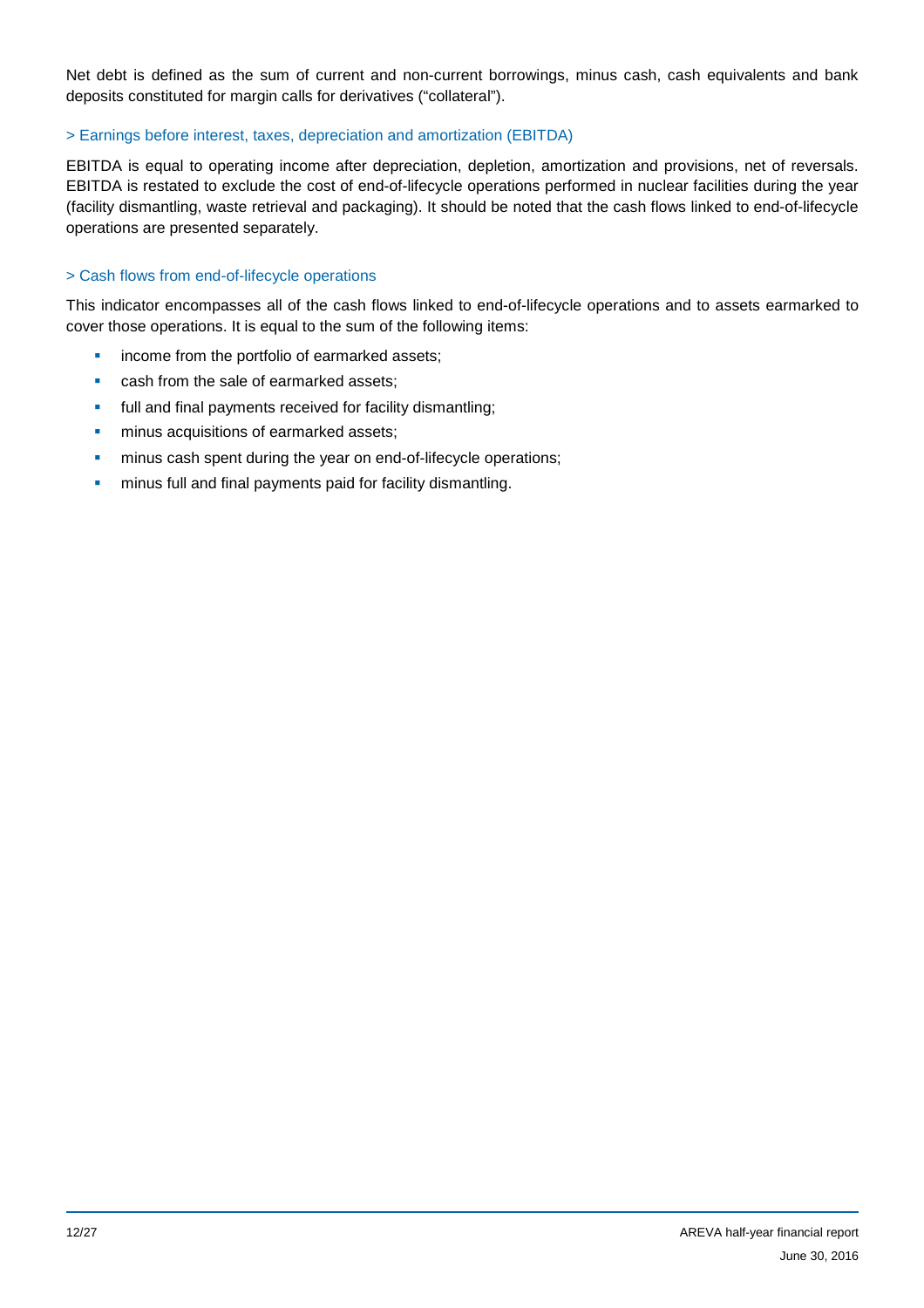# **2.3 Summary data by business segment**

|                          |        |                  |                 | <b>Corporate and other</b> |              |
|--------------------------|--------|------------------|-----------------|----------------------------|--------------|
| (in millions of euros)   | Mining | <b>Front End</b> | <b>Back End</b> | operations                 | <b>Total</b> |
| <b>Income</b>            |        |                  |                 |                            |              |
| Revenue                  | 705    | 384              | 832             | 8                          | 1,930        |
| Operating income         | 21     | (44)             | 93              | 15                         | 86           |
| Percentage of revenue    | 3.0%   | ns               | 11.2%           | 174.7%                     | 4.4%         |
| Cash flow                |        |                  |                 |                            |              |
| <b>EBITDA</b>            | 346    | 94               | 237             | (367)                      | 310          |
| Percentage of revenue    | 49.0%  | 24.4%            | 28.5%           | ns                         | 16.1%        |
| Change in operating WCR  | (65)   | (136)            | (32)            | 63                         | (170)        |
| Net operating Capex      | (74)   | (89)             | (88)            | (10)                       | (261)        |
| Free operating cash flow | 206    | (130)            | 117             | (314)                      | (121)        |

### **First half 2016 (contributions to the group)**

#### **First half 2015 (contributions to the group) – pro forma**

|                          |               |                  |                 | <b>Corporate and other</b> |              |
|--------------------------|---------------|------------------|-----------------|----------------------------|--------------|
| (in millions of euros)   | <b>Mining</b> | <b>Front End</b> | <b>Back End</b> | operations                 | <b>Total</b> |
| <b>Income</b>            |               |                  |                 |                            |              |
| Revenue                  | 738           | 347              | 732             | 32                         | 1,849        |
| Operating income         | 139           | (23)             | (16)            | (97)                       | 4            |
| Percentage of revenue    | 18.8%         | ns               | ns              | ns                         | 0.2%         |
| Cash flow                |               |                  |                 |                            |              |
| <b>EBITDA</b>            | 242           | 119              | 87              | (222)                      | 226          |
| Percentage of revenue    | 32.8%         | 34.3%            | 11.9%           | ns                         | 12.2%        |
| Change in operating WCR  | 123           | (221)            | 388             | 38                         | 327          |
| Net operating Capex      | (124)         | (111)            | (85)            | (8)                        | (329)        |
| Free operating cash flow | 236           | (213)            | 391             | (192)                      | 221          |

# **2.4 Backlog**

At June 30, 2016, the group had 32.8 billion euros in backlog, a sharp increase from December 31, 2015 (29 billion euros), representing close to eight years of revenue.

The order intake totaled 6.7 billion euros in the 1<sup>st</sup> half of 2016, a strong increase compared with the 1<sup>st</sup> half of 2015 (+0.8 billion euros).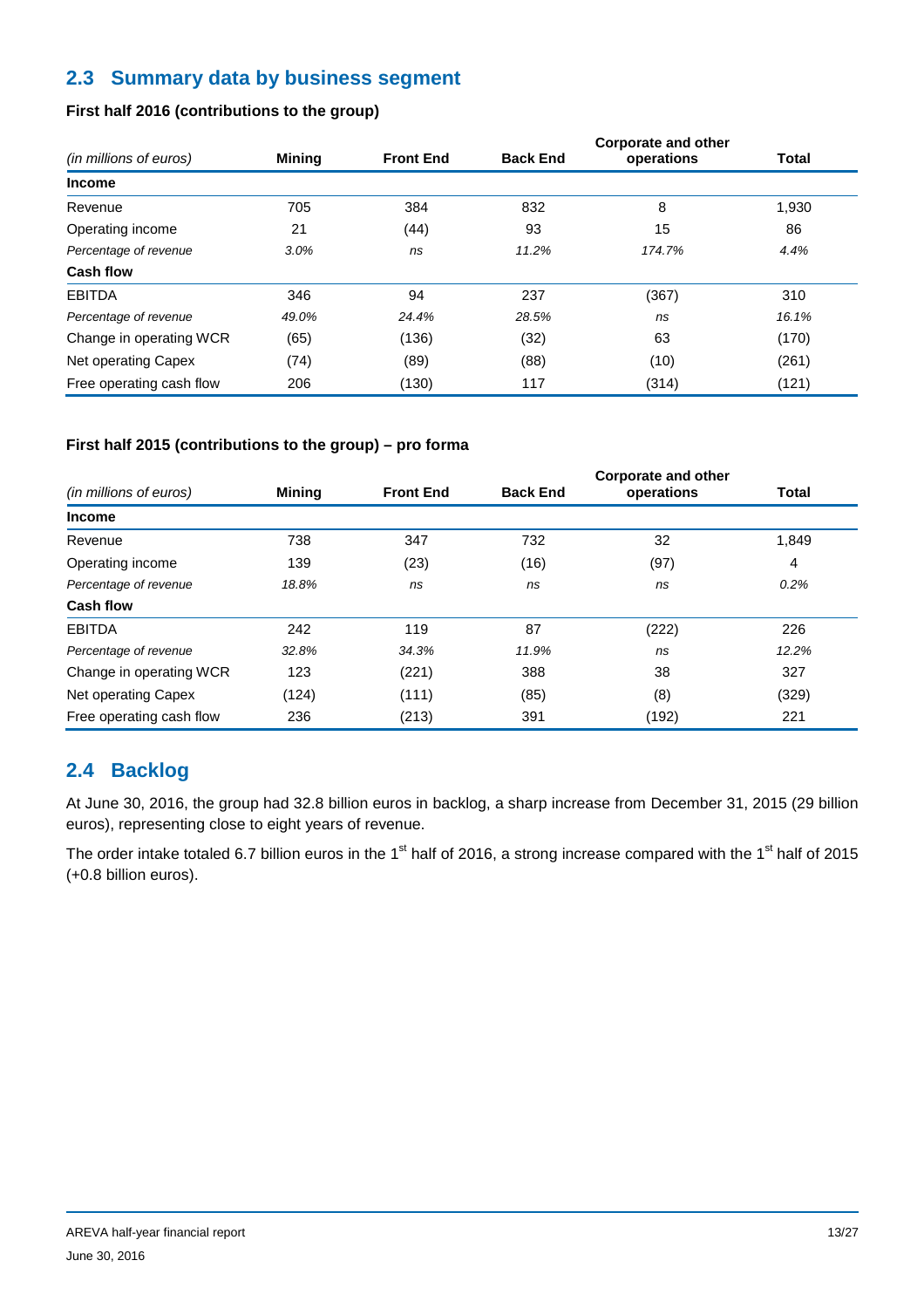# **2.5 Statement of Income**

| (in millions of euros)                               | H1 2016 | H <sub>1</sub> 2015<br>pro forma | 2015<br>pro forma |
|------------------------------------------------------|---------|----------------------------------|-------------------|
| <b>Revenue</b>                                       | 1,930   | 1,849                            | 4,199             |
| Gross margin                                         | 320     | 233                              | (288)             |
| Research and development expenses                    | (55)    | (54)                             | (112)             |
| Marketing and sales expenses                         | (23)    | (26)                             | (52)              |
| General and administrative expenses                  | (104)   | (88)                             | (165)             |
| Other operating expenses                             | (262)   | (77)                             | (863)             |
| Other operating income                               | 210     | 15                               | 91                |
| <b>Operating income</b>                              | 86      | 4                                | (1, 388)          |
| Net financial income                                 | (223)   | (44)                             | (313)             |
| Income tax                                           | (45)    | (61)                             | (124)             |
| Share in net income of joint ventures and associates | (11)    | (11)                             | (21)              |
| Net income from continuing operations                | (194)   | (111)                            | (1,846)           |
| Net income from discontinued operations              | 7       | (100)                            | (190)             |
| Net income for the period                            | (187)   | (211)                            | (2036)            |
| Minority interests                                   | (67)    | (5)                              | 2                 |
| <b>Consolidated net income</b>                       | (120)   | (206)                            | (2,036)           |
| Comprehensive income                                 | (523)   | 69                               | (1,905)           |

#### 2.5.1 Revenue

| (in millions of euros)               | H1 2016 | H <sub>1</sub> 2015<br>pro forma | <b>Change</b><br>2016/2015 |
|--------------------------------------|---------|----------------------------------|----------------------------|
| Contribution to consolidated revenue | 1,930   | 1.849                            | $+4,4%$                    |
| Mining                               | 705     | 738                              | - 4.4%                     |
| Front End                            | 384     | 347                              | $+10.7%$                   |
| Back End                             | 832     | 732                              | $+13.7%$                   |
| Corporate and other operations       | 8       | 32                               | - 75 %                     |

The group had consolidated revenue of 1.930 billion euros at June 30, 2016, an increase of 4.4% compared with the  $1^{st}$  half of 2015 (+4.4% like for like). Foreign exchange had a positive impact of 0.5 million euros over the period. In the NEW CO scope<sup>1</sup>, revenue totaled 1.930 billion euros, an increase of 97 million euros in relation to that of June 30, 2015 (+5.2% like for like).

#### 2.5.2 Gross margin

| (in millions of euros)         | H <sub>1</sub> 2016 | H <sub>1</sub> 2015<br>pro forma | <b>Change</b><br>2016/2015 |
|--------------------------------|---------------------|----------------------------------|----------------------------|
| Gross margin                   | 320                 | 233                              | $+37.3%$                   |
| In percentage of sales revenue | 16.5 %              | 12.6 %                           | $+3.9$ pts                 |

The group's gross margin was up sharply: it totaled 320 million euros in the first half of 2016, or 16.5% of revenue, compared with 233 million euros in the first half of 2015, or 12.6% of revenue.

 1 Entity refocused on Mining, Front End and Back End operations, as described in the Market Update of June 15, 2016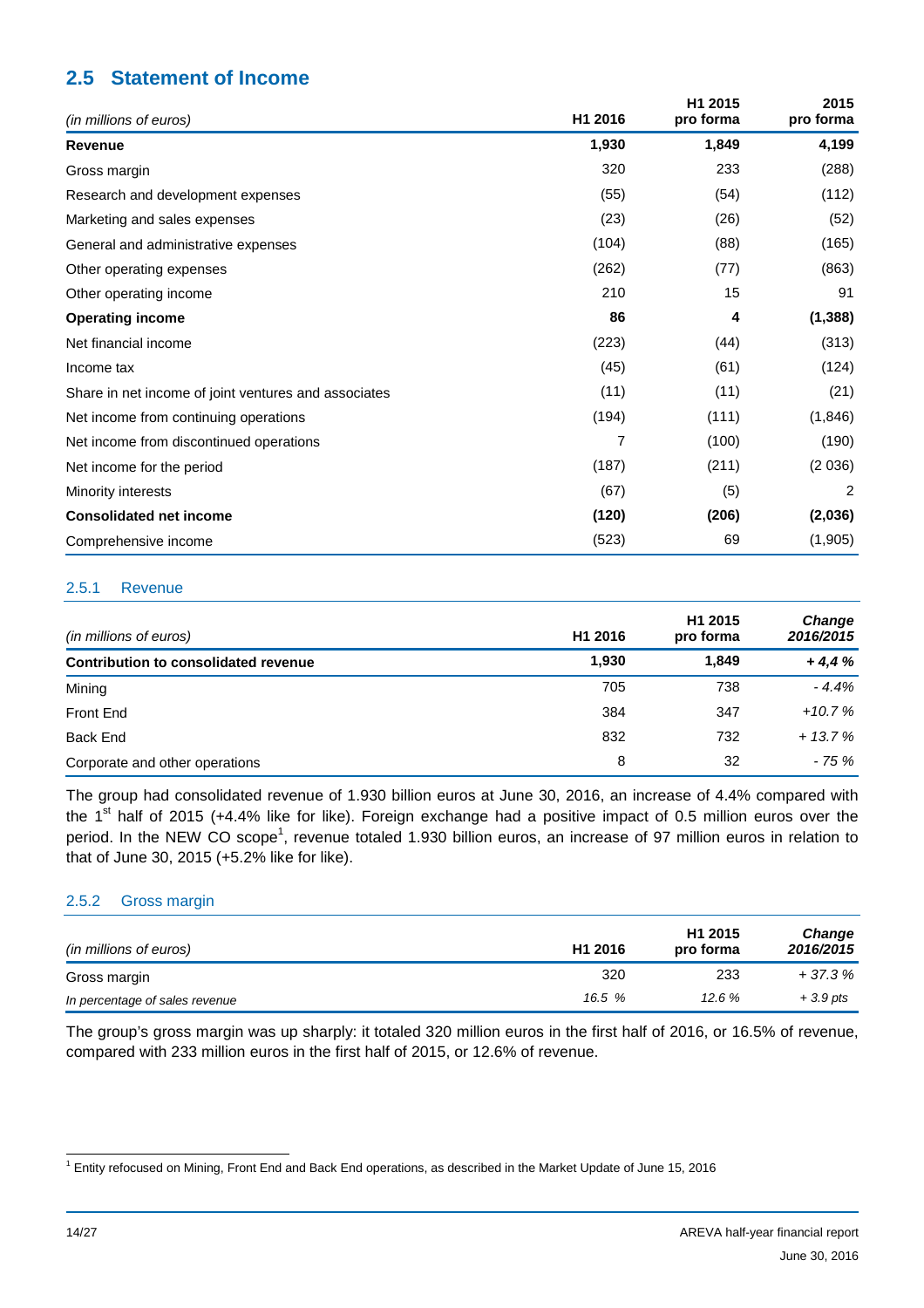#### 2.5.3 Research and Development

Research and development expenses are capitalized if they meet the capitalization criteria established by IAS 38 and are recognized as research and development expenses if they do not.

In the income statement, research and development expenses appear below gross margin and represent noncapitalizable expenses incurred exclusively by the group; the expenses relating to programs funded wholly or partly by customers, together with projects carried out in partnerships where AREVA has commercial rights of use of the results, are recognized in the cost of sales.

| (in millions of euros)                                                                                                                                           | H <sub>1</sub> 2016 | Percentage<br>of sales | pro forma | H1 2015 Percentage<br>of sales |
|------------------------------------------------------------------------------------------------------------------------------------------------------------------|---------------------|------------------------|-----------|--------------------------------|
| Research and development recognized as expenses under gross<br>margin, after RTC <sup>1</sup><br>(a)                                                             | 55                  | 2.9%                   | 54        | $2.9\%$                        |
| Of which expenses for mineral exploration and mining studies (b)                                                                                                 | 19                  |                        | 18        |                                |
| Research and development recognized as expenses under gross<br>margin, excluding expenses for mining studies and mineral<br>exploration, after $RTC^1$ (b) - (a) | 36                  | 1.9%                   | 36        | $1.9\%$                        |
| RTC <sup>1</sup>                                                                                                                                                 | 12                  |                        | 17        |                                |
| Research and development recognized as expenses under gross<br>margin, excluding expenses for mining studies and mineral<br>exploration, before RTC <sup>1</sup> | 48                  | 2.5%                   | 51        | 2.8%                           |
| Capitalized research and development costs                                                                                                                       | 13                  | 0.7%                   | 25        | $1.3\%$                        |
| Total                                                                                                                                                            | 61                  | 3.2%                   | 76        | 4.1%                           |
| Number of registered patents                                                                                                                                     | 7                   |                        |           |                                |

(1) Research tax credit

Taking capitalized development costs into account, the group had total research and development costs of 61 million euros in the first half of 2016, versus 76 million euros in the first half of 2015. This represents 3.2% of revenue in the first half, a decrease in relation to the first half of 2015, when it represented 4.1% of revenue. This is attributable to greater selectivity in research and development programs.

#### 2.5.4 Marketing and sales, general and administrative expenses

Marketing and sales, general and administrative expenses totaled 127 million euros in the first half of 2016, up 11.4% compared with the first half of 2015. These expenses represented 6.5% of revenue in the first half of 2016, compared with 6.1% of revenue in the first half of 2015.

#### 2.5.5 Other operating income and expenses

Other operating income and expenses represented a net expense of 52 million euros in the first half of 2016, compared with a net expense of 62 million euros in the first half of 2015. In the first half of 2016, they included in particular on June 30, 2016 the reversal of a 180 million euros provision constituted at the end of 2015 for the estimated costs of the group's legal and financial restructuring.

#### 2.5.6 Operating income

Operating income for the group totaled 86 million euros in the 1<sup>st</sup> half of 2016, compared with 4 million euros in the 1<sup>st</sup> half of 2015. In the scope of NEW CO<sup>1</sup>, operating income rose 137 million euros to reach 191 million euros.

l <sup>1</sup> Entity refocused on Mining, Front End and Back End operations, as described in the Market Update of June 15, 2016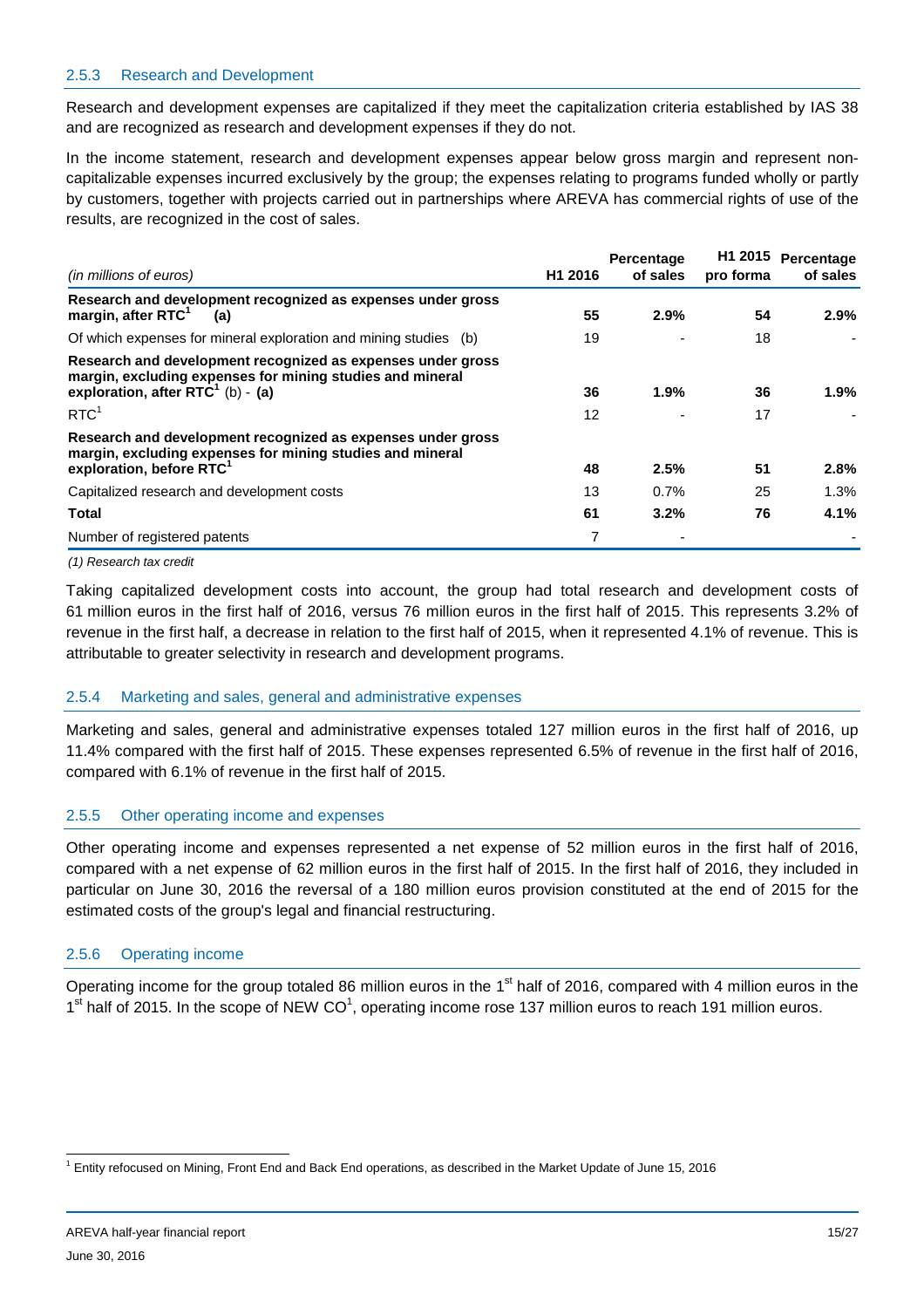#### 2.5.7 Net financial income

| (in millions of euros)                                    | H <sub>1</sub> 2016 | H <sub>1</sub> 2015 pro forma |
|-----------------------------------------------------------|---------------------|-------------------------------|
| Net borrowing costs [(expense) / income]                  | (165)               | (90)                          |
| Other financial income and expenses                       | (58)                | 46                            |
| Of which share related to end-of-lifecycle operations     | 64                  | 141                           |
| Of which share not related to end-of-lifecycle operations | (123)               | (95)                          |
| Net financial income                                      | (223)               | (44)                          |

Net financial income amounted to -223 million euros, a drop of 179 million euros compared with the 1<sup>st</sup> half of 2015, due in particular to higher borrowing costs and the impact of reduced discount and inflation rates on end-of-lifecycle operations in the cumulative amount of 69 million euros.

#### 2.5.8 Income tax

The net tax expense for the first half of 2016 was 45 million euros, compared with net tax expense of 61 million euros in the first half of 2015.

#### 2.5.9 Share in net income of associates and joint ventures

| (in millions of euros) | H1 2016 | H1 20154<br>pro forma    | 2015<br>pro forma |
|------------------------|---------|--------------------------|-------------------|
| <b>ETC</b>             | (1)     | (1)                      | 4                 |
| <b>ADWEN</b>           | (14)    | (10)                     | (26)              |
| Other joint ventures   | 3       | $\overline{\phantom{0}}$ |                   |
| Associates             |         | $\overline{\phantom{0}}$ |                   |
| <b>Total</b>           | (11)    | (11)                     | (21)              |

The share in net income of joint ventures and associates was -11 million euros in the first half of 2016, compared with -11 million euros in the first half of 2015.

#### 2.5.10 Minority interests

The share in consolidated net income to minority interests was -67 million euros in the first half of 2016, an decrease in relation to the first half of 2015, when it was -5 million euros.

#### 2.5.11 Consolidated net income

Net income attributable to owners of the parent was -120 million euros in the first half of 2016, close to that of the 1<sup>st</sup> half of 2015 (-206 million euros).

Net income after tax from operations sold, discontinued or held for sale amounted to 7 million euros in the 1<sup>st</sup> half of 2016, compared with a loss of 100 million euros in the 1<sup>st</sup> half of 2015. This increase is especially due to:

- For AREVA NP, a reduction of loss centers in Large Projects (excluding OL3, classified under "Corporate and other operations"), the effects of performance plans, and the neutralization of amortization and depreciation following application of IFRS 5 to that entity;
- In the Solar Energy business, completion of the last projects, in particular with the agreement signed on January 16 to transfer the solar field built in Rajasthan, India, to the customer in as-is condition.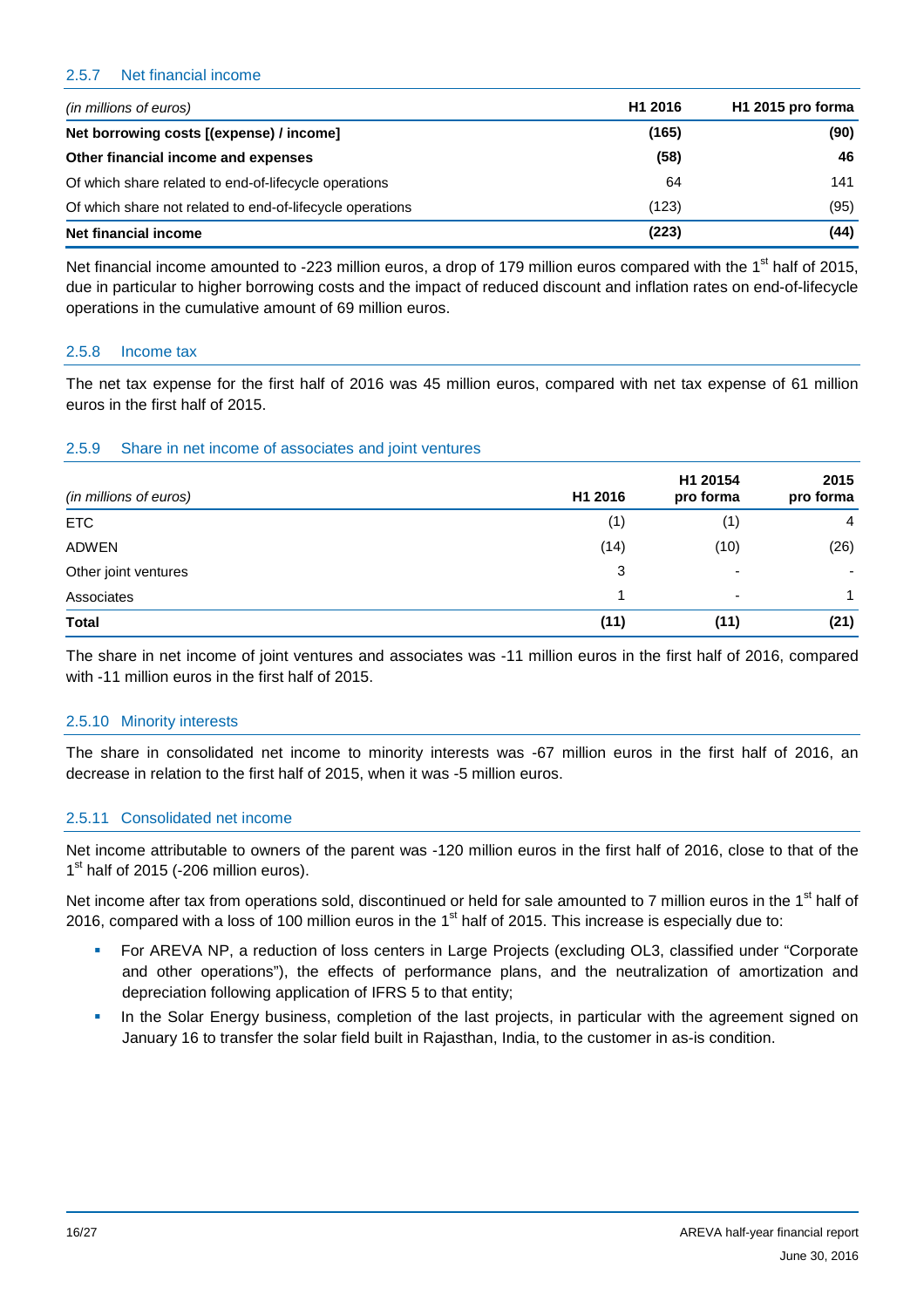Comprehensive income attributable to owners of the parent was -523 million euros in the first half of 2016, compared with 69 million euros in the first half of 2015. The change is mainly due to the decrease in net income attributable to owners of the parent and to the sharp decrease in other items of comprehensive income.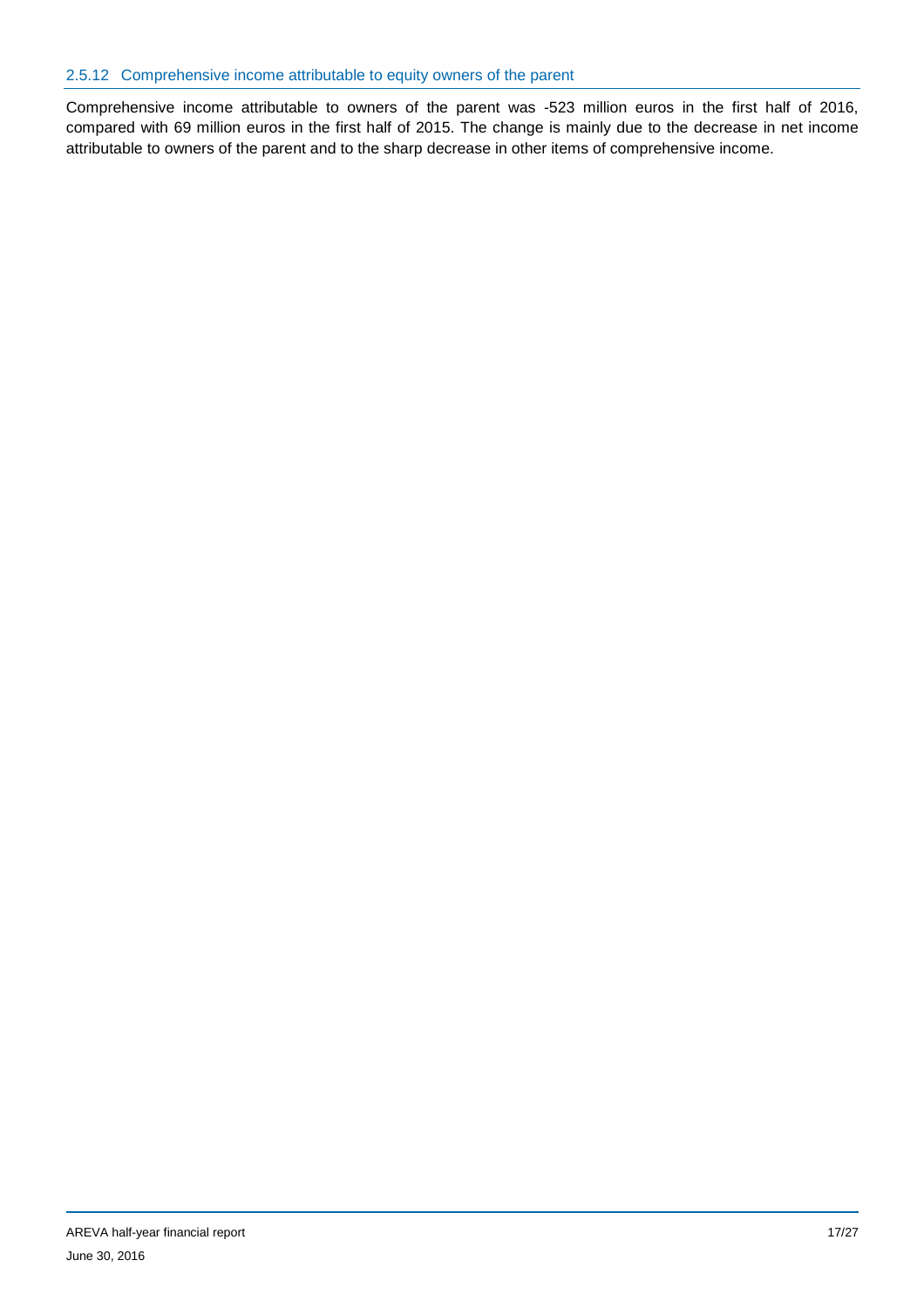# **2.6 Cash flow and change in net debt**

#### 2.6.1 Change in net debt

| (in millions of euros)                              | H <sub>1</sub> 2016 |
|-----------------------------------------------------|---------------------|
| Net debt at beginning of period (December 31, 2015) | (6, 323)            |
| Free operating cash flow                            | (121)               |
| Cash flow from end-of-lifecycle operations          | 23                  |
| Cash flow from financing activities                 | (159)               |
| Net cash flow from company operations held for sale | (141)               |
| Cash-out for taxes                                  | (62)                |
| Other items (loans to JVs)                          | (37)                |
| <b>IFRS</b> restatements and other                  | (224)               |
| At June 30, 2016                                    |                     |
| Net debt at end of period                           | (7,044)             |
| Change in net debt over the first half of 2016      | (721)               |

The group's net financial debt totaled 7.044 billion euros at June 30, 2016, compared with 6.323 billion euros at December 31, 2015. This 721-million-euro increase in net debt is explained by:

- Net cash flow from company operations in the amount of -497 million euros, and:
- The non-renewal at June 30, 2016 of factoring transactions carried out at the end of 2015 in the amount of -152 million euros;
- **Various impacts of lesser importance.**

#### 2.6.2 Operating cash flows of the group

| (in millions of euros)                          | H <sub>1</sub> 2016 | H <sub>1</sub> 2015 pro forma |
|-------------------------------------------------|---------------------|-------------------------------|
| <b>EBITDA</b>                                   | 310                 | 226                           |
| Percentage of revenue                           | 16.1%               | 12.2%                         |
| Gains (losses) on disposals of operating assets | (1)                 | (3)                           |
| Change in operating WCR                         | (170)               | 327                           |
| Net operating Capex                             | (261)               | (329)                         |
| Free operating cash flow                        | (121)               | 221                           |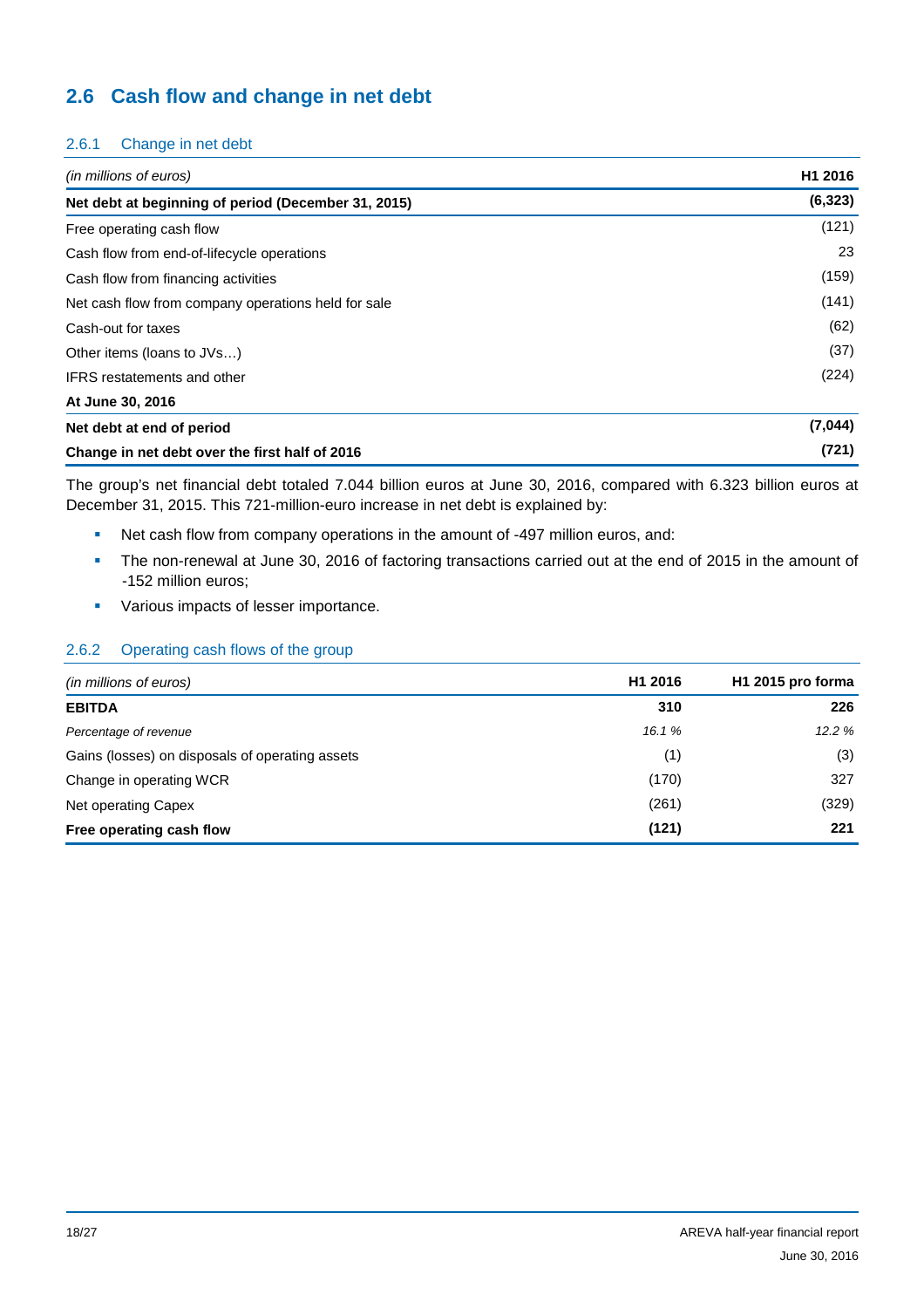#### 2.6.3 Operating cash flows by business

|                                   |                     | <b>EBITDA</b>                    |                     | Change in operating<br><b>WCR</b> |         | <b>Net operating Capex</b>       |                     | Operating cash flow              |
|-----------------------------------|---------------------|----------------------------------|---------------------|-----------------------------------|---------|----------------------------------|---------------------|----------------------------------|
| (in millions of euros)            | H <sub>1</sub> 2016 | H <sub>1</sub> 2015<br>pro forma | H <sub>1</sub> 2016 | H <sub>1</sub> 2015<br>pro forma  | H1 2016 | H <sub>1</sub> 2015<br>pro forma | H <sub>1</sub> 2016 | H <sub>1</sub> 2015<br>pro forma |
| Mining                            | 346                 | 242                              | (65)                | 123                               | (74)    | (124)                            | 206                 | 236                              |
| Front End                         | 94                  | 119                              | (136)               | (221)                             | (89)    | (111)                            | (130)               | (213)                            |
| Back End                          | 237                 | 87                               | (32)                | 388                               | (88)    | (86)                             | 117                 | 391                              |
| Corporate and other<br>operations | (367)               | (222)                            | 63                  | 38                                | (10)    | (8)                              | (314)               | (192)                            |
| Total                             | 310                 | 226                              | (170)               | 328                               | (261)   | (329)                            | (121)               | 222                              |

The items below explain the 342 million euro reduction in operating cash flow over the period (-121 million euros in the 1<sup>st</sup> half of 2016 compared with +221 million euros in the 1<sup>st</sup> half of 2015). Operating cash flow in the NEW CO  $\mathsf{scope}^1$  came to 70 million euros, versus 388 million euros a year ago.

EBITDA rose in relation to the 1<sup>st</sup> half of 2015, going from 226 million euros to 310 million euros in the 1<sup>st</sup> half of 2016. In the NEW CO scope<sup>2</sup>, EBITDA was 564 million euros, an increase of 157 million euros compared with June 30, 2015.

The change in operating WCR was negative, reaching -170 million euros in the 1<sup>st</sup> half of 2016 compared with  $+327$ million euros in the  $1<sup>st</sup>$  half of 2015 (-497 million euros). The change in WCR was impacted in particular by the effects of restocking and consumption of prepayments received from customers in Mining due to the timing of deliveries; the effect of an unfavorable comparison in the Back End, that business having benefitted in the 1<sup>st</sup> half of 2015 from a customer payment covering services from a previous period; These negative effects were only partially offset by the slower growth of inventories and decreased accounts receivable and trade accounts payable in the Front End.

The group's net operating CAPEX totaled 261 million euros in the 1<sup>st</sup> half of 2016, compared with 329 million euros over the same period in 2015. This decrease of 67 million euros is due in particular to the start of production of the Cigar Lake mine in Canada in 2015 and to the reduction of capital expenditure on the Georges Besse II plant.

#### 2.6.4 Cash flows related to end-of-lifecycle operations

In the first half of 2016, cash flows related to end-of-lifecycle operations amounted to 23 million euros, compared with -12 million euros in the first half of 2015.

#### 2.6.5 Other components of the change in net debt

Other components of the change in net debt totaled -623 million euros. For the most part, they consist of net cash flows from the operations of the company held for sale (-141 million euros), cash flows from financing activities (-159 million euros).

 1 Entity refocused on Mining, Front End and Back End operations, as described in the Market Update of June 15, 2016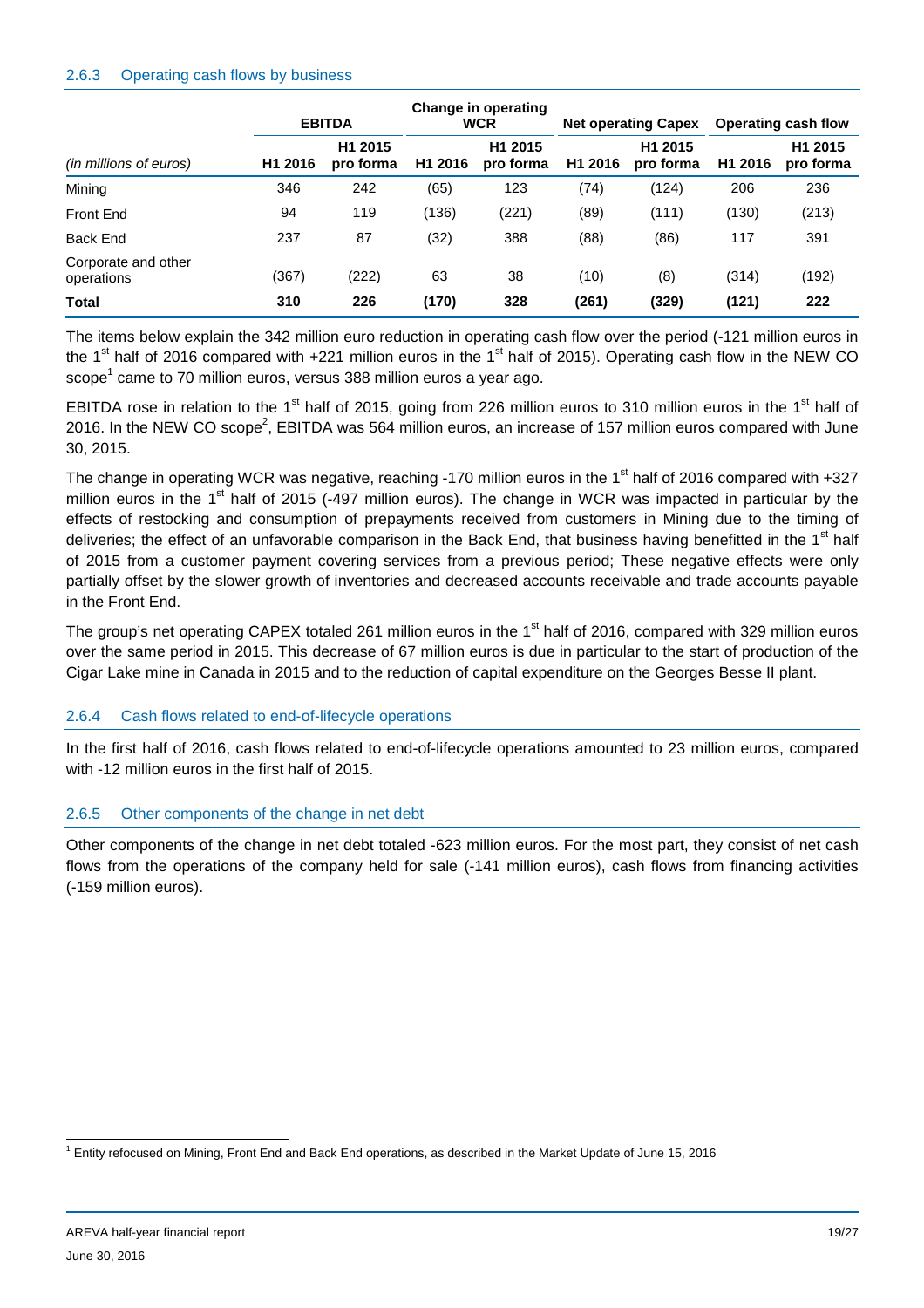# **2.7 Statement of financial position**

| (in millions of euros)                                         | June 30, 2016 | December 31, 2015 |
|----------------------------------------------------------------|---------------|-------------------|
| <b>Assets</b>                                                  | 22,230        | 22,005            |
| Net goodwill                                                   | 1,257         | 1,272             |
| Property, plant and equipment (PP&E) and intangible assets     | 9,225         | 9,290             |
| End-of-lifecycle assets (third party share)                    | 167           | 178               |
| Assets earmarked for end-of-lifecycle operations               | 5,868         | 6,122             |
| Investments in joint ventures and associates                   | 29            | 100               |
| Other non-current financial assets                             | 395           | 573               |
| Deferred taxes (assets - liabilities)                          | 105           | 112               |
| Operating working capital requirement                          | (2,366)       | (2,718)           |
| Assets of discontinued operations                              | 7,347         | 7,076             |
| Shareholders' equity and liabilities                           | 22,027        | 22,005            |
| Equity attributable to owners of the parent                    | (3,009)       | (2,516)           |
| Minority interests                                             | 98            | 235               |
| Provisions for end-of-lifecycle operations (third party share) | 167           | 178               |
| Provisions for end-of-lifecycle operations (AREVA share)       | 6,952         | 6,743             |
| Other provisions and employee benefits                         | 5,581         | 5,683             |
| Net debt                                                       | 7,044         | 6,323             |
| Liabilities of discontinued operations                         | 5,240         | 5,320             |
| Other assets and liabilities                                   | (46)          | 39                |
| Total – Condensed balance sheet                                | 22,027        | 22,005            |

#### 2.7.1 Borrowings, liquidity and share ownership

The group's net financial debt totaled 7.044 billion euros at June 30, 2016, compared with 6.323 billion euros at December 31, 2015. This 721-million-euro increase in net debt is explained by the net cash flow from company operations in the amount of -497 million euros, and the non-renewal at June 30, 2016 of factoring transactions carried out at the end of 2015 in the amount of -152 million euros; various impacts of lesser importance.

AREVA's bond issues outstanding totaled 6.1 billion euros at June 30, 2016.

Items related to the status of liquidity are presented in chapter 2.1.3 Risk factors.

#### 2.7.2 Equity

Shareholders' equity attributable to owners of the parent decreased over the period, going from -2,516 million euros at December 31, 2015 to -3.009 million euros at June 30, 2016.

#### 2.7.3 Operating working capital requirement

The group's operating working capital requirement was -170 million euros at June 30, 2016, compared with +327 million euros at December 31, 2015 (-497 million euros).

#### 2.7.4 Assets and provisions for end-of-lifecycle operations

The change in the balance sheet from December 31, 2015 to June 30, 2016 with regard to assets and liabilities for end-of-lifecycle operations is summarized in the table below: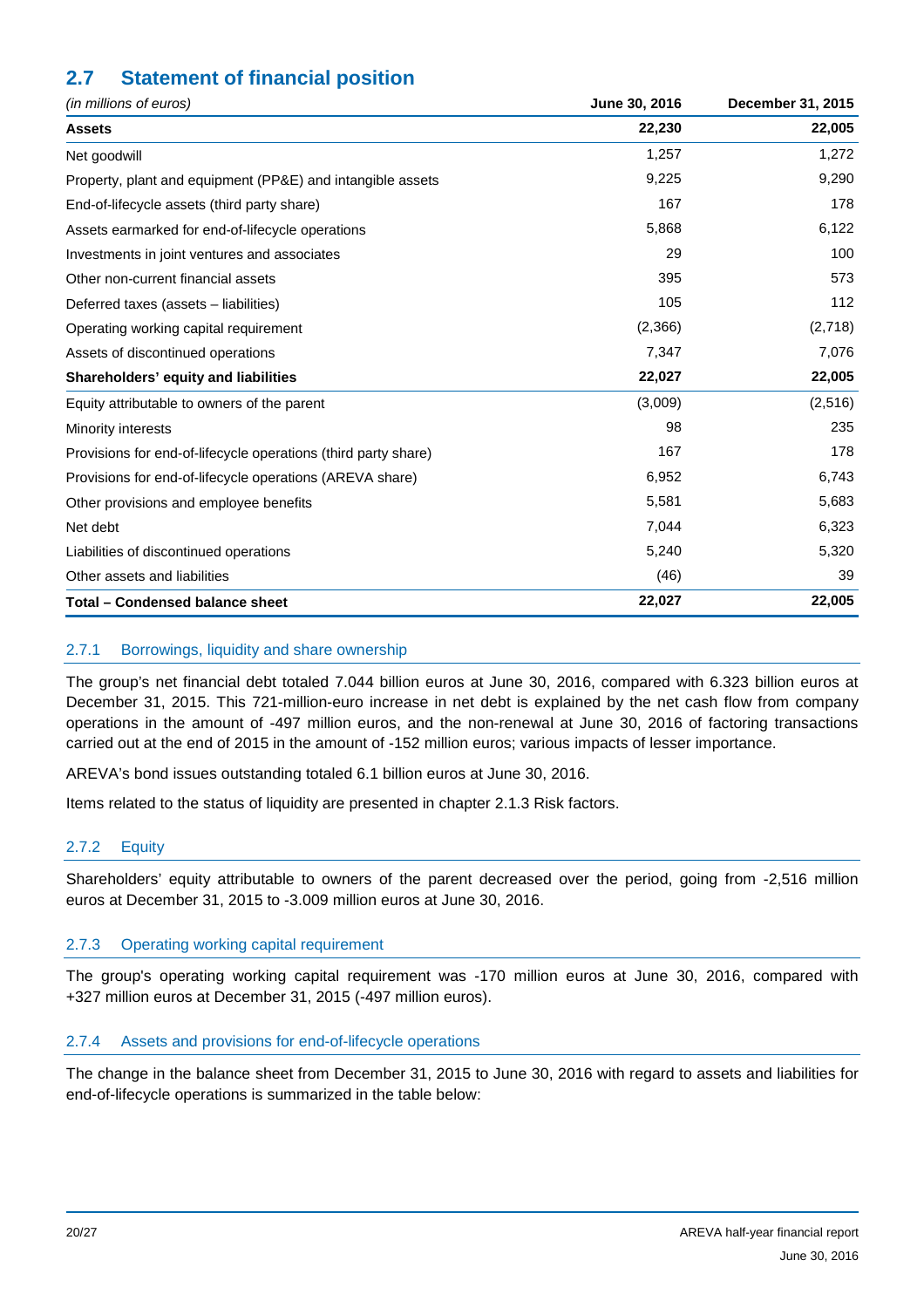| (in millions of euros)                     | June 30, 2016 | December 31, 2015 |
|--------------------------------------------|---------------|-------------------|
| <b>Assets</b>                              |               |                   |
| End-of-lifecycle assets                    | 6,035         | 6,300             |
| Third-party share                          | 167           | 178               |
| Earmarked financial assets                 | 5,868         | 6.122             |
| Shareholders' equity and liabilities       |               |                   |
| Provisions for end-of-lifecycle operations | 7,119         | 6,921             |
| Provisions to be funded by AREVA           | 6.952         | 6,743             |
| Provisions to be funded by third parties   | 167           | 178               |

Provisions for end-of-lifecycle operations at June 30, 2016 totaled 7,119 billion euros, compared with 6.921 billion euros at December 31, 2015.

Assets relating to these end-of-lifecycle operations totaled 6.035 billion euros at June 30, 2016, including 167 million euros in the third party share of end-of-lifecycle assets and 5.868 billion euros of financial assets dedicated by AREVA to these operations (including receivables).

At June 30, 2016, the coverage of activities subject to the French law of June 28, 2006 was 89%.

The nature of the commitments and the calculation of the provision are presented in note 8 to the consolidated financial statements.

#### 2.7.5 Other provisions and employee benefits

The amount of other provisions and employee benefits was 5.581 billion euros at June 30, 2016, a decrease in relation to December 31, 2015.

The description of other provisions may be found in note 13 to the consolidated financial statements.

# **2.8 Review of the Business Groups**

#### 2.8.1 Mining

| (in millions of euros) | H <sub>1</sub> 2016 | H1 2015 pro<br>forma | Change<br>2016/2015 |
|------------------------|---------------------|----------------------|---------------------|
| Backlog                | 9,421               | 9,575                | $-1.6%$             |
| Revenue                | 705                 | 738                  | $-4.4%$             |
| Operating income       | 21                  | 139                  | $+61.2%$            |
| Percentage of revenue  | 31.8%               | 18.9%                | $+ 12.9$ pts        |
| <b>EBITDA</b>          | 346                 | 242                  | $+42.9%$            |
| Percentage of revenue  | 49.0%               | 32.8%                | $+ 16.2$ pts        |
| Operating cash flow    | 206                 | 236                  | $-12.7%$            |

The backlog in **Mining** rose sharply over the period, amounting to 9.4 billion euros at June 30, 2016.

Mining revenue came to 705 million euros at June 30, 2016, a decrease of 4.4% compared with the 1<sup>st</sup> half of 2015 (-4.4% like for like). This change was mainly due to a less favorable delivery schedule over the period.

Operating income for Mining was 21 million euros, compared with 139 million euros in the 1<sup>st</sup> half of 2015. In addition to the favorable operating items described to explain the change in EBITDA, operating income was affected by the impairment of certain mining assets in the amount of 203 million euros, resulting from the drop in uranium prices.

Mining EBITDA was up, rising to 346 million euros in the 1<sup>st</sup> half of 2016 from 242 million euros in the 1<sup>st</sup> half of 2015, due to higher production volumes, particularly with the ramp-up of the Cigar Lake mine in Canada and the impacts of the competitiveness plan.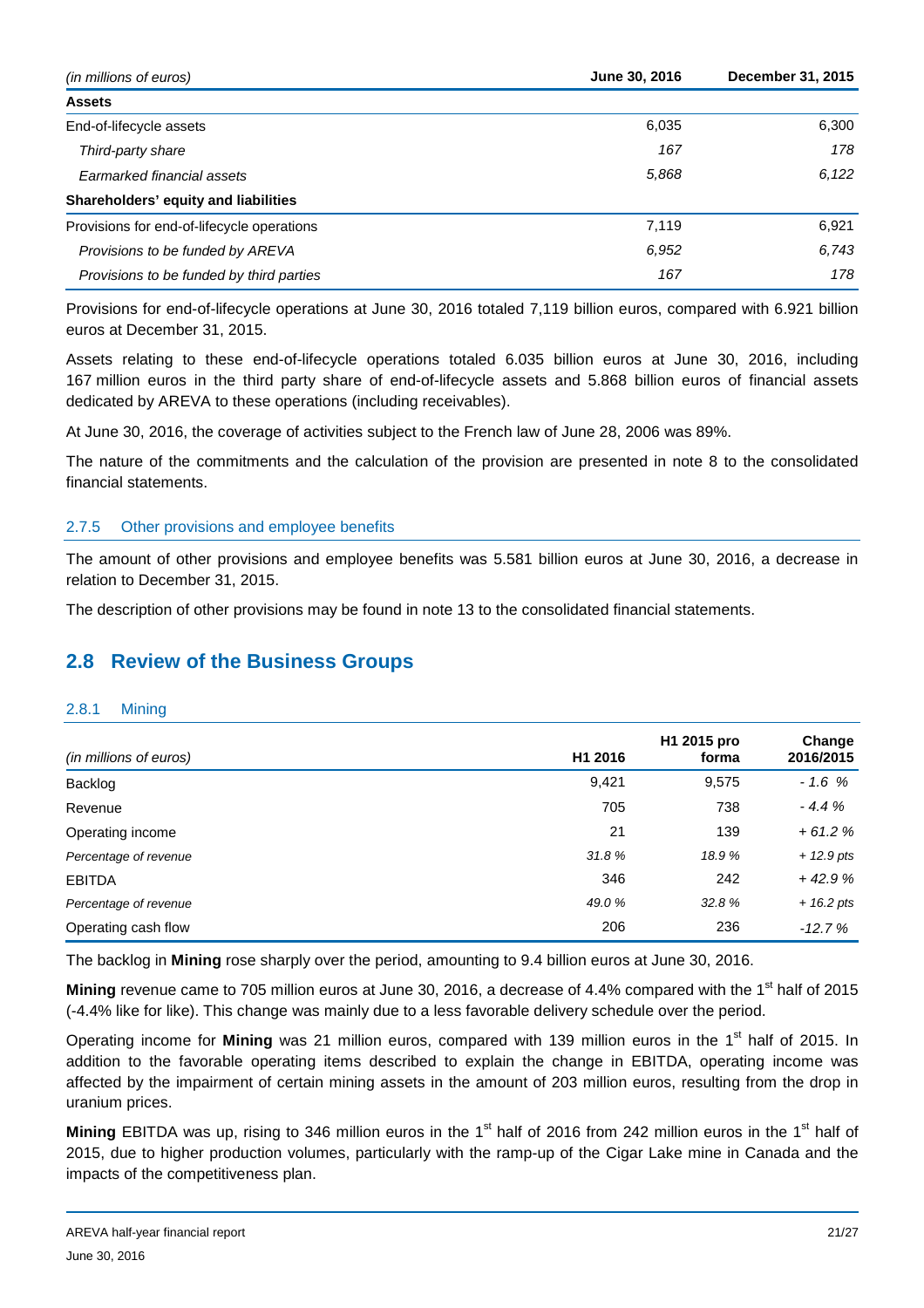#### 2.8.2 Front End

NB: Front End includes the Chemistry-Enrichment business following application of IFRS 5 to the fuel business

| (in millions of euros) | H1 2016 | H <sub>1</sub> 2015<br>pro forma | Change<br>2016/2015 |
|------------------------|---------|----------------------------------|---------------------|
| Backlog                | 11,507  | 12,162                           | $-5.4\%$            |
| Revenue                | 384     | 347                              | $+10.1%$            |
| Operating income       | (44)    | (23)                             | $-91.3%$            |
| Percentage of revenue  | ns      | ns                               | ns                  |
| <b>EBITDA</b>          | 94      | 119                              | $-21.0%$            |
| Percentage of revenue  | 24.5%   | 34.3%                            | - 9.8 pts           |
| Operating cash flow    | (130)   | (213)                            | $+38.9%$            |

The backlog in the **Front End** (chemistry and enrichment) totaled 11.5 billion euros at June 30, 2016.

**Front End** revenue totaled 384 million euros, an increase of 10.7% year on year (+10.1% like for like). This change is due to an increase in volumes of  $U_3O_8/UF_6$  sold internationally. Foreign exchange had a positive impact of 2.1 million euros over the period.

The operating income for the Front End was -44 million euros, compared with -23 million euros in the 1<sup>st</sup> half of 2015. This decrease of 21 million euros is explained by:

- A decrease in EBITDA of 25 million euros;
- A rise in amortization of the Georges Besse II plant;
- A positive change in the provision for SWU materials in the amount of 43 million euros. In fact, in the  $1<sup>st</sup>$ half of 2015, a provision of 86 million euros had been constituted to take into account the impact of the drop in SWU prices for a SWU inventory whose cost had become too high in view of the weak market to be sold at a price that is at least equivalent. During the  $1<sup>st</sup>$  half of 2016, an additional provision of 43 million euros was recognized to take into account the continued deterioration of prices and sales conditions for these SWUs;

In the Front End, EBITDA amounted to 94 million euros in the 1<sup>st</sup> half of 2016, compared with 119 million euros in the  $1<sup>st</sup>$  half of 2015. This change is due to the impact of a less favorable sales mix, offset in part by cost reductions attributable to the performance plan.

#### 2.8.3 Back End

| (in millions of euros) | H1 2016 | H <sub>1</sub> 2015<br>pro forma | Change<br>2016/2015   |
|------------------------|---------|----------------------------------|-----------------------|
| Backlog                | 11,552  | 9,386                            | $+23.0%$              |
| Revenue                | 832     | 732                              | $+12.6%$              |
| Operating income       | 93      | (16)                             | +700%                 |
| Percentage of revenue  | 11.1%   | ns                               | ns                    |
| <b>EBITDA</b>          | 237     | 87                               | $+172.4%$             |
| Percentage of revenue  | 28.4%   | 11.8%                            | $+ 16.6 \,\text{pts}$ |
| Operating cash flow    | 117     | 391                              | - 70.0%               |

In the **Back End** (recycling, logistics, dismantling and services, and international projects), the backlog was 11.6 billion euros at June 30, 2016, sharply up from December 31, 2015.

The **Back End** had revenue of 832 million euros, an increase of 12.6% like for like compared with the same period in 2015. This growth from one year to the next is attributable to the Recycling operations, which benefitted mainly from catch-up revenue related to the signature of the treatment and recycling contract with EDF at the beginning of the year, and to a higher volume of business with European customers.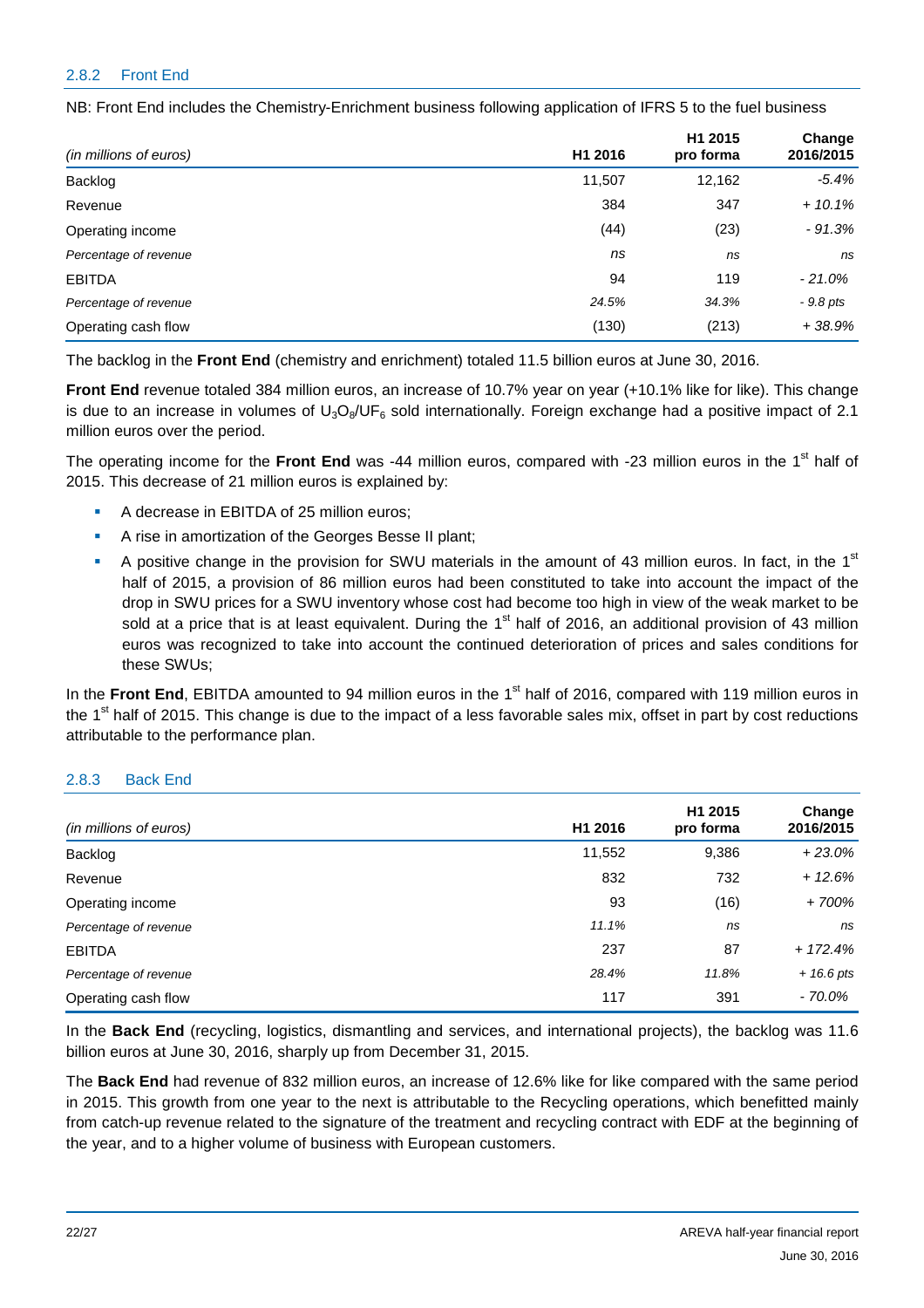The **Back End** recorded operating income of 93 million euros in the 1<sup>st</sup> half of 2016, an improvement of 109 million euros compared with the same period in 2015. Most of the increase was due to the signature of the recycling and treatment contract with EDF and to the results of the competitiveness plan already mentioned in the comments on the change in EBITDA.

The Back End recorded EBITDA of 237 million euros, a sharp increase in comparison with the 1<sup>st</sup> half of 2015 (+150 million euros), resulting in particular from the signature of the treatment and recycling contract with EDF at the beginning of the year as well as from the competitiveness plan.

|                        |                     | H1 2015   | Change    |
|------------------------|---------------------|-----------|-----------|
| (in millions of euros) | H <sub>1</sub> 2016 | pro forma | 2016/2015 |
| Backlog                | 366                 | 411       | $-10.9%$  |
| Revenue                | 8                   | 32        | $-64.8%$  |
| Operating income       | 15                  | (97)      | $+115.5%$ |
| Percentage of revenue  | ns                  | ns        | ns        |
| <b>EBITDA</b>          | (367)               | (222)     | $-65.3%$  |
| Percentage of revenue  | ns                  | ns        | ns        |
| Operating cash flow    | (314)               | (192)     | $-63.5\%$ |

#### 2.8.4 Corporate and other operations

**Corporate and other operations** generated revenue of 8 million euros, versus 32 million euros in the 1<sup>st</sup> half of 2015 (23 million euros at constant consolidation scope and exchange rates).

In **Corporate and other operations**, which includes Bioenergy and the OL3 project, operating income amounted to 15 million euros in the 1<sup>st</sup> half of 2016, compared with an operating loss of 97 million euros in the 1<sup>st</sup> half of 2015. This increase is explained by:

- Positive effects, in particular through the reversal on June 30, 2016 of a 180 million euros provision constituted at the end of 2015 for the estimated costs of the group's legal and financial restructuring. In fact, a tax ruling was obtained from the tax administration, and the legal plan for restructuring evolved;
- Negative impacts of lesser importance, such as an additional loss at completion of 41 million euros for the Olkiluoto 3 EPR and provisions for losses related to disputes and commercial litigation concerning uncompleted projects in Bioenergy in the amount of 38 million euros.

EBITDA in **Corporate and other operations**, which includes Bioenergy and the OL3 project, amounted to -367 million euros compared with -222 million euros in the 1<sup>st</sup> half of 2015. This change is explained in particular by a higher level of activity on the Olkiluoto 3 EPR project (OL3) in relation to the same period last year.

# **2.9 Events subsequent to year end**

There were no events subsequent to the end of the period other than those mentioned in note 19.

# **2.10 Financial outlook and 12 month liquidity**

#### 2.10.1 Financial outlook

In view of the measures taken in the 1<sup>st</sup> half to limit spending and the sale of Canberra to Mirion Technologies, which constituted a significant unknown factor for the financial trajectory in 2016, the group now anticipates net cash flow from company operations of close to -1.5 billion euros for the year in progress, in the upper end of the previously announced range of euros -2 billion to -1.5 billion euros.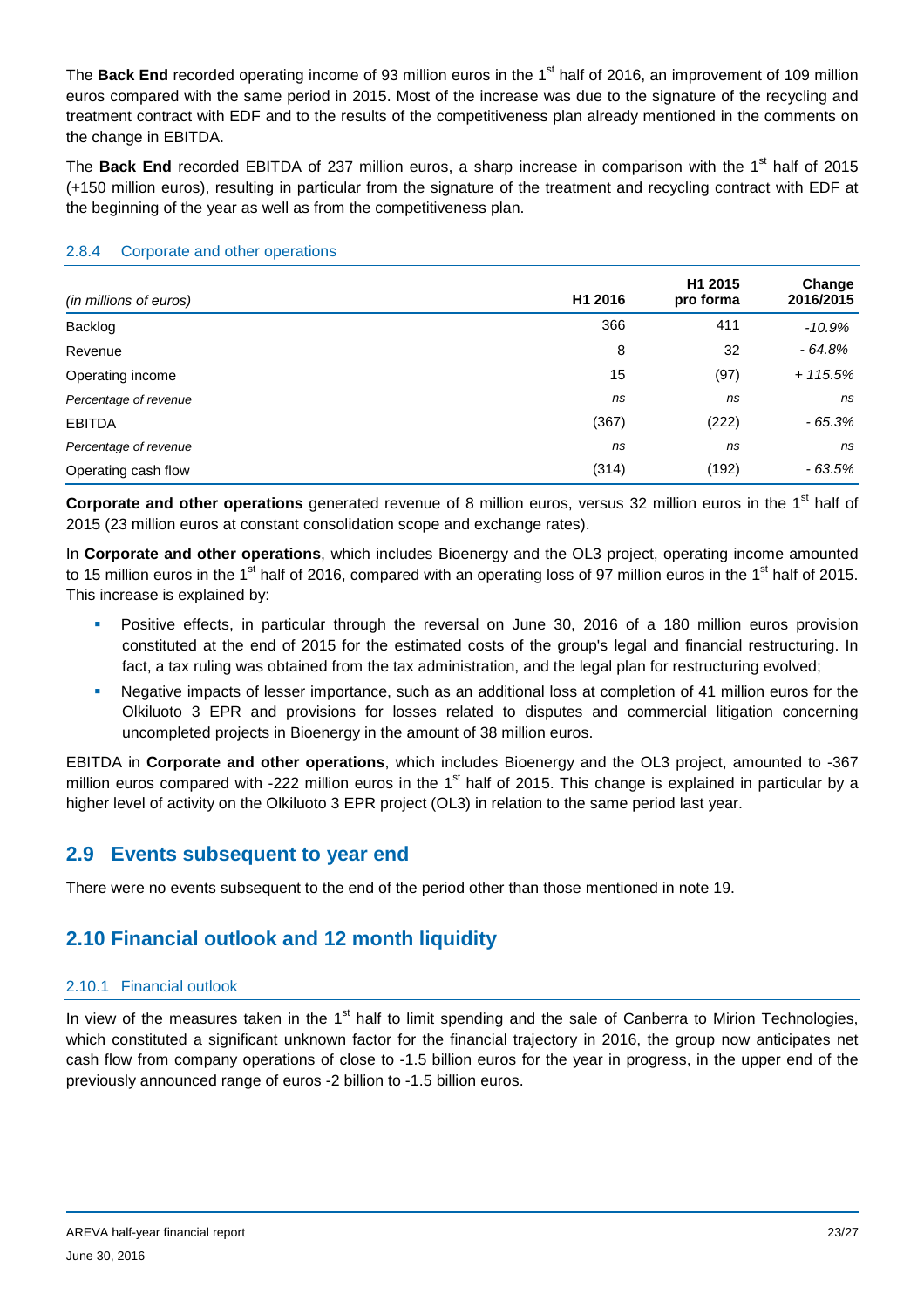The company's liquidity for 2016 is ensured by lines of credit drawn on January 4 and 5, 2016 in the amount of 2 billion euros, and by a bridging loan of 1.2 billion euros granted in April by a banking pool, which would be due in January 2017 if drawn.

Beyond that, the group's liquidity will be ensured by the capital increase planned for early 2017. In the event of a temporary delay, AREVA will request a shareholder loan. These transactions will be carried out in compliance with European regulations.

The success of the group's restructuring plan and its approval by the Commission assume that certain fundamental conditions are met, including:

- Implementation of the memorandum of understanding of July 28, 2016 related to the sale of AREVA NP's operations to EDF (excluding the OL3 contract);
- Finalization of the group's legal and financial structuring following the methods outlined during the Market Update of June 15, 2016.

 In view of the foregoing, and based on currently available information, the group believes that it will have sufficient financial strength to meet its requirements and obligations.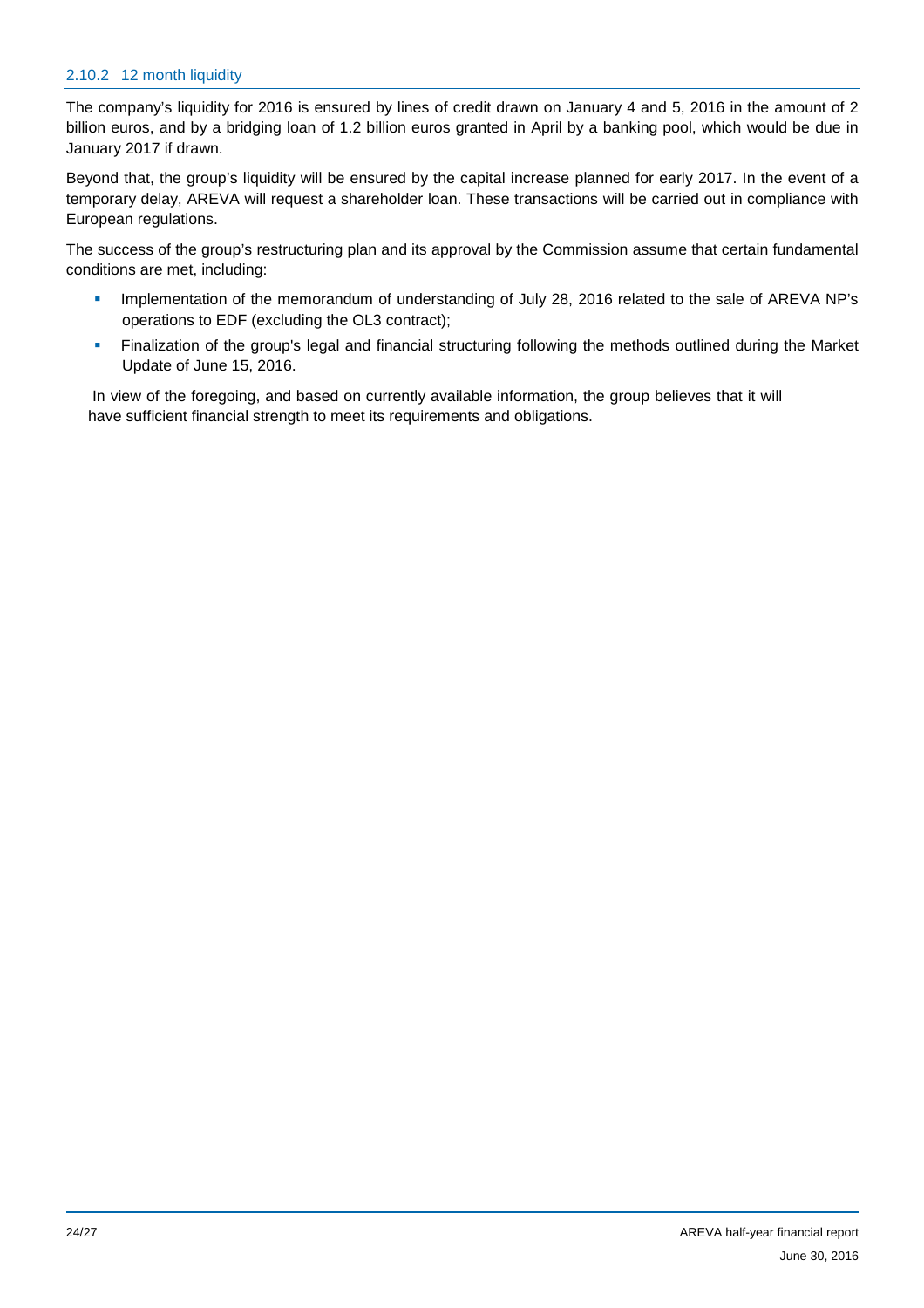# **3 Statutory Auditors' report on the half-year financial information for the period of January 1 to June 30, 2015**

#### **MAZARS**

61, rue Henri Regnault 92075 Paris La Défense Cedex

#### **ERNST & YOUNG AUDIT**

1/2, place des Saisons 92400 Courbevoie - Paris La Défense 1

# **AREVA**

Société anonyme

Tour AREVA 1 place Jean Millier 92400 Courbevoie, France

# **Statutory Auditors' review report on the first half-yearly financial information for 2015**

For the period January 1 to June 30, 2015

To the Shareholders,

In compliance with the assignment entrusted to us by your General Meeting and in accordance with the requirements of article L.451-1-2 III of the French monetary and financial code (Code monétaire et financier), we hereby report to you on:

- the review of the accompanying condensed half-yearly consolidated financial statements of AREVA, for the period from 1 January to 30 June 2016; and
- the verification of the information contained in the interim management report.

These condensed half-yearly consolidated financial statements are the responsibility of your Board of directors. Our role is to express a conclusion on these financial statements based on our review.

### **I. Conclusion on the financial statements**

We conducted our review in accordance with professional standards applicable in France. A review of interim financial information consists of making inquiries, primarily of persons responsible for financial and accounting matters, and applying analytical and other review procedures. A review is substantially less in scope than an audit conducted in accordance with professional standards applicable in France and consequently does not enable us to obtain assurance that we would become aware of all significant matters that might be identified in an audit. Accordingly, we do not express an audit opinion.

Based on our review, nothing has come to our attention that causes us to believe that the condensed half-yearly consolidated financial statements are not prepared in all material respects in accordance with IAS 34 – standard of the IFRS as adopted by the European Union applicable to interim financial information.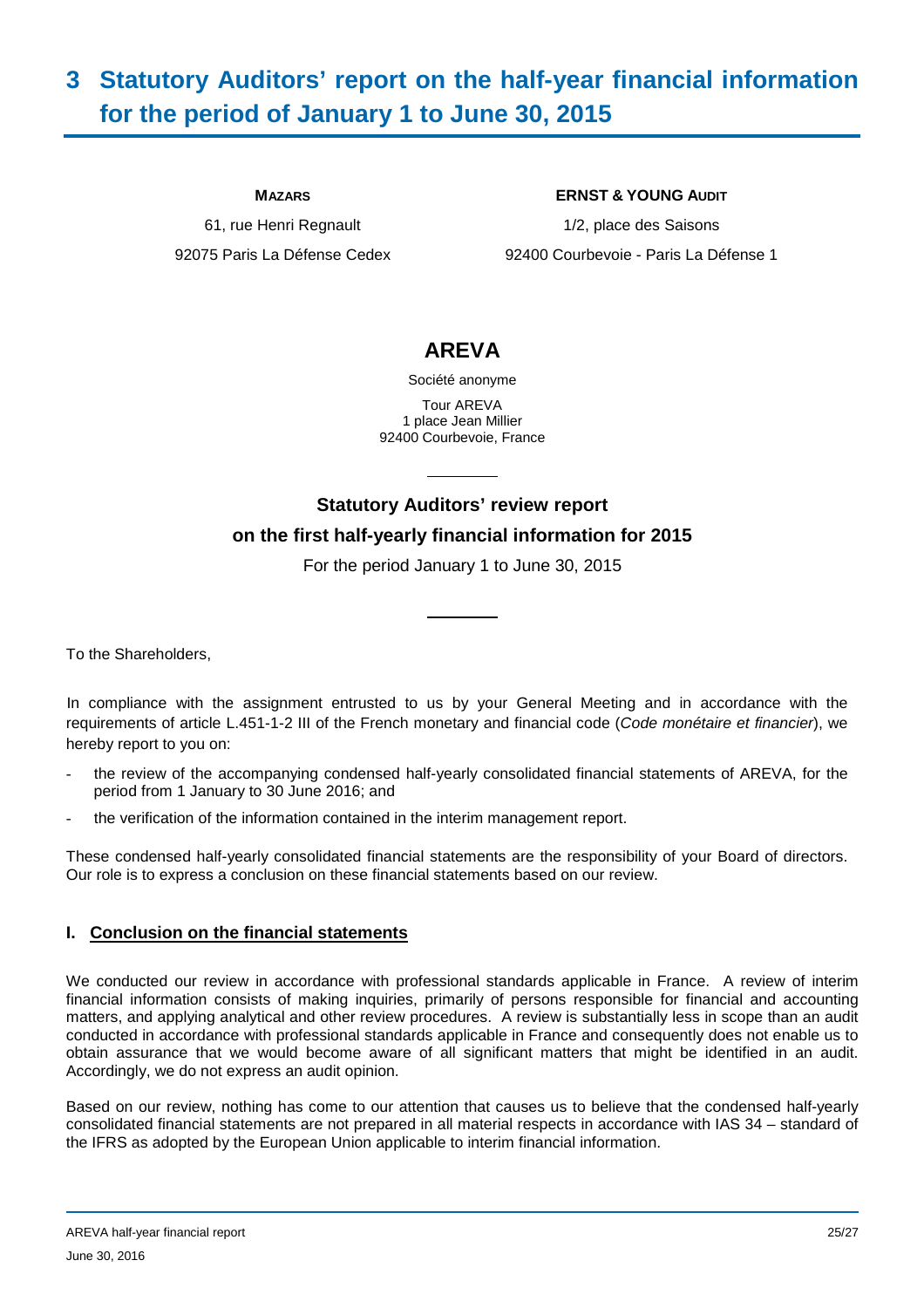Without qualifying our conclusion, we draw your attention to the following points set out in the notes to the condensed half-yearly consolidated financial statements:

- Note 1 sets out the context of the closing, the implementation of the Group's restructuring plan, the continued discussions with EDF on the disposal of AREVA NP, the quality defects in the equipment manufacturing plants, and the Areva Group's liquidity situation and the information relating to the application of the going concern principle ;
- Note 1, note 2 and note 6 which describe the accounting treatment and effects of the discontinued operations, in particular the contemplated transaction with EDF for the purpose of the disposal of a majority stake of AREVA NP ;
- Note 13 which describes the reasons that led Areva to apply paragraph 32 of IAS 11 as from the second half of 2013 and the methods of recognition applicable to the contract to build the Olkiluoto 3 ("OL3") EPR reactor. In addition, this note specifies the conditions of completion of this contract, in particular for the end of construction and testing until the reactor is put into service as well as for legal risks ;
- Note 8 which describes the procedures for revision of the provisions for end-of-life cycle operations and their sensitivity to the assumptions used in terms of technical processes, costs, outflows schedules, inflation and discount rates.

#### **II. Specific verification**

We have also verified the information presented in the interim management report in respect of the condensed halfyearly financial statements subject to our review.

We have no matters to report as to its fair presentation and its consistency with the condensed half-yearly financial statements.

> Paris-La Défense, July 29<sup>th</sup>, 2016

The Statutory Auditors

French original signed by:

**MAZARS**

**ERNST & YOUNG AUDIT**

Cédric Haaser Jean-Louis Simon

Aymeric de La Morandière

Jean Bouquot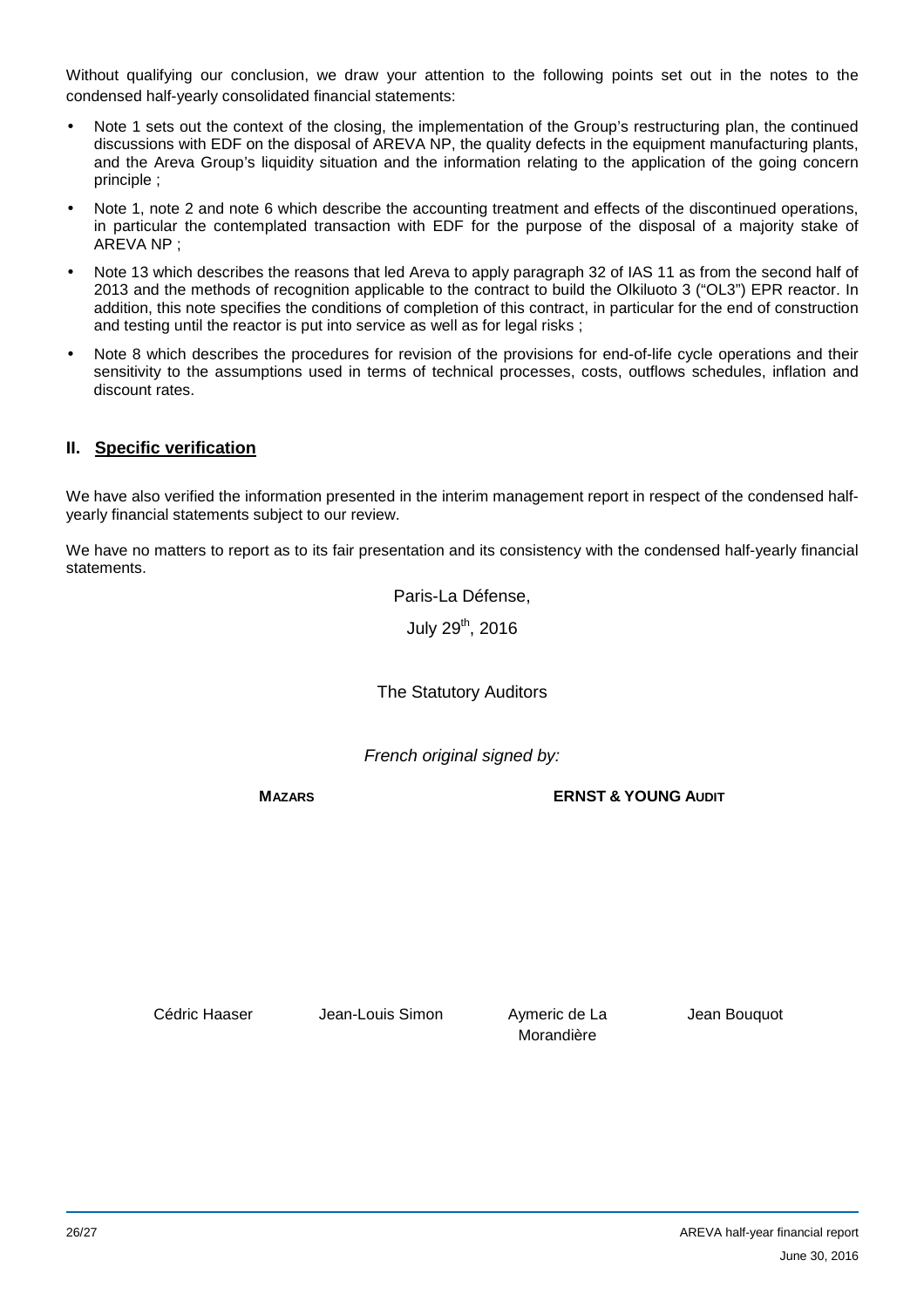# **Condensed consolidated financial statements**

# **June 30, 2016**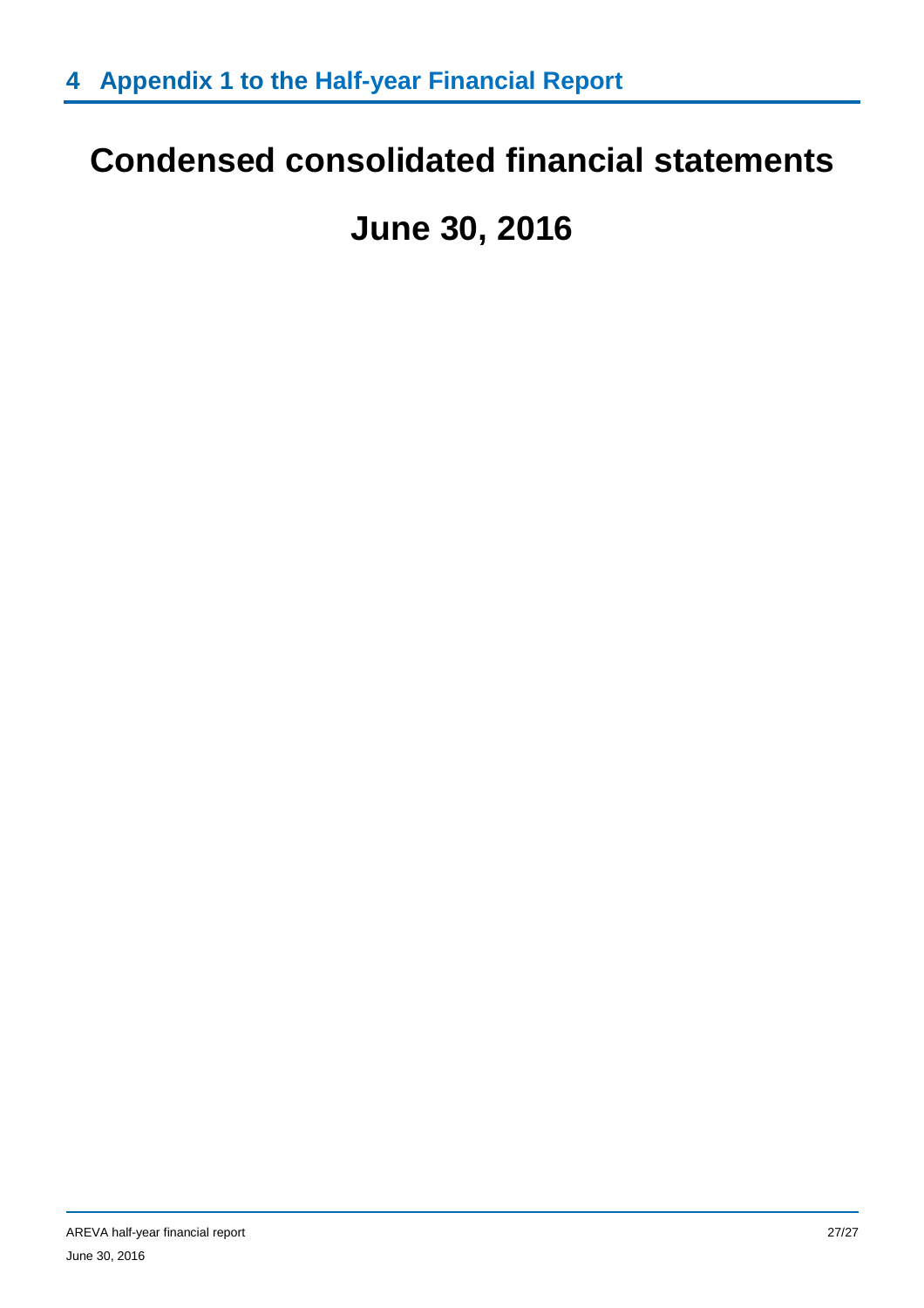# **CONSOLIDATED STATEMENT OF INCOME**

| (in millions of euros)                                                         | <b>Notes</b>     | $1st$ half 2016 | 1st half 2015* | Year<br>2015 |
|--------------------------------------------------------------------------------|------------------|-----------------|----------------|--------------|
| <b>Revenue</b>                                                                 |                  | 1,930           | 1,849          | 4,199        |
| Other income from operations                                                   |                  | $\overline{2}$  | 8              | 5            |
| Cost of sales                                                                  |                  | (1,613)         | (1,624)        | (4, 492)     |
| <b>Gross margin</b>                                                            |                  | 320             | 233            | (288)        |
|                                                                                |                  |                 |                |              |
| Research and development expenses                                              |                  | (55)            | (54)           | (112)        |
| Marketing and sales expenses                                                   |                  | (23)            | (26)           | (52)         |
| General and administrative expenses                                            |                  | (104)           | (88)           | (165)        |
| Other operating expenses                                                       | 3                | (262)           | (77)           | (863)        |
| Other operating income                                                         | 3                | 210             | 15             | 91           |
| <b>Operating income</b>                                                        |                  | 86              | 4              | (1, 388)     |
| Share in net income of joint ventures and associates                           | $\boldsymbol{9}$ | (11)            | (11)           | (21)         |
| Operating income after share in net income of joint<br>ventures and associates |                  | 74              | (7)            | (1,409)      |
| Income from cash and cash equivalents                                          |                  | 14              | 11             | 20           |
| Gross borrowing costs                                                          |                  | (178)           | (101)          | (205)        |
| <b>Net borrowing costs</b>                                                     |                  | (165)           | (90)           | (185)        |
| Other financial expenses                                                       |                  | (321)           | (198)          | (477)        |
| Other financial income                                                         |                  | 262             | 244            | 348          |
| Other financial income and expenses                                            |                  | (58)            | 46             | (129)        |
| <b>Net financial income</b>                                                    | 4                | (223)           | (44)           | (313)        |
| Income tax                                                                     | 5                | (45)            | (61)           | (124)        |
| Net income from continuing operations                                          |                  | (194)           | (111)          | (1, 846)     |
| Net income after tax from operations sold, discontinued or<br>held for sale    | 6                | 7               | (100)          | (190)        |
| <b>Net income</b>                                                              |                  | (187)           | (211)          | (2,036)      |
|                                                                                |                  |                 |                |              |
| Share attributable to the group:<br>Net income from continuing operations      |                  | (124)           | (129)          | (1,853)      |
| Net income from operations sold, discontinued or held for                      |                  | 4               |                |              |
| sale                                                                           |                  |                 | (77)           | (185)        |
| Net income attributable to equity owners of the parent                         |                  | (120)           | (206)          | (2,038)      |
| Share attributable to minority interests:                                      |                  |                 |                |              |
| Net income from continuing operations                                          |                  | (70)            | 18             | 7            |
| Net income from operations sold, discontinued or held for                      |                  | 3               | (23)           | (5)          |
| sale<br>Net income attributable to minority interests                          |                  | (67)            | (5)            | $\mathbf{2}$ |
| Number of shares outstanding                                                   |                  | 383,204,852     | 383,204,852    | 383,204,852  |
| Average number of shares outstanding                                           |                  | 383,204,852     | 383,204,852    | 383,204,852  |
| Average number of treasury shares                                              |                  | 949,591         | 906,852        | 908,871      |
| Average number of shares outstanding, excluding treasury<br>shares             |                  | 382,255,261     | 382,298,000    | 382,295,981  |
| Earnings per share from continuing operations (in euros)                       |                  | $-0.32$         | $-0.34$        | $-4.85$      |
| Basic earnings per share                                                       |                  | $-0.31$         | $-0.54$        | $-5.33$      |
| Net income attributable to owners of the parent per diluted<br>share $(1)$     |                  | $-0.31$         | $-0.54$        | $-5.33$      |

AREVA has not issued any instruments with a dilutive impact on share capital

\* In application of IFRS 5, the first half 2015 financial statements were restated in relation to the data published for the previous year. The impacts of these restatements are detailed in Note 20.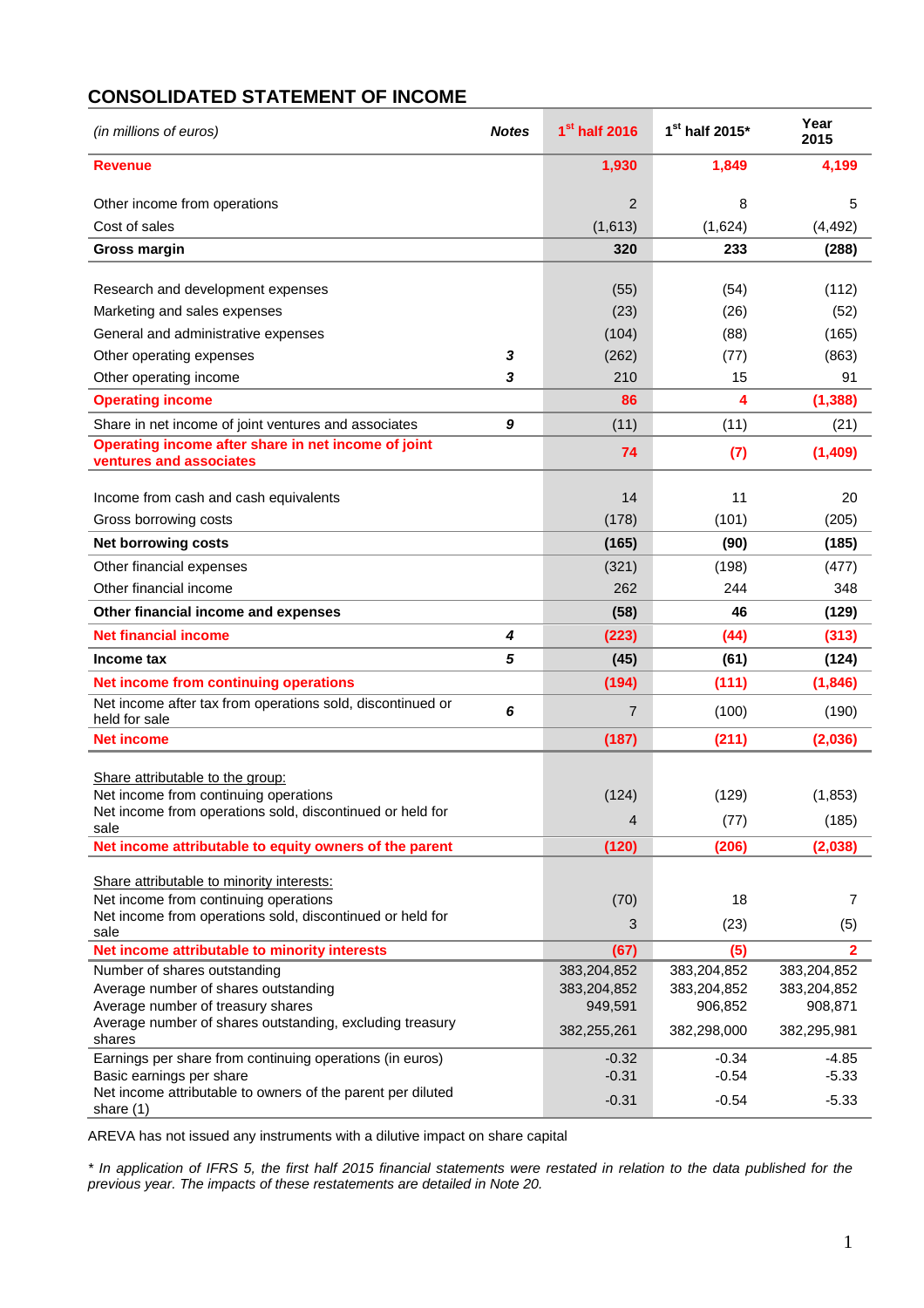# **CONSOLIDATED STATEMENT OF COMPREHENSIVE INCOME**

| (in millions of euros)                                                                                        | $1st$ half 2016 | $1st$ half 2015* | Year<br>2015 |
|---------------------------------------------------------------------------------------------------------------|-----------------|------------------|--------------|
| <b>Net income</b>                                                                                             | (187)           | (211)            | (2,036)      |
| Comprehensive income items not recyclable through profit<br>and loss                                          | (152)           | 174              | 292          |
| Actuarial gains and losses on the employee benefits of<br>consolidated companies                              | (96)            | 177              | 217          |
| Income tax related to non-recyclable items                                                                    | (1)             | (49)             | 9            |
| Share in other non-recyclable items of comprehensive income<br>from associates and joint ventures, net of tax | (11)            | (7)              | 12           |
| Non-recyclable items related to operations sold, discontinued or<br>held for sale, net of tax                 | (44)            | 53               | 55           |
| Comprehensive income items recyclable through profit and<br>loss                                              | (184)           | 106              | (160)        |
| Currency translation adjustments on consolidated companies                                                    | 52              | 105              | (136)        |
| Change in value of available-for-sale financial assets                                                        | (347)           | 145              | 84           |
| Change in value of cash flow hedges                                                                           | 113             | (50)             | (87)         |
| Income tax related to recyclable items                                                                        | (15)            | (43)             | (28)         |
| Share in other recyclable items of comprehensive income from<br>associates and joint ventures, net of tax     |                 |                  |              |
| Recyclable items related to operations sold, discontinued or<br>held for sale, net of tax                     | 14              | (51)             | 7            |
| Total other items of comprehensive income (net of income<br>tax)                                              | (336)           | 280              | 132          |
|                                                                                                               |                 |                  |              |
| <b>Comprehensive income</b>                                                                                   | (523)           | 69               | (1, 905)     |
| - Attributable to equity owners of the parent                                                                 | (494)           | 66               | (1,825)      |
| - Attributable to minority interests                                                                          | (29)            | 4                | (80)         |

\* In application of IFRS 5, the first half 2015 financial statements were restated in relation to the data published for the previous year. The impacts of these restatements are detailed in Note 20.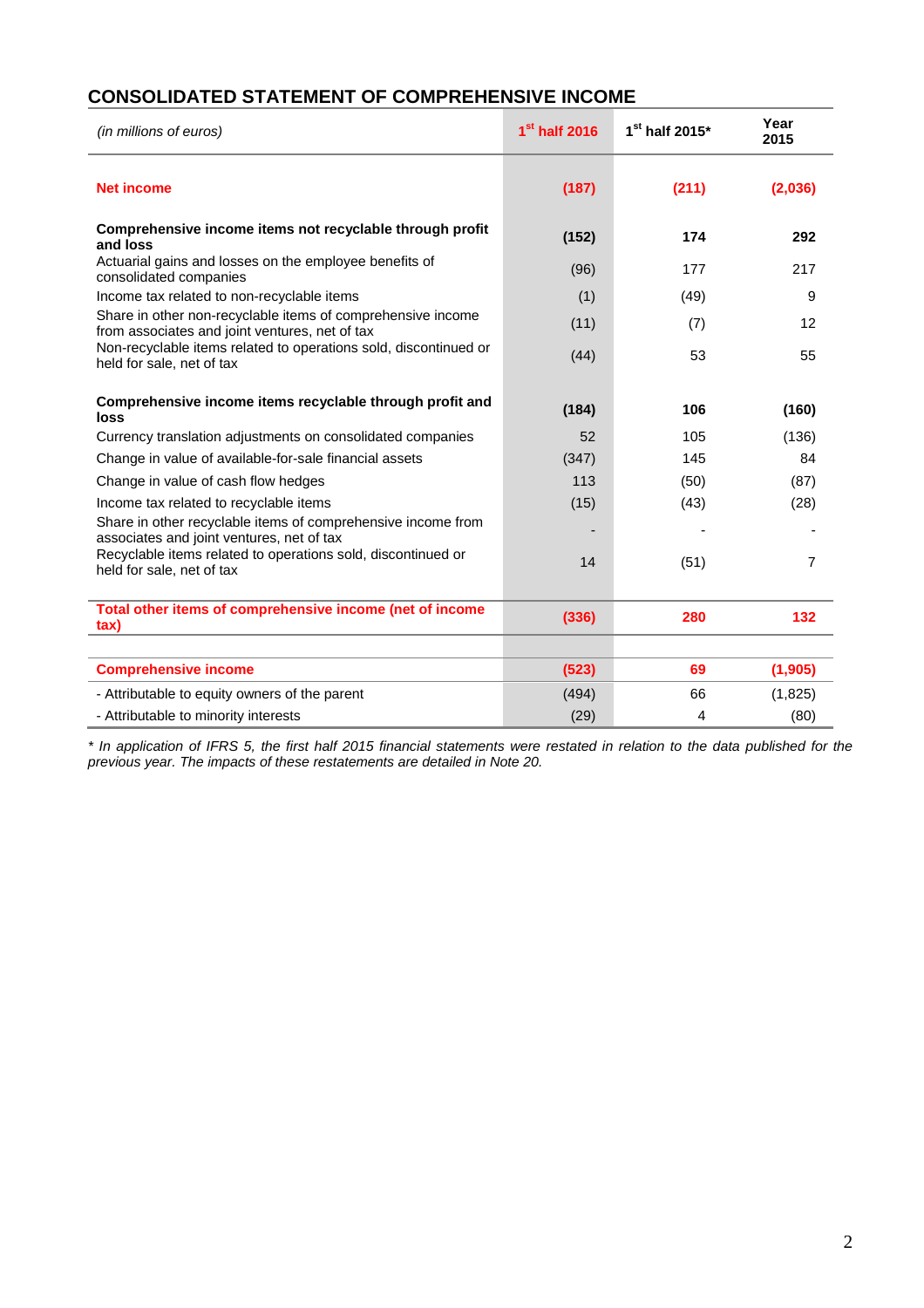# **ASSETS**

| (in millions of euros)                           | <b>Notes</b> | <b>June 30, 2016</b> | December 31,<br>2015 |
|--------------------------------------------------|--------------|----------------------|----------------------|
| <b>Non-current assets</b>                        |              | 17,046               | 17,747               |
| Goodwill on consolidated companies               | 7            | 1,257                | 1,272                |
| Intangible assets                                | 7            | 1,654                | 1,648                |
| Property, plant and equipment                    | 7            | 7,571                | 7,642                |
| End-of-lifecycle assets (third party share)      | 8            | 167                  | 178                  |
| Assets earmarked for end-of-lifecycle operations | 8            | 5,868                | 6,122                |
| Investments in joint ventures and associates     | 9            | 29                   | 100                  |
| Other non-current assets                         | 10           | 395                  | 573                  |
| Deferred tax assets                              | 5            | 105                  | 212                  |
| <b>Current assets</b>                            |              | 12,928               | 11,240               |
| Inventories and work-in-process                  |              | 1,321                | 1.216                |
| Trade accounts receivable and related accounts   |              | 863                  | 941                  |
| Other operating receivables                      |              | 955                  | 865                  |
| Current tax assets                               |              | 49                   | 51                   |
| Other non-operating receivables                  |              | 231                  | 81                   |
| Cash and cash equivalents                        | 11           | 2,058                | 804                  |
| Other current financial assets                   |              | 103                  | 207                  |
| Discontinued assets and operations               | 6            | 7,347                | 7,076                |
| <b>Total assets</b>                              |              | 29,973               | 28,987               |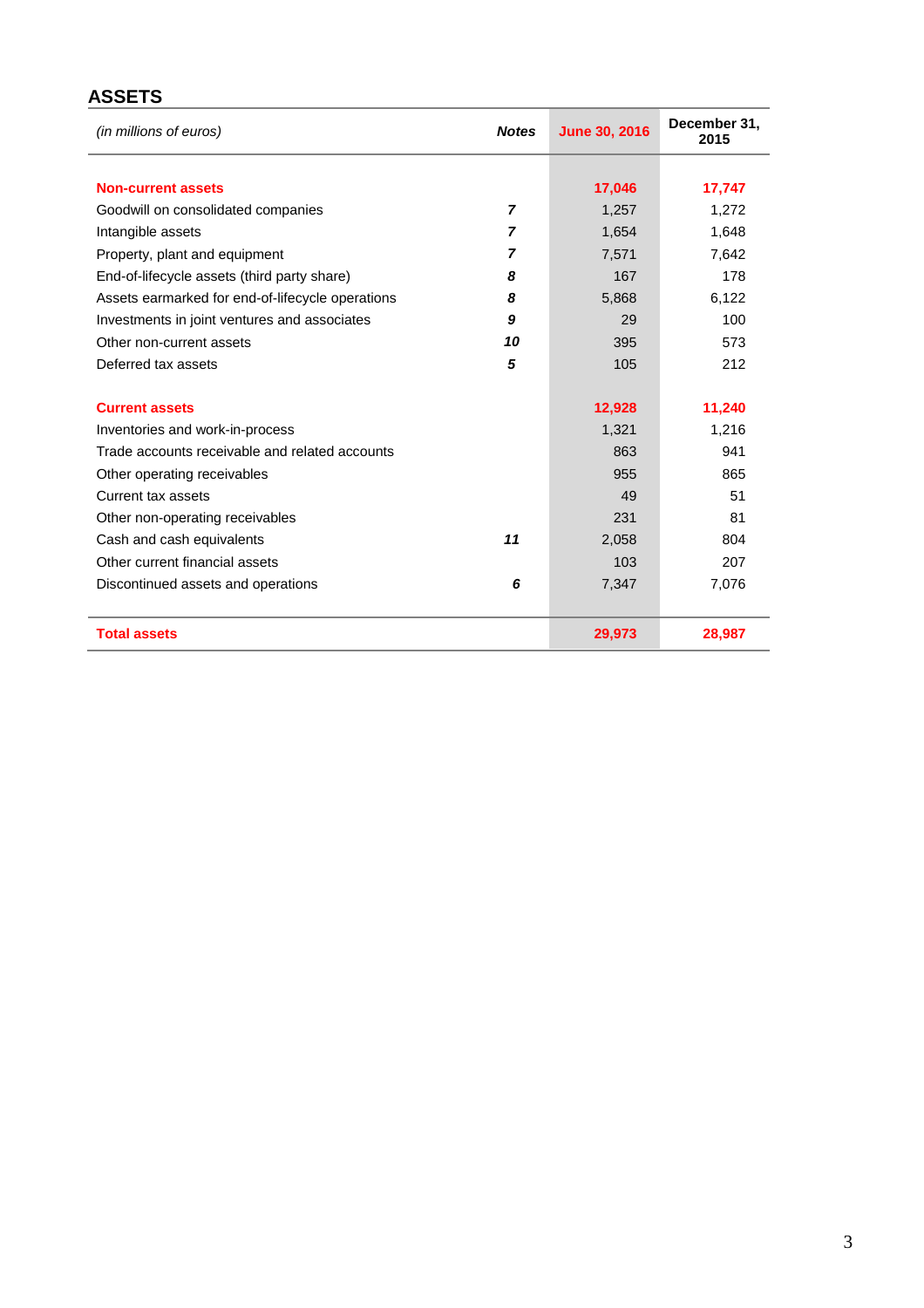# **LIABILITIES AND EQUITY**

| (in millions of euros)                                           | <b>Notes</b> | <b>June 30, 2016</b> | December 31,<br>2015 |
|------------------------------------------------------------------|--------------|----------------------|----------------------|
| <b>Equity and minority interests (1)</b>                         |              | (2,912)              | (2, 281)             |
| Share capital                                                    |              | 1,456                | 1,456                |
| Consolidated premiums and reserves                               |              | (3,917)              | (3,797)              |
| Actuarial gains and losses on employee benefits                  |              | (446)                | (293)                |
| Deferred unrealized gains and losses on financial<br>instruments |              | (82)                 | 166                  |
| Currency translation reserves                                    |              | (21)                 | (48)                 |
| Equity attributable to owners of the parent                      |              | (3,009)              | (2, 516)             |
| Minority interests                                               |              | 98                   | 235                  |
| <b>Non-current liabilities</b>                                   |              | 16,292               | 14,676               |
| Employee benefits                                                | 12           | 1,529                | 1,455                |
| Provisions for end-of-lifecycle operations                       | 8            | 7,119                | 6,921                |
| Other non-current provisions                                     | 13           | 247                  | 238                  |
| Share in negative net equity of joint ventures and<br>associates | 9            | 70                   | 59                   |
| Long-term borrowings                                             | 14           | 7,328                | 5,905                |
| Deferred tax liabilities                                         | 5            |                      | 100                  |
| <b>Current liabilities</b>                                       |              | 16,593               | 16,592               |
| <b>Current provisions</b>                                        | 13           | 3,805                | 3,990                |
| Current borrowings                                               | 14           | 1,887                | 1,440                |
| Advances and prepayments received                                |              | 2,794                | 2,895                |
| Trade accounts payable and related accounts                      |              | 777                  | 941                  |
| Other operating liabilities                                      |              | 1,934                | 1,904                |
| <b>Current tax liabilities</b>                                   |              | 31                   | 39                   |
| Other non-operating liabilities                                  |              | 123                  | 64                   |
| Liabilities and operations held for sale                         | 6            | 5,240                | 5,320                |
| <b>Total liabilities and equity</b>                              |              | 29,973               | 28,987               |

(1) Including other items of total comprehensive income related to operations held for sale not recyclable to the statement of income in the amount of (150) million euros and recyclable to the statement of income in the amount of 4 million euros at June 30, 2016.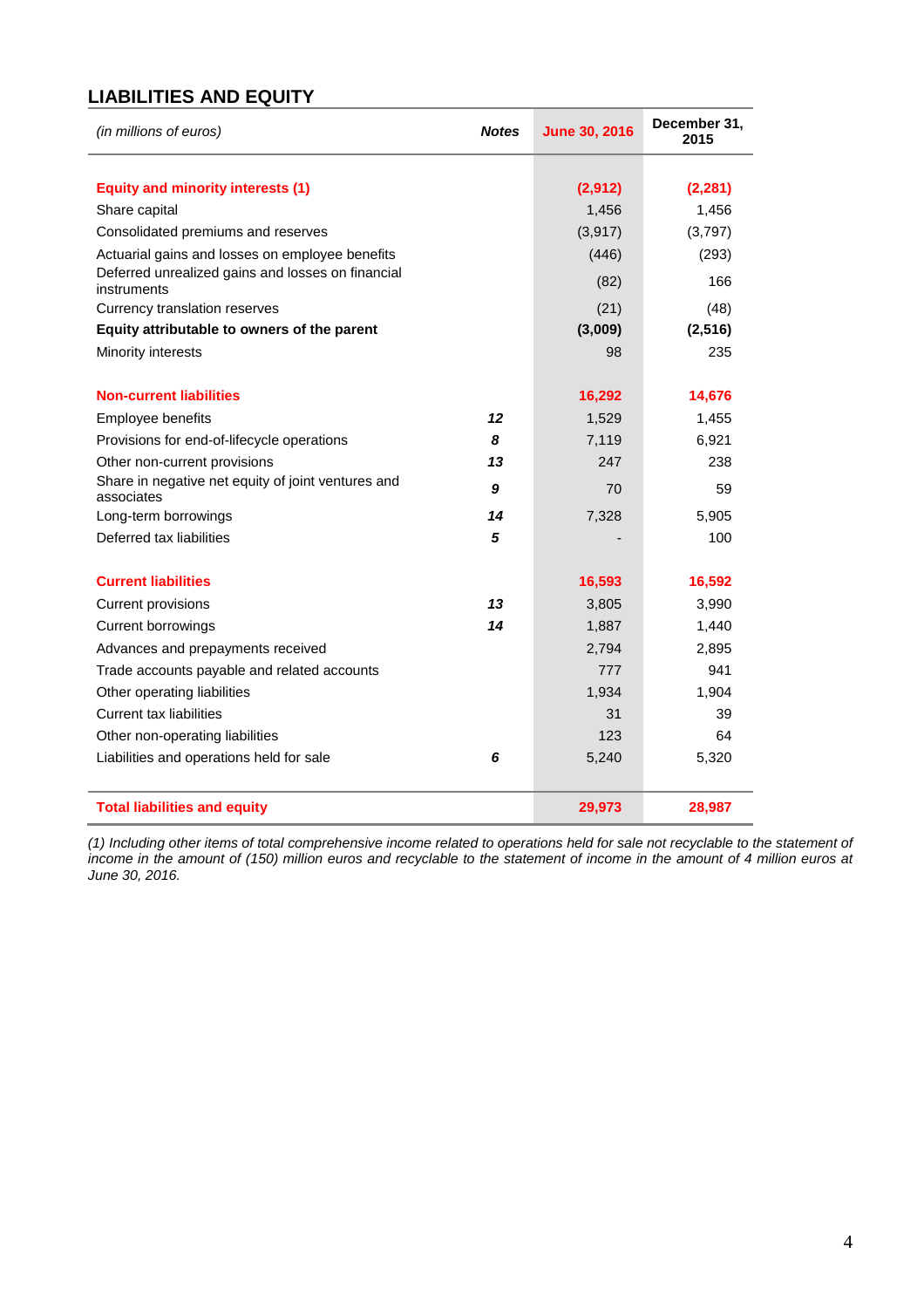# **CONSOLIDATED STATEMENT OF CASH FLOWS**

| (in millions of euros)                                                                                                  | 1 <sup>st</sup> half 2016 | 1st half 2015* | 2015     |
|-------------------------------------------------------------------------------------------------------------------------|---------------------------|----------------|----------|
| Net income for the period                                                                                               | (187)                     | (211)          | (2,036)  |
| Less: income from operations sold, discontinued or held for sale                                                        | (7)                       | 100            | 190      |
| Net income from continuing operations                                                                                   | (194)                     | (111)          | (1, 846) |
| (Profit) / loss of joint ventures and associates                                                                        | 11                        | 11             | 21       |
| Net amortization, depreciation and impairment of PP&E and intangible                                                    | 544                       | 301            | 812      |
| assets and marketable securities maturing in more than 3 months                                                         |                           |                |          |
| Goodwill impairment losses                                                                                              |                           |                | 26       |
| Net increase in (reversal of) provisions                                                                                | (415)                     | (218)<br>126   | 919      |
| Net effect of reverse discounting of assets and provisions                                                              | 230                       |                | 253      |
| Income tax expense (current and deferred)                                                                               | 45                        | 61             | 124      |
| Net interest included in borrowing costs<br>Loss (gain) on disposals of fixed assets and marketable securities          | 165                       | 84             | 178      |
| maturing in more than 3 months; change in fair value                                                                    | (44)                      | (107)          | (148)    |
| Other non-cash items                                                                                                    | 12                        | 8              | 14       |
| Dividends from joint ventures and associates                                                                            | 0                         | 1              | 1        |
| Cash flow from operations before interest and taxes                                                                     | 355                       | 155            | 356      |
| Net interest received (paid)                                                                                            | (58)                      | (30)           | (176)    |
| Income tax paid                                                                                                         | (62)                      | (50)           | (140)    |
| Cash flow from operations after interest and tax                                                                        | 234                       | 75             | 40       |
| Change in working capital requirement                                                                                   | (160)                     | 329            | 322      |
| <b>NET CASH FROM OPERATING ACTIVITIES</b>                                                                               | 75                        | 404            | 362      |
| Investment in PP&E and intangible assets                                                                                | (276)                     | (336)          | (646)    |
| Loans granted and acquisitions of non-current financial assets                                                          | (533)                     | (1,667)        | (2,408)  |
| Acquisitions of shares of consolidated companies, net of acquired cash                                                  |                           |                |          |
| Disposals of PP&E and intangible assets                                                                                 | 14                        | 7              | 8        |
| Loan repayments and disposals of non-current financial assets                                                           | 515                       | 1,618          | 2,338    |
| Disposals of shares of consolidated companies, net of disposed cash                                                     |                           |                |          |
| <b>NET CASH USED IN INVESTING ACTIVITIES</b>                                                                            | (281)                     | (377)          | (708)    |
| Share issues in the parent company and share issues subscribed by<br>minority shareholders in consolidated subsidiaries |                           |                |          |
| Treasury shares sold/(acquired)                                                                                         |                           | (1)            |          |
| Transactions with minority interests                                                                                    |                           |                |          |
| Dividends paid to shareholders of the parent company                                                                    |                           |                |          |
| Dividends paid to minority shareholders of consolidated companies                                                       | (37)                      | (47)           | (132)    |
| Increase in borrowings                                                                                                  | 2,051                     | (313)          | (693)    |
| <b>NET CASH USED IN FINANCING ACTIVITIES</b>                                                                            | 2,014                     | (361)          | (825)    |
| (Increase) decrease in securities recognized at fair value through profit and<br>loss                                   | 0                         | 35             | 35       |
| Impact of foreign exchange movements                                                                                    | 10                        | 18             | (6)      |
| Net cash generated by operations sold, discontinued or held for sale                                                    | (529)                     | (11)           | 331      |
| <b>CHANGE IN NET CASH</b>                                                                                               | 1,289                     | (293)          | (811)    |
| Net cash at the beginning of the year                                                                                   | 745                       | 1,556          | 1,556    |
| Cash at the end of the year                                                                                             | 2,058                     | 1,294          | 804      |
| Less: short-term bank facilities and non-trade current accounts (credit<br>balances)                                    | (69)                      | (49)           | (91)     |
| Net cash from operations held for sale                                                                                  | 45                        | 17             | 32       |
| Net cash at the end of the year                                                                                         | 2,034                     | 1,263          | 745      |

\* In application of IFRS 5, the first half 2015 financial statements were restated in relation to the data published for the previous year. The impacts of these restatements are detailed in Note 20.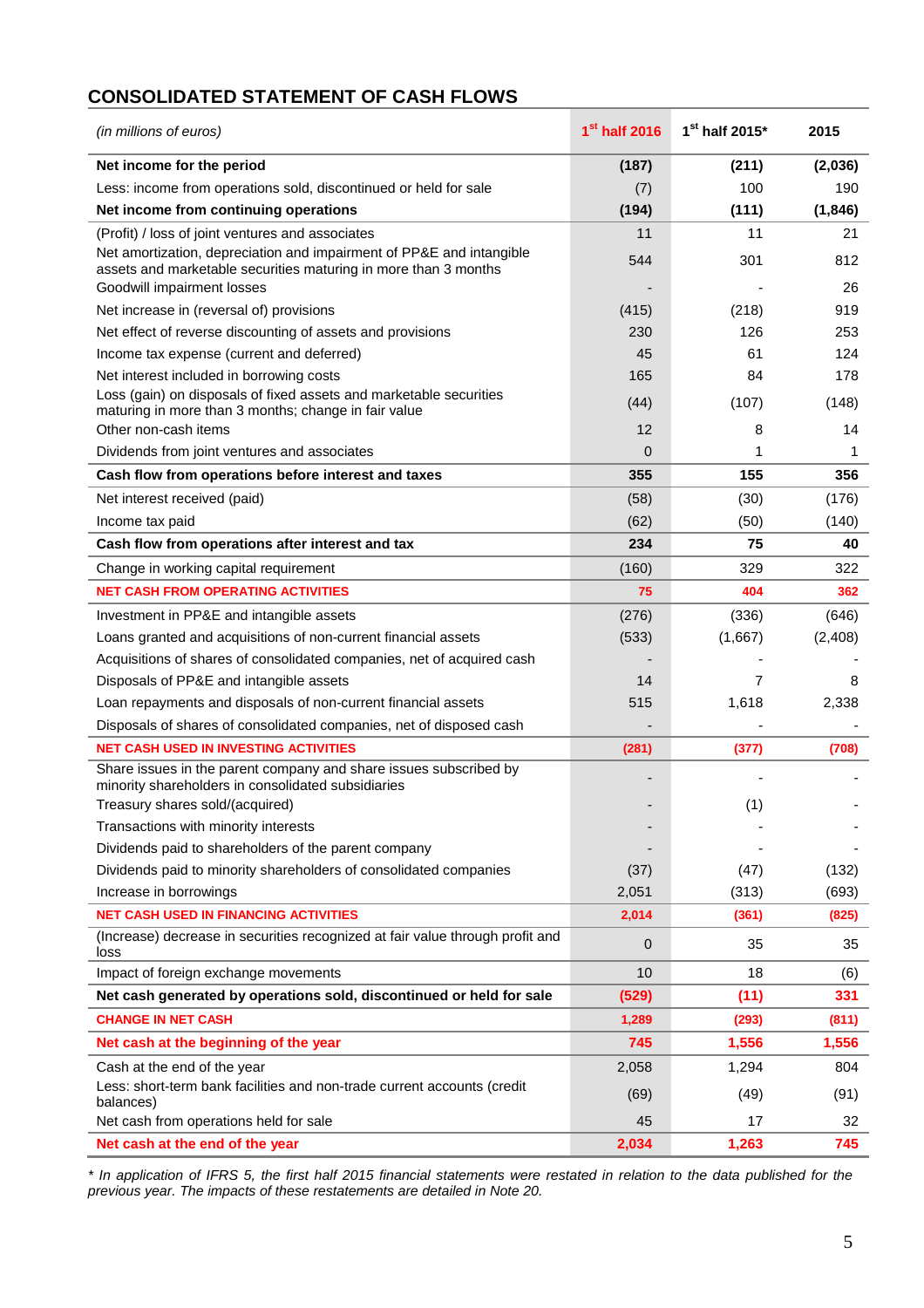Net cash taken into account in establishing the Statement of Cash Flows consists of:

- cash and cash equivalents (see Note 11), which includes:
	- cash balances and non-trade current accounts, and
	- risk-free marketable securities initially maturing in less than three months, and money market funds;

after deduction of short-term bank facilities and non-trade current accounts included in current borrowings (see note 14).

# **STATEMENT OF CHANGE IN CONSOLIDATED SHAREHOLDERS' EQUITY**

| (in millions of euros)                    | Number of<br>shares<br>outstanding | Share<br>capital | Premium<br>s and<br>reserves | Actuarial<br>gains and<br>losses on<br>employee<br>benefits | Deferred<br>unrealized<br>gains and<br>losses on<br>financial<br>instruments | Currency<br>translation<br>reserves | Equity<br>attributable<br>to equity<br>holders of<br>the parent | Minority<br>interests | <b>Total equity</b><br>and minority<br><b>interests</b> |
|-------------------------------------------|------------------------------------|------------------|------------------------------|-------------------------------------------------------------|------------------------------------------------------------------------------|-------------------------------------|-----------------------------------------------------------------|-----------------------|---------------------------------------------------------|
| <b>January 1, 2015</b>                    | 382,324,869                        | 1,456            | (1,756)                      | (583)                                                       | 204                                                                          | (12)                                | (691)                                                           | 447                   | (244)                                                   |
| First half 2015 income<br>Other items of  |                                    |                  | (206)                        |                                                             |                                                                              |                                     | (206)                                                           | (5)                   | (211)                                                   |
| comprehensive<br>income                   |                                    |                  |                              | 173                                                         | 47                                                                           | 54                                  | 272                                                             | 8                     | 280                                                     |
| Comprehensive<br>income                   |                                    |                  | (206)                        | 173                                                         | 47                                                                           | 54                                  | 66                                                              | 4                     | 69                                                      |
| Dividends paid                            |                                    |                  |                              |                                                             |                                                                              |                                     |                                                                 | (47)                  | (47)                                                    |
| Treasury shares sold<br>(acquired)        | (31,004)                           |                  | (0)                          |                                                             |                                                                              |                                     | (0)                                                             |                       | (0)                                                     |
| Other transactions<br>with shareholders   |                                    |                  | (2)                          | 1                                                           | (0)                                                                          | 1                                   | $\mathbf{0}$                                                    | (0)                   | $\Omega$                                                |
| 06/30/15                                  | 382,293,865                        | 1,456            | (1, 965)                     | (409)                                                       | 251                                                                          | 42                                  | (626)                                                           | 403                   | (223)                                                   |
| <b>January 1, 2016</b>                    | 382,271,254                        | 1,456            | (3,797)                      | (293)                                                       | 166                                                                          | (48)                                | (2,516)                                                         | 235                   | (2, 281)                                                |
| First half 2016 income                    |                                    |                  | (120)                        |                                                             |                                                                              |                                     | (120)                                                           | (67)                  | (187)                                                   |
| Other items of<br>comprehensive<br>income |                                    |                  |                              | (152)                                                       | (249)                                                                        | 27                                  | (374)                                                           | 38                    | (336)                                                   |
| Comprehensive<br>income                   |                                    |                  | (120)                        | (152)                                                       | (249)                                                                        | 27                                  | (494)                                                           | (29)                  | (523)                                                   |
| Dividends paid                            |                                    |                  |                              |                                                             |                                                                              |                                     |                                                                 | (110)                 | (110)                                                   |
| Treasury shares sold<br>(acquired)        | (50, 310)                          |                  | (0)                          |                                                             |                                                                              |                                     | (0)                                                             |                       | (0)                                                     |
| Other transactions<br>with shareholders   |                                    |                  | $\mathbf 0$                  | (0)                                                         |                                                                              | (0)                                 | $\overline{0}$                                                  | $\mathbf{1}$          | $\overline{2}$                                          |
| 06/30/16                                  | 382,220,944                        | 1,456            | (3,917)                      | (446)                                                       | (82)                                                                         | (21)                                | (3,009)                                                         | 98                    | (2,912)                                                 |

(\*\*) Dividend paid per share (in euros):

- in 2015 for 2014: None.

- in 2016 for 2015: None.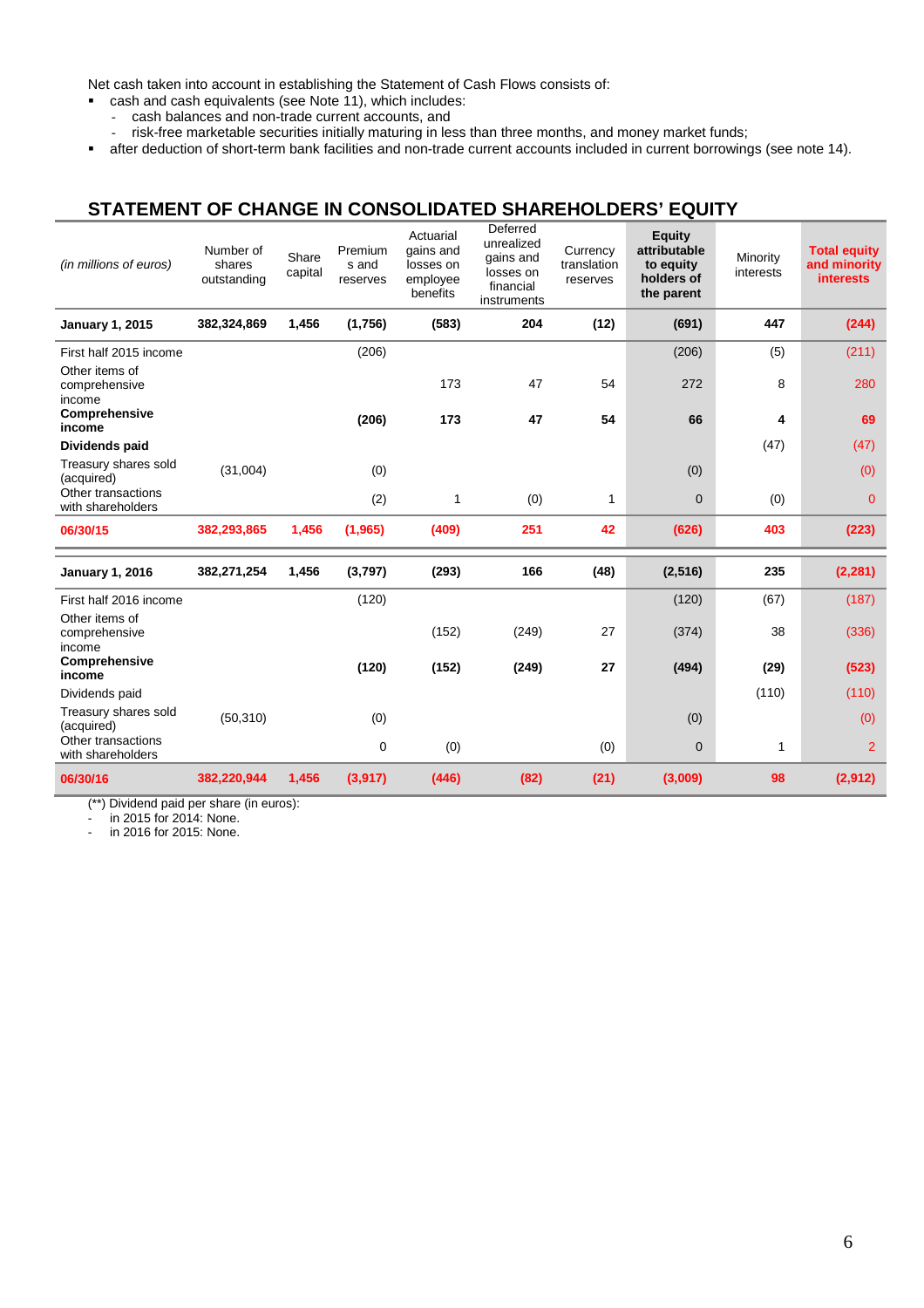# **SEGMENT INFORMATION**

#### **DATA BY BUSINESS SEGMENT**

For all reporting periods, income items from operations sold, discontinued or held for sale are presented in the statement of income on a separate line, "net income from operations sold, discontinued for held for sale". Accordingly, this information does not appear in the business segment information below. As a consequence, the Front End BG presented hereunder does not include the Fuel operations, and the Olkiluoto contract (OL3) is included in "Other operations".

#### **First half 2016**

| (in millions of euros)              | Mining       | Front End   | <b>Back End</b> | Corporate,<br>other<br>operations<br>and<br>eliminations | <b>Total</b><br>Group |
|-------------------------------------|--------------|-------------|-----------------|----------------------------------------------------------|-----------------------|
| Gross sales revenue                 | 709          | 405         | 969             | (153)                                                    | 1,930                 |
| Inter-segment sales                 | (3)          | (21)        | (137)           | 161                                                      |                       |
| Contribution to<br>revenue          | 705          | 384         | 832             | 8                                                        | 1 9 3 0               |
|                                     |              |             |                 |                                                          |                       |
| Contribution to<br>operating income | 21           | (44)        | 93              | 15                                                       | 86                    |
|                                     |              |             |                 |                                                          |                       |
| <b>EBITDA</b><br>% of gross revenue | 346<br>48.8% | 94<br>23.3% | 237<br>24.5%    | (367)<br>n.a.                                            | 310<br>17.6%          |

About 41% of the group's consolidated revenue was with EDF. Other operations include in particular the OL3 contract and fuel cycle engineering.

### **First half 2015\***

| (in millions of euros)              | Mining | <b>Front End</b> | <b>Back End</b> | Corporate,<br>other<br>operations<br>and<br>eliminations | <b>Total</b><br>Group |
|-------------------------------------|--------|------------------|-----------------|----------------------------------------------------------|-----------------------|
| Gross sales revenue                 | 742    | 355              | 899             | (147)                                                    | 1,849                 |
| Inter-segment sales                 | (4)    | (8)              | (167)           | 179                                                      |                       |
| Contribution to<br>revenue          | 738    | 347              | 732             | 32                                                       | 1,849                 |
|                                     |        |                  |                 |                                                          |                       |
| Contribution to<br>operating income | 139    | (23)             | (16)            | (97)                                                     | 4                     |
|                                     |        |                  |                 |                                                          |                       |
| <b>EBITDA</b>                       | 242    | 119              | 87              | (222)                                                    | 226                   |
| % of gross revenue                  | 32.6%  | 33.6%            | 9.7%            | n.a.                                                     | 12.2%                 |

About 33% of the group's consolidated revenue was with EDF.

**2015**

| (in millions of euros)              | Mining       | <b>Front End</b> | <b>Back End</b> | Corporate,<br>other<br>operations<br>and<br>eliminations | <b>Total</b><br>Group |
|-------------------------------------|--------------|------------------|-----------------|----------------------------------------------------------|-----------------------|
| Gross sales revenue                 | 1,453        | 1,114            | 1,928           | (295)                                                    | 4,199                 |
| Inter-segment sales                 | (6)          | (16)             | (335)           | 357                                                      |                       |
| Contribution to<br>revenue          | 1,447        | 1.097            | 1,593           | 62                                                       | 4,199                 |
|                                     |              |                  |                 |                                                          |                       |
| Contribution to<br>operating income | 183          | 101              | (184)           | (1,488)                                                  | (1,388)               |
|                                     |              |                  |                 |                                                          |                       |
| <b>EBITDA</b><br>% of gross revenue | 604<br>41.5% | 389<br>35.0%     | 315<br>16.4%    | (624)<br>n.a.                                            | 685<br>16.3%          |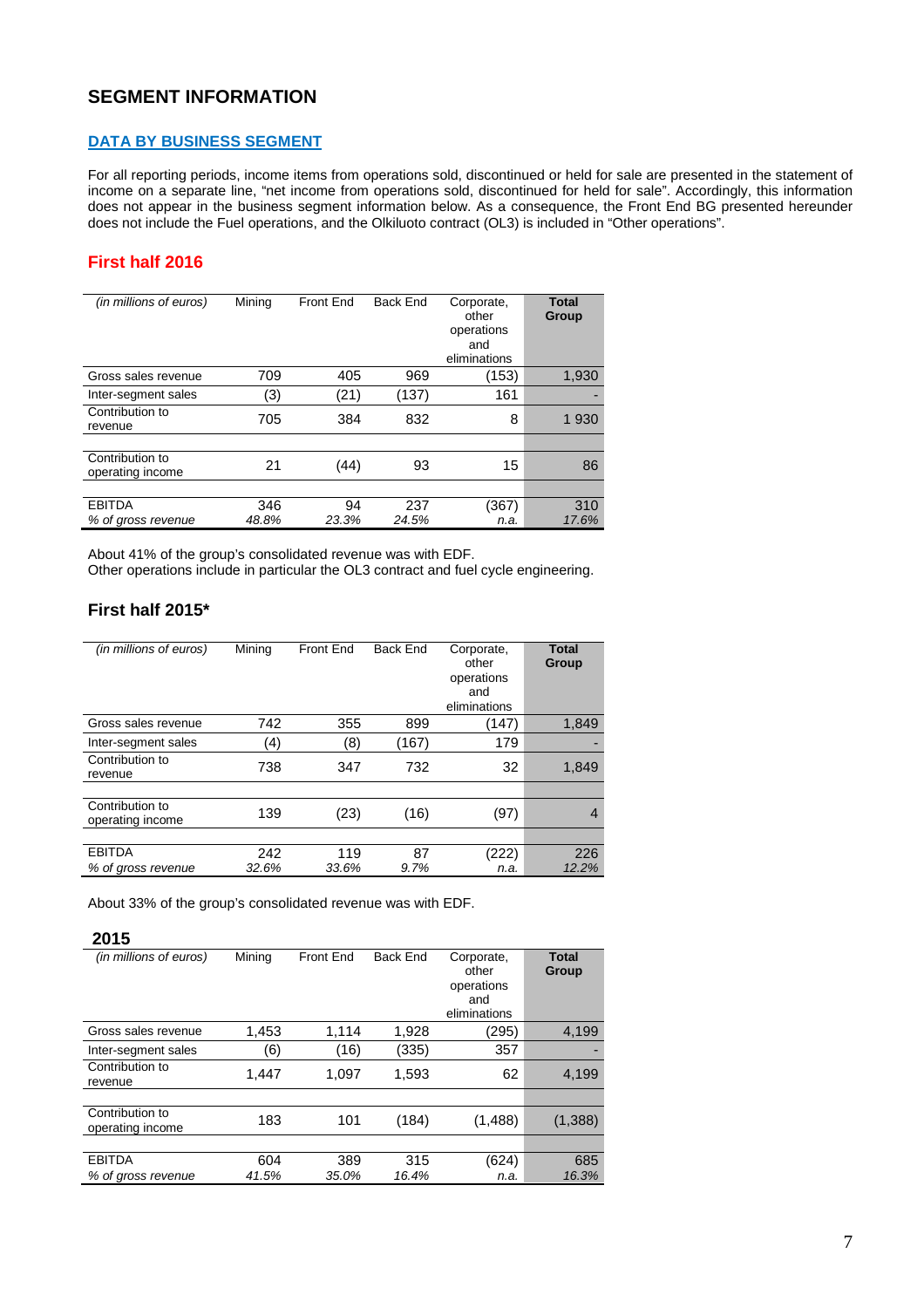(\*) In application of IFRS 5, the segment information for the first half of 2015 was restated in relation to the data reported for the previous year.

About 30% of the group's consolidated revenue was with EDF.

EBITDA is equal to operating income plus amortization, depreciation and operating provisions (including provisions for impairment of working capital items), net of recaptures. EBITDA excludes the cost of end-of-lifecycle operations performed in nuclear facilities during the year (facility dismantling, waste retrieval and packaging).

#### **CONTRIBUTION TO CONSOLIDATED REVENUE BY BUSINESS SEGMENT AND CUSTOMER LOCATION**

|                           | $1st$ half 2016 |              |             |       |                |  |
|---------------------------|-----------------|--------------|-------------|-------|----------------|--|
| (in millions of euros)    | <b>Mining</b>   | Front<br>End | Back<br>End | Other | Group<br>total |  |
| France                    | 230             | 134          | 557         | 6     | 927            |  |
| Europe (excluding France) | 69              | 130          | 124         | 1     | 324            |  |
| North & South America     | 80              | 80           | 109         | 1     | 270            |  |
| Asia-Pacific              | 324             | 34           | 39          | 1     | 398            |  |
| Africa / Middle East      | 2               | 6            | 3           | 0     | 11             |  |
| <b>Total</b>              | 705             | 384          | 832         | 9     | 1,930          |  |

|                           | $1st$ half 2015* |              |                    |       |                |  |
|---------------------------|------------------|--------------|--------------------|-------|----------------|--|
| (in millions of euros)    | <b>Mining</b>    | Front<br>End | <b>Back</b><br>End | Other | Group<br>total |  |
| France                    | 122              | 126          | 507                | 18    | 773            |  |
| Europe (excluding France) | 31               | 59           | 84                 | 3     | 177            |  |
| North & South America     | 186              | 103          | 109                | 6     | 404            |  |
| Asia-Pacific              | 363              | 49           | 29                 | 5     | 446            |  |
| Africa / Middle East      | 36               | 10           | 3                  | 0     | 49             |  |
| <b>Total</b>              | 738              | 347          | 732                | 32    | 1.849          |  |

|                           | 2015          |              |                    |       |                |  |
|---------------------------|---------------|--------------|--------------------|-------|----------------|--|
| (in millions of euros)    | <b>Mining</b> | Front<br>End | <b>Back</b><br>End | Other | Group<br>total |  |
| France                    | 252           | 274          | 1,098              | 36    | 1,660          |  |
| Europe (excluding France) | 225           | 258          | 209                | 11    | 703            |  |
| North & South America     | 273           | 318          | 236                | 6     | 833            |  |
| Asia-Pacific              | 620           | 232          | 46                 | 8     | 906            |  |
| Africa / Middle East      | 77            | 16           | 5                  | 1     | 98             |  |
| <b>Total</b>              | 1.447         | 1.097        | 1.593              | 62    | 4,199          |  |

 (\*) In application of IFRS 5, the revenue information for the first half of 2015 was restated in relation to the data reported for the previous year.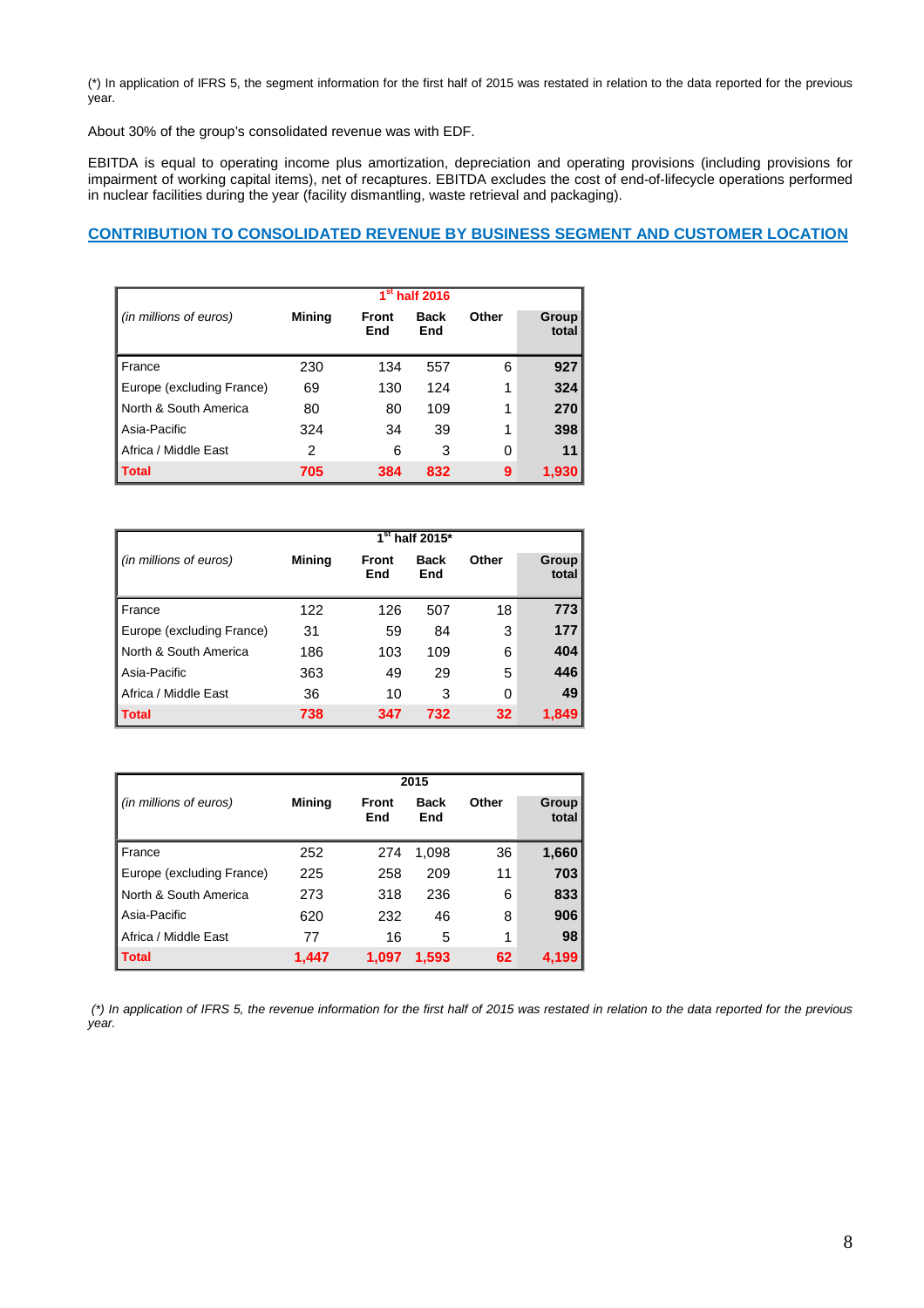## **NOTES TO THE CONSOLIDATED FINANCIAL STATEMENTS FOR THE PERIOD ENDED JUNE 30, 2016**

All amounts are presented in millions of euros unless otherwise indicated. Certain totals may include rounding differences.

#### **NOTE 1 - CONTEXT AND HIGHLIGHTS OF THE PERIOD**

In the first half of 2016, implementation of the AREVA group restructuring plan announced in 2015 continued and, on June 15, 2016, its 2016-2020 "roadmap" was presented, confirming the group's capital restructuring as per the communication of February 26, 2016.

- Discussions continued with EDF for the sale of at least 75% of AREVA NP's operations, excluding the OL3 contract, and resulted in the signature of a new memorandum of understanding on July 28, 2016 presenting the main terms and conditions of the transaction.
- AREVA's strategic refocusing on nuclear fuel cycle operations will occur through a specific entity temporarily named "New Co" which will receive those operations through a partial contribution of AREVA SA assets at the same time as a share of AREVA SA's debt is transferred to it, subject to the consent of the creditors involved.

AREVA SA and New Co will receive capital increases in the total amount of 5 billion euros, with the French State as the majority subscriber, subject to the consent of the European Commission. The State shareholder filed the restructuring aid report with the European Commission on April 29, 2016. On July 19, the European Commission announced that it had opened an "in-depth inquiry" on the financing of the AREVA group's restructuring by the French State.

Plans to sell operations that are not part of the core business are being firmed up:

- the sale of Canberra became effective July 1, 2016;
- AREVA signed an agreement on June 17, 2016 with GAMESA under which it has an option valid for three months to sell its share in ADWEN accompanied by a cap on guarantees granted during the creation of that joint venture in March 2015;
- in-depth discussions continued with French State agencies for the sale of AREVA TA to public entities, with the objective of signing an agreement before the end of 2016.

AREVA's operational commitment in Solar Energy ended in March 2016, and a decision was made to cease the Bioenergy business as soon as ongoing projects in France and Asia are completed, expected in the summer of 2016.

The competitiveness plan aiming for 1 billion euros in savings by 2017 is in progress; in particular, more than 2,600 departures had occurred as of June 30, 2016 in connection with the Voluntary Department Plan or other contractual plans.

#### **Continued discussions with EDF for the sale of AREVA NP**

AREVA and EDF continued discussions for the sale of at least 75% of AREVA NP's operations excluding OL3 to EDF, excluding OL3, and signed a memorandum of understanding on July 28, 2016 presenting the main terms and conditions of the plan, with the objective of signing the final agreement before the end of 2016.

The sale remains subject to the acceptance of the Flamanville 3 reactor vessel and the non-revelation of anomalies by the manufacturing division's quality action plan (see Quality action plan below).

#### **Suspension of discussions with TVO for an agreement on the conditions for completing the Olkiluoto 3 EPR construction project - Consequences for the structuring of the agreement with EDF for the sale of AREVA NP's operations**

Discussions with TVO aimed at laying the common foundations for cooperation to complete the project and settle the dispute did not result in an agreement and have been suspended. AREVA has indicated that the resumption of these discussions remains possible. However, in the absence of an agreement, the OL3 contract could not be transferred to AREVA SA. In that case, the OL3 project would be kept in AREVA NP, the legal entity and subsidiary of AREVA SA.

In this scenario, all AREVA NP operations concerned by the memorandum of understanding with EDF would be contributed to a new entity, "New NP", with the majority of its capital then sold to EDF.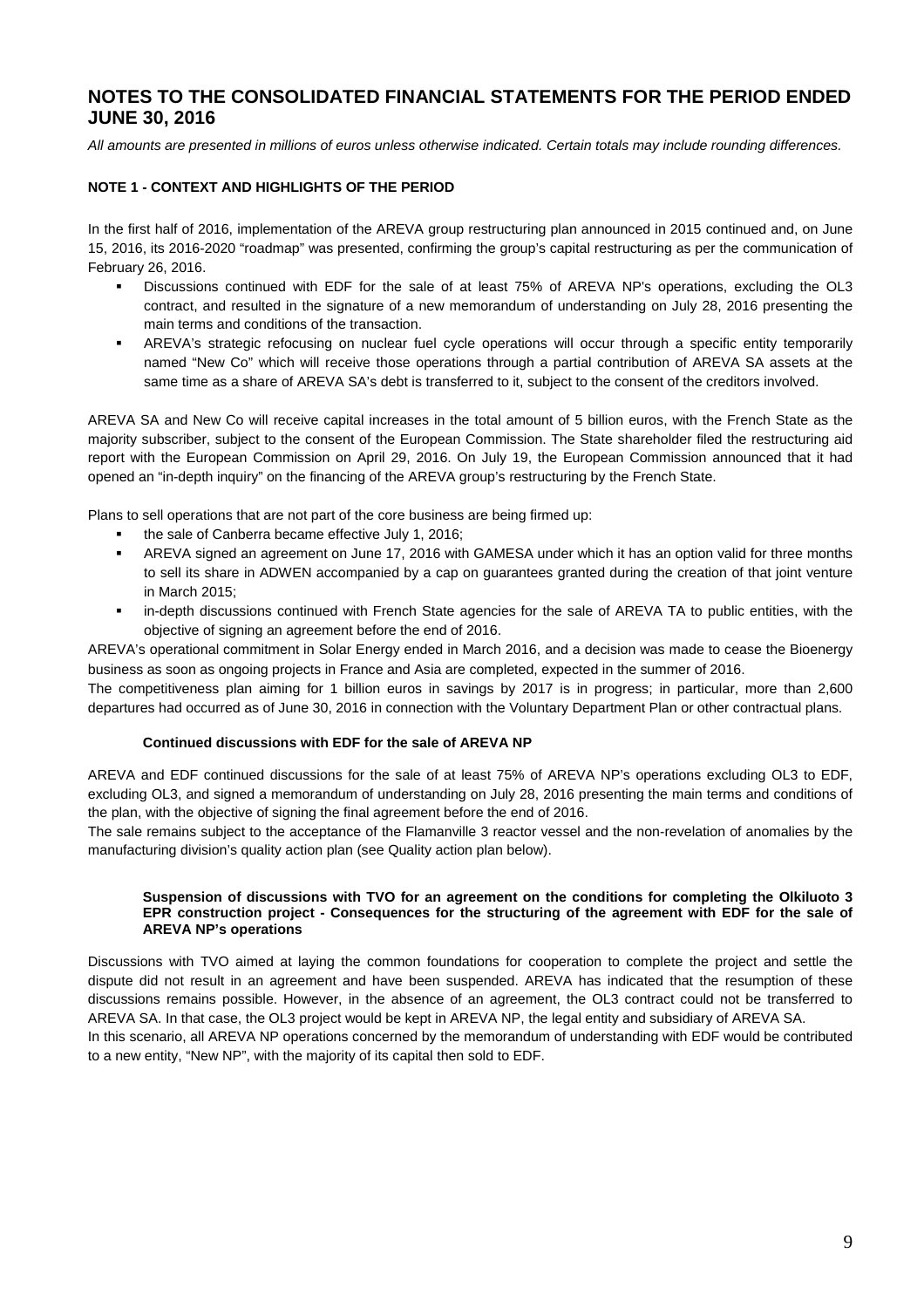#### **Liquidity situation and business continuity**

The company's liquidity for 2016 is ensured by lines of credit drawn on January 4 and 5, 2016 in the amount of 2 billion euros, and by a bridging loan of 1.2 billion euros granted in April by a banking pool, which would be due in January 2017 if drawn.

Beyond that, the group's liquidity will be ensured by the capital increase planned for early 2017. In the event of a temporary delay, AREVA will request a shareholder loan. These transactions will be carried out in compliance with European regulations.

The success of the group's restructuring plan and its approval by the Commission assume that certain fundamental conditions are met, including:

- Implementation of the memorandum of agreement of July 28, 2016 related to the sale of AREVA NP's operations to EDF (excluding the OL3 contract);
- Finalization of the group's legal and financial structuring following the methods outlined during the Market Update of June 15, 2016.

In view of the foregoing, and based on currently available information, the group believes that it will have sufficient financial strength to meet its requirements and obligations.

#### **Test program for the heads of the FA3 reactor vessel**

In the first half of 2016, AREVA launched the test program concerning the bottom head and closure head of the Flamanville 3 reactor vessel, in line with the framework of the nuclear safety authority's requirements as defined in its letter of December 12, 2015.

This program is subject to surveillance by the notified organization designated by the nuclear safety authority ASN. EDF is involved in those tests.

The program involves the performance of mechanical tests to characterize the properties of the materials and verify their conformity. Three sacrificial parts are used. At the end of June 2016, progress on this program was on schedule and the initial results were consistent with expectations.

AREVA's final report on the tests is expected at the end of 2016 and will be reviewed by the safety authority ASN.

In the financial statements for the half-year ended June 30, 2016, it was believed that the test program on sacrificial parts would bring the discussions underway with ASN and IRSN to a positive conclusion. The cost of the test program was included in the cost at completion of the project.

#### **Quality action plan concerning the manufacturing division**

The quality audit of the Creusot plant launched at the end of 2015 continued in the first half of 2016. In connection with the audit, all of the quality processes were reviewed and improvement measures are being taken.

Concerning the Creusot plant, the quality audit was supplemented in the first half of 2016 by a preliminary analysis of all manufacturing reports on forgings to identify potential anomalies.

Reports presenting practices that are not in compliance with Creusot's quality assurance rules were identified. The anomalies found are the subject of a technical characterization submitted to a technical committee. This work is carried out the operator involved. The objective is to validate the characterization performed and to deal with the anomalies while providing customers and the safety authorities appropriate technical justification in terms of the contractual and regulatory requirements ensuring the operability of the parts.

An information and discussion process in which the nuclear safety authority ASN in particular is involved is being deployed. All of the customers concerned by the anomalies identified have been informed by AREVA.

A more extensive analysis of the manufacturing reports was launched and is in progress. Additional identified anomalies will be dealt with in the same way.

To date, the analyses have found that no reported anomaly compromises the mechanical integrity of the parts concerned. Additional tests and analyses are in progress, in particular on an equipment item delivered to the Fessenheim 2 power plant, in order to respond to requests from the nuclear safety authority ASN following the suspension of the test certification for one of the steam generators.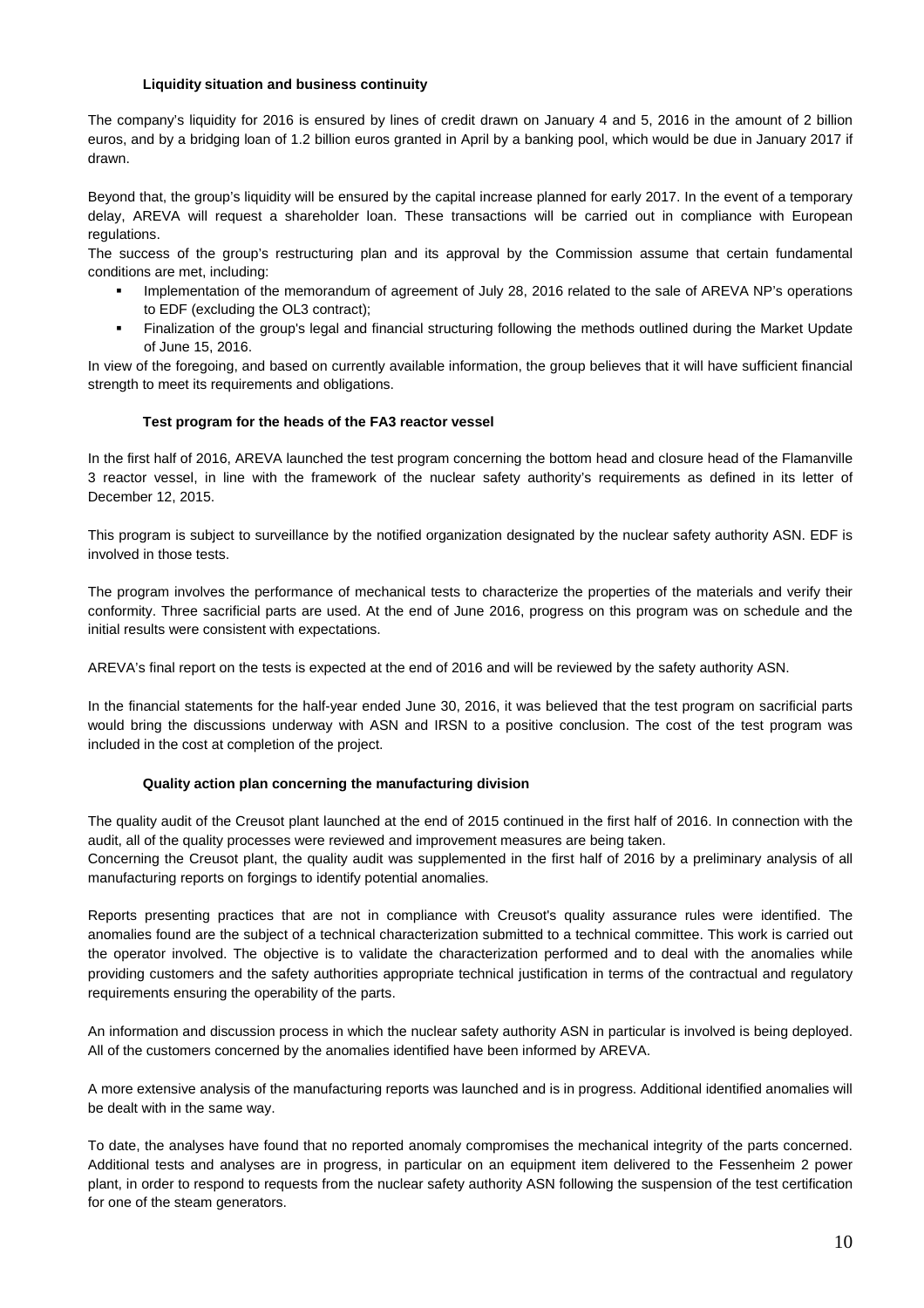In addition, since May 2016, the audit has been extended to the St-Marcel and Jeumont sites as well. No similar anomalies have been identified at those two sites as of the date of these financial statements.

The potential financial consequences associated with these anomalies cannot be quantified at this stage. The financial statements for the period ended June 30, 2016 consider that the results of these actions will enable a positive conclusion to the discussions with the customers and their safety authorities.

#### **Tensile tests performed at the Creusot laboratory**

Following the deficiencies found in April 2015 concerning tensile test protocols at the Creusot laboratory, systematic verification was undertaken to justify the parts concerned through analyses or repeated tests on test specimens.

Deviations for the identified anomalies are being dealt with in association with the customers.

The costs related to retesting were estimated and included in project costs at completion. The financial statements at June 30, 2016 consider that the analyses and/or repeated tests will enable a positive conclusion with the customers and their safety authorities.

#### **Agreement with GAMESA giving AREVA an option to sell its share in ADWEN**

On June 17, 2016, GAMESA and AREVA signed an amendment to the shareholders' agreement for ADWEN, a joint venture in offshore wind energy held in equal shares by the two groups (see note 6).

Under the terms of this amendment, AREVA has three months to exercise one of the following options:

- Sell its shares in ADWEN to GAMESA, or
- Sell 100% of the shares in ADWEN to an independent investor having made a more attractive firm offer during that period; the sale of all of the share capital is made possible by AREVA's drag-along right on GAMESA's shares.

At the end of this period, AREVA will confirm the option selected for its ADWEN shares.

Commitments made under calls for bids related to power-generating offshore wind facilities in metropolitan France will continue to be met by ADWEN.

#### **Sale of Canberra**

On July 1, 2016, AREVA and the industrial group Mirion Technologies, Inc. ("MIRION") announced the completion of the sale of Canberra, an AREVA subsidiary specialized in radioactivity detection and measurement instrumentation with approximately 1,000 employees, to MIRION (see notes 6 and 19).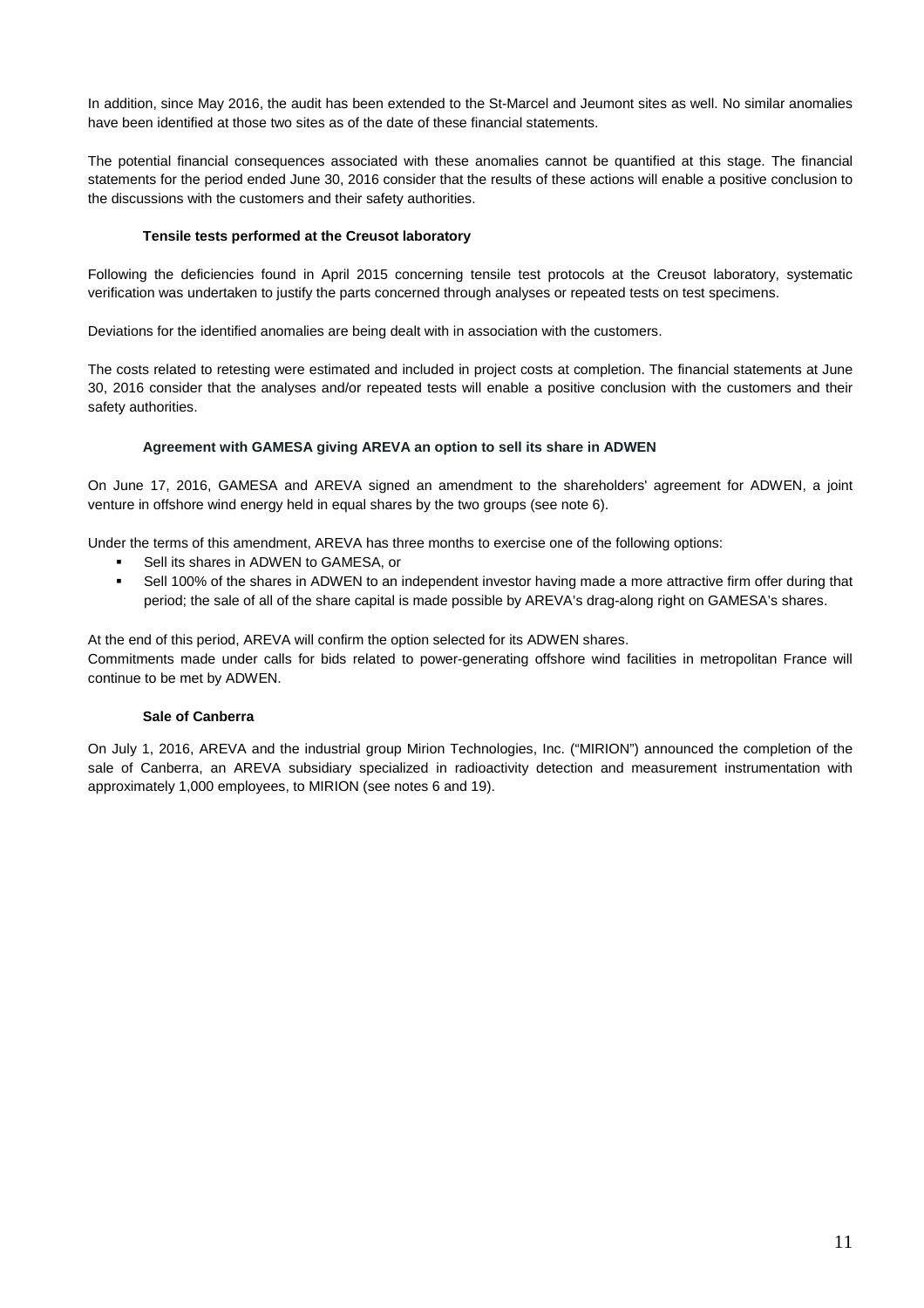#### **NOTE 2 - ACCOUNTING PRINCIPLES**

#### **Preparation of the financial statements**

The consolidated financial statements at June 30, 2016, approved by the Board of Directors on July 28, 2016, were prepared in accordance with the accounting standard IAS 34 on interim financial data. These condensed financial statements do not contain all the information to be provided for year-end financial statements prepared in accordance with International Financial Reporting Standards (IFRS). They must be read in conjunction with the consolidated financial statements at December 31, 2015.

Material events for the period are described in the half-year activity report.

#### **Accounting principles**

The accounting principles used to prepare the condensed consolidated financial statements for the period ended June 30, 2016 are identical to those described in note 1 to the consolidated financial statements for the year ended December 31, 2015, except for two amendments published in previous accounting years but applicable starting in 2016:

#### **Amendments to existing standards applicable as from the 2016 accounting year**

Two amendments to IAS 16 and IAS 38 prohibit the use of an amortization method based on the proportionate share of revenue generated by the use of the asset in the case of property, plant and equipment, and allow it only exceptionally for intangible assets. These amendments did not significantly impact the group's financial statements.

#### **Specific methods used to prepare interim financial statements**

- AREVA uses the method prescribed by IAS 34 to determine the tax expense for the interim period. This is calculated by applying the estimated average effective tax rate for the year to before-tax income for this period. However, a different tax rate was used for income items subject to a specific tax rate, such as gains on disposals of securities eligible for long-term capital gains tax treatment.
- The charge for the intermediate period related to retirement commitments and other employee benefits is calculated based on the discount rate determined at December 31, 2015. In applying this method to the first half of 2016, AREVA calculated the expense of the cost of services rendered during the period, the expense for discounting reversal of the provision, and the income related to the expected return on plan assets using the discount rate established at December 31, 2015 in accordance with the accounting standard IAS 19. Changes in actuarial assumptions used to value benefit liabilities at June 30, 2016 are recognized under "Other comprehensive income items", essentially in their full amount.

The discount rate used to value these commitments at June 30, 2016 is 1.40% for the eurozone (versus 2.15% at December 31, 2015).

#### **Implementation of IFRS 5 rules related to operations sold, discontinued or held for sale**

AREVA implements IFRS 5 with respect to operations sold, discontinued or held for sale, which represent significant amounts in its financial statements at June 30, 2016. In this regard:

- The non-group assets and liabilities of operations held for sale at June 30, 2015 are combined under two separate headings of the balance sheet, "assets of operations held for sale" and "liabilities of operations held for sale". The debts and receivables of these operations as concerns the group's other entities continue to be eliminated in consolidation. The comparative statement of financial position is not restated.
- Net income from operations sold or held for sale and meeting IFRS 5.32 criteria (i.e. "represents either a separate major line of business or a geographical area of operations, is part of a single coordinated plan to dispose of a separate major line of business or geographical area of operations, or is a subsidiary acquired exclusively with a view to resale"). The statement of income for the comparative periods presented is restated symmetrically.
- The net cash from operations sold or held for sale and meeting IFRS 5.32 criteria (see criteria above) is presented under a separate heading of the statement of cash flows, "net cash generated by operations sold or held for sale". The statement of cash flows for the comparative periods presented is restated symmetrically.
- Concerning assets held for sale, only balance sheet items are reclassified under "assets and liabilities of operations held for sale". The comparative statement of financial position is not restated.
- Concerning discontinued operations, net income and cash follow the same treatment as for operations sold. The statement of financial position at June 30, 2016 and the comparative statement of financial position are not restated.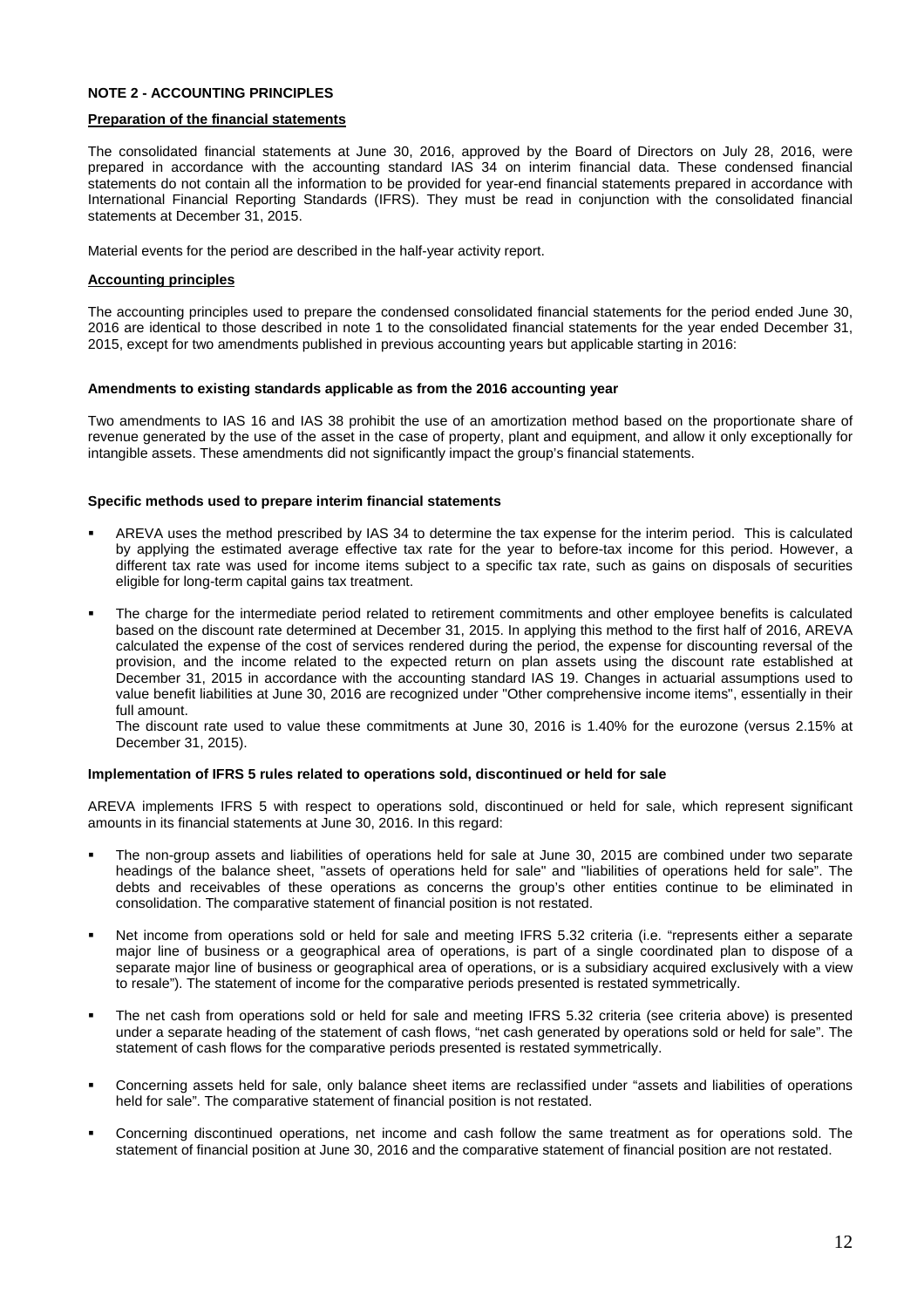#### **NOTE 3 - OTHER OPERATING INCOME, OTHER OPERATING EXPENSES**

#### **Other operating expenses**

| (in millions of euros)                                    | $1st$ half<br>2016 | 1 <sup>st</sup> half<br>2015 | 2015  |
|-----------------------------------------------------------|--------------------|------------------------------|-------|
| Restructuring and early retirement plan costs*            | (6)                | (12)                         | (238) |
| Goodwill impairment losses                                |                    |                              | (26)  |
| Impairment of other assets                                | (213)              | (10)                         | (208) |
| Income on disposals of assets other than financial assets |                    |                              |       |
| Other expenses                                            | (42)               | (55)                         | (391) |
| <b>Total other operating expenses</b>                     | (262)              |                              | (863) |
| * Net of reversals of provisions for employee benefits    |                    |                              |       |

#### **Other operating income**

| (in millions of euros)                  | 1 <sup>st</sup> half<br>2016 | 1 <sup>st</sup> half<br>2015 | 2015 |
|-----------------------------------------|------------------------------|------------------------------|------|
| Income on sales of non-financial assets |                              |                              |      |
| Other income                            | 209                          |                              | 89   |
| Total other operating income            | 210                          |                              |      |

The restructuring costs are described in notes 1 and 13.

The impairment of goodwill and other assets is described in note 7.

In the first half of 2016, other expenses included in particular:

- a provision for impairment in the amount of 13 million euros related to the Katco site;
- amortization related to a mining site in the amount of 7 million euros;
- expenses associated with the deferral of work to open the Imouraren mining site in the amount of 4 million euros;

In the first half of 2016, other expenses included in particular:

- a provision reversal of 180 million euros following the change in the plan to sell AREVA NP (see notes 1 and 13);
- a provision reversal associated with the streamlining of the group's office sites, mainly in France, in the amount of 10 million euros.

In 2015, other expenses included:

- expenses associated with the deferral of work to open the Imouraren mining site in the amount of 42 million euros;
- a provision constituted in 2015 for an industrial equipment supply contract in the amount of 40 million euros (see note 13);
- a provision of 180 million euros for expected costs resulting from the transfer of the OL3 contract from AREVA NP to AREVA SA (see note 13).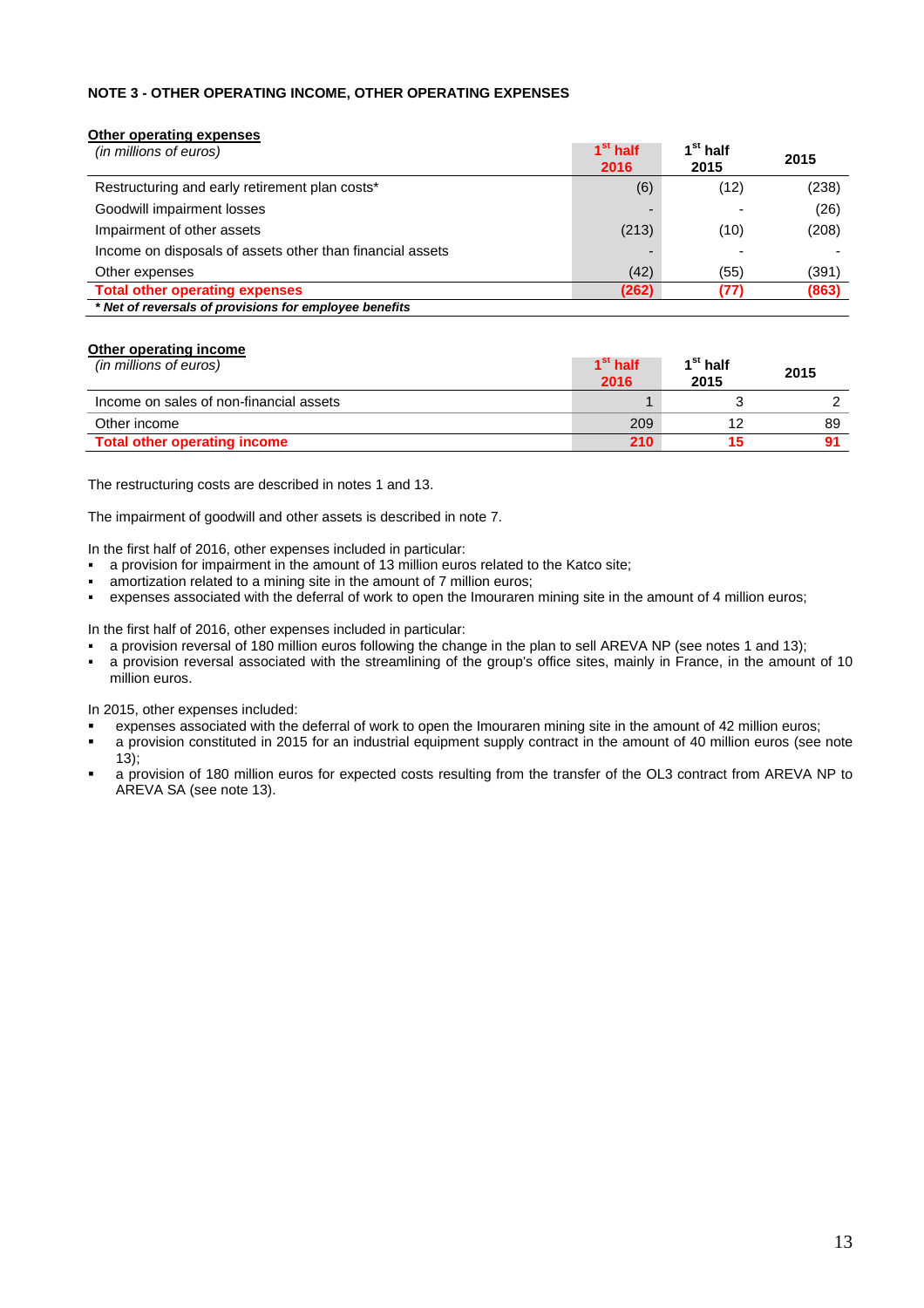#### **NOTE 4 - NET FINANCIAL INCOME**

| (in millions of euros)                                                                    | 1 <sup>st</sup> half<br>2016 | 1 <sup>st</sup> half<br>2015 | 2015  |
|-------------------------------------------------------------------------------------------|------------------------------|------------------------------|-------|
| <b>Net borrowing costs</b>                                                                | (165)                        | (90)                         | (185) |
| Income from cash and cash equivalents                                                     | 14                           | 11                           | 20    |
| Gross borrowing costs                                                                     | (178)                        | (101)                        | (205) |
| Other financial income and expenses                                                       | (58)                         | 46                           | (129) |
| Share related to end-of-lifecycle operations                                              | 64                           | 141                          | 122   |
| Income from disposal of securities earmarked for end-of-lifecycle operations              | 47                           | 97                           | 139   |
| Dividends received                                                                        | 194                          | 123                          | 145   |
| Income from receivables and discount reversal on earmarked assets                         | 12                           | 12                           | 24    |
| Impairment of securities                                                                  | (22)                         | (1)                          | (3)   |
| Impact of amended schedules                                                               | (3)                          |                              | 9     |
| Discounting reversal expenses on end-of-lifecycle operations                              | (164)                        | (92)                         | (193) |
| Share not related to end-of-lifecycle operations                                          | (123)                        | (95)                         | (250) |
| Foreign exchange gain (loss)                                                              | 5                            | (14)                         | 19    |
| Income from disposals of securities and change in value of securities held for<br>trading | (3)                          | 6                            | 6     |
| Income from equity associates                                                             |                              |                              |       |
| Dividends received                                                                        | 2                            |                              | 1     |
| Impairment of financial assets                                                            | (6)                          |                              | (21)  |
| Interest on contract prepayments                                                          | (26)                         | (33)                         | (68)  |
| Financial income from pensions and other employee benefits                                | (16)                         | (17)                         | (34)  |
| Other financial expenses                                                                  | (105)                        | (79)                         | (159) |
| Other financial income                                                                    | 26                           | 41                           | 6     |
| <b>Net financial income</b>                                                               | (223)                        | (44)                         | (313) |

At June 30, 2016, other financial expenses include in particular discount reversals on borrowings and provisions other than employee benefits and end-of-lifecycle operations in the amount of 50 million euros.

At December 31, 2015, other financial expenses mainly included discount reversals on debt and provisions other than employee benefits and end-of-lifecycle operations in the amount of 41 million euros, and a debt write-off for an operation held for sale in the amount of 66 million euros.

#### **NOTE 5 - INCOME TAX**

Income tax expense was 45 million euros in the first half of 2016.

The tax expense for the first half of 2016 was calculated by applying the estimated effective tax rate for the year to income before tax of each tax jurisdiction, excluding disposals of securities over the period.

The effective tax rate forecasts for each jurisdiction in France include the value-added business tax (contribution sur la valeur ajoutée des entreprises, CVAE), net of income tax at the normal tax rate.

Changes in deferred taxes recognized directly in equity and resulting from changes in the fair value of financial instruments and actuarial differences on employee benefits recognized in equity were written down fully in the first half of 2016.

In view of the taxable income forecasts, the projected effective tax rate for the integrated AREVA SA group does not include any value for deferred tax assets that will be generated in 2016. This position is thus reflected in the tax expenses of the group recognized at June 30, 2016.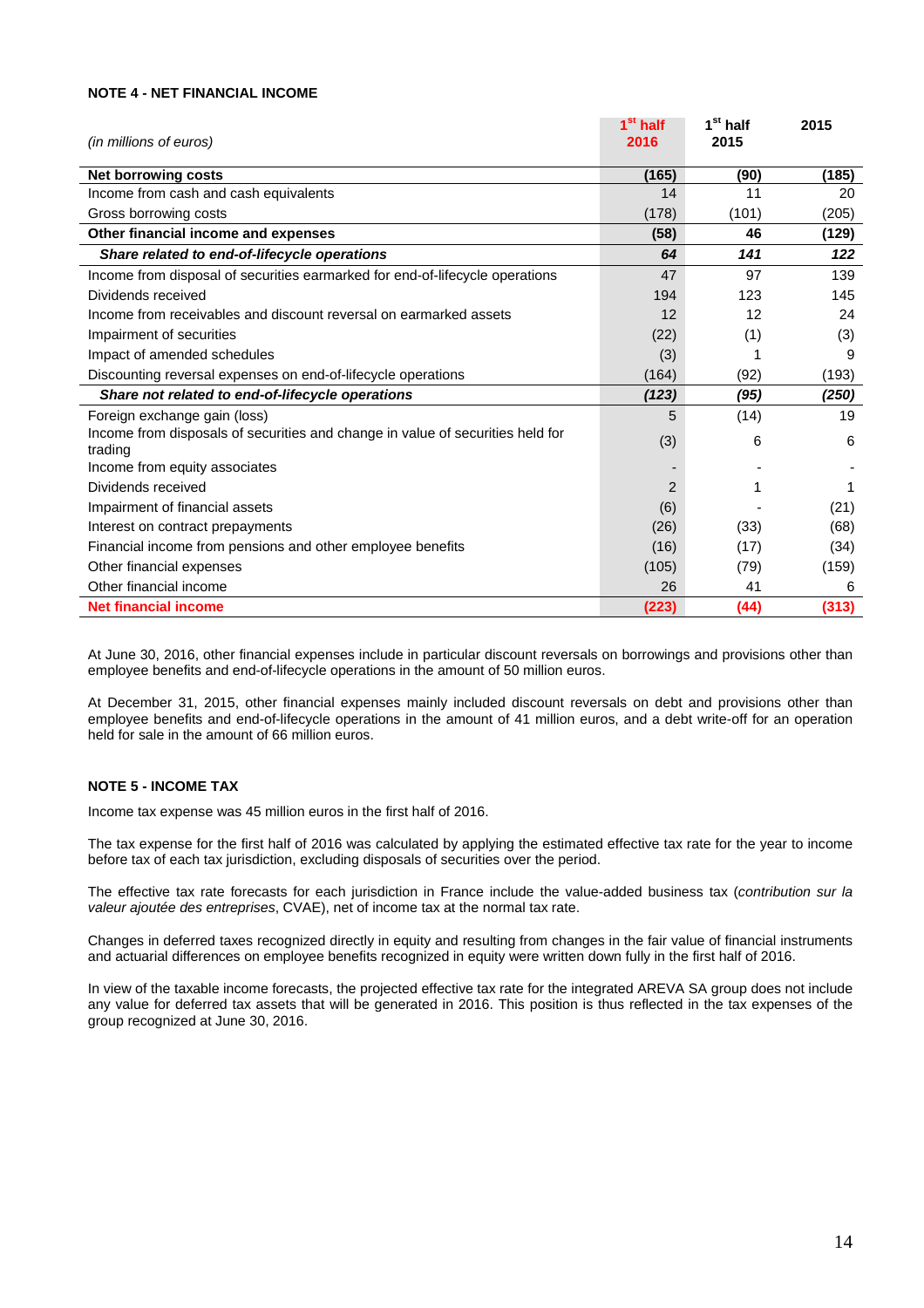#### **NOTE 6 - ITEMS RELATED TO ASSETS AND OPERATIONS SOLD, DISCONTINUED OR HELD FOR SALE**

The following operations meet the criteria of IFRS 5 for classification as assets and liabilities of operations held for sale at June 30, 2016:

#### **AREVA NP**

As indicated in note 1, AREVA and EDF signed a memorandum of understanding on July 30, 2015 presenting the principal terms and conditions of the project. The AREVA Board of Directors, meeting on January 27, 2016, was favorable to the convergence of ongoing negotiations with EDF concerning the valuation of AREVA NP's operations.

Following the discussions held with TVO concerning the OL3 contract, AREVA announced on June 15, 2016 that AREVA NP's operations would be sold to EDF, directly or via an ad hoc legal structure, while the OL3 contract would remain in the consolidation scope of AREVA SA, which would ensure its successful completion in compliance with contractual obligations.

Implementation of the sale via an ad hoc legal structure and discussions concerning the contractual treatment of findings of anomalies related to the Creusot plant caused the schedule for the transaction to be moved back. AREVA and EDF signed a second memorandum of understanding on July 28, 2016 presenting the principal terms and conditions of the project with the objective of signing the definitive agreement before the end of 2016.

The objective of the parties is to carry out this transaction by the end of 2017, after the employee representative bodies have been consulted, the regulatory authorizations have been received, and the other conditions precedent of the transaction have been lifted.

At EDF's request, completion of the transaction remains subject to (i) the favorable outcome of verifications in progress concerning the compliance of the Flamanville 3 reactor vessel and (ii) the implementation of the procedure discussed by AREVA and EDF for the handling of anomalies reported at the Creusot plant. As indicated in note 1, the financial statements for the period ended June 30, 2016 consider that the test programs in progress will enable these two conditions to be lifted.

In this context, AREVA considers that the sale of a controlling interest in AREVA NP to EDF is highly probable and that the conditions for implementing IFRS 5 accounting rules relative to operations held for sale have been met. The scope of AREVA NP operations classified as "operations held for sale" at June 30, 2016 was determined based on discussions underway between AREVA and EDF, and may still change. The OL3 project is not part of the scope of operations held for sale.

No impairment is indicated in the comparison between the expected sales price (based on the status of discussions to date between AREVA and EDF), net of sales costs, and the net carrying amount of the assets held for sale.

#### **AREVA TA**

The transformation plan carried out by AREVA calls for the group to refocus on the nuclear fuel cycle. The Agence des participations de l'État plans to take a majority share of AREVA TA's capital. The principle of this transaction was confirmed in a press release in December 2015. Given that situation, AREVA began the process of disposing of AREVA TA and received a letter of interest on May 17, 2016. Discussions are in progress, and the objective is to finalize the transaction by the end of 2016.

The net sales price expected is higher than the net carrying amount.

#### **Nuclear Measurements**

In June 2015, AREVA began the process of disposing of its subsidiaries Canberra Industries Inc. and Canberra France S.A.S., which specialize in nuclear measurement instrumentation and systems. AREVA received tentative offers on July 20, 2015 and binding offers on December 18, 2015. After examining the offers, the AREVA Board of Directors selected the MIRION proposal (supported by the Charterhouse venture capital fund) on December 24, 2015. This plan was submitted to the employee representative bodies of the AREVA group for consultation during the first quarter of 2016. The opinions of the different bodies were received on March 17 and March 22, 2016, and the sale contract was signed on April 5, 2016. The transaction closed on July 1, 2016. Consequently, the Nuclear Measurements business is treated as an "operation held for sale".

The net sales price resulting from MIRION's offer is higher than the net carrying amount.

#### **Solar Energy**

AREVA's Solar Energy operations had been classified in "discontinued operations" at December 31, 2015, as discussions begun in 2015 with a potential buyer were unsuccessful. On January 16, 2016, AREVA and its customer Reliance ended their mutual obligations under contracts for the supply and maintenance of the 125-MW solar field in Dhursar, India. At June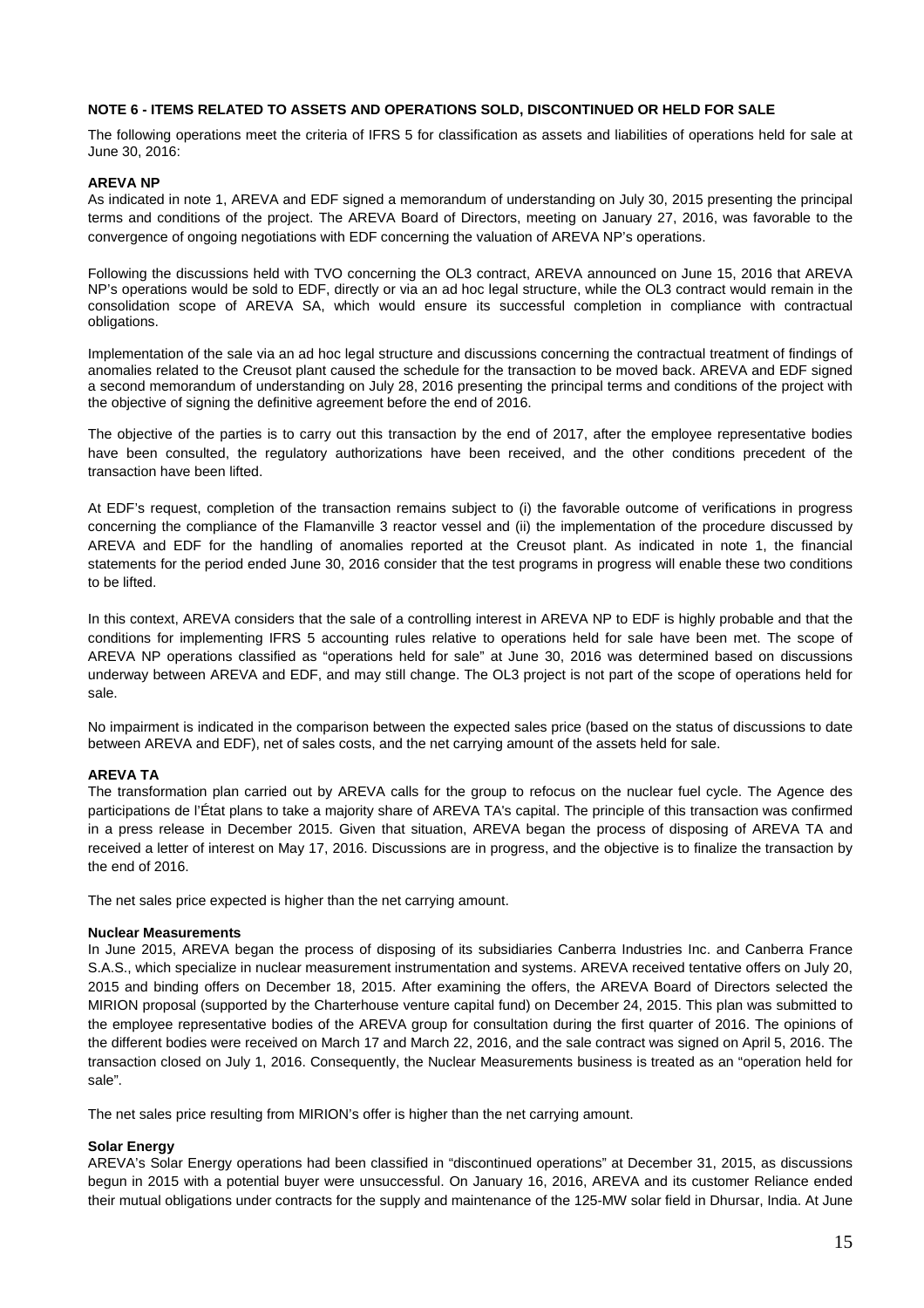30, 2016, there were no further projects in the pipeline in the Solar business. The Solar operations are thus treated as a "discontinued operation".

#### **Wind Energy**

ADWEN is a joint venture which combines the offshore wind operations of AREVA and GAMESA. It is held in equal shares by its two shareholders. Since its creation, ADWEN n has continued work to commission two major projects in the German North Sea.

On June 17, 2016, AREVA and GAMESA signed an amendment to their shareholders' agreement for the ADWEN joint venture. According to the terms of the amendment and the intention expressed by AREVA to withdraw from its operations in Renewable Energies, it appears highly probable that AREVA will sell its interest in ADWEN either to GAMESA (option to sell its 50% interest to GAMESA) or to a third-party investor if a more attractive offer is received (joint withdrawal of AREVA and GAMESA in favor of a third-party buyer of 100% of the shares).

The effective sale of the shares is expected to occur in early 2017 at the latest. For these reasons, AREVA's shares in ADWEN will be classified in "Assets held for sale" in AREVA's consolidated statement of financial position at June 30, 2016. In this regard, ADWEN's income ceases to be treated under the equity method as from the date of its classification in assets held for sale. The impacts of the use of guarantees granted by AREVA to ADWEN continue to be presented in "net income from operations sold", as they were in 2015.

#### **NET INCOME AND NET CASH FROM OPERATIONS SOLD OR HELD FOR SALE**

| (in millions of euros)                                                          | $1st$ half 2016 | 1 <sup>st</sup> half 2015 | 2015     |
|---------------------------------------------------------------------------------|-----------------|---------------------------|----------|
| Net income from operations sold                                                 |                 | (81)                      | (240)    |
| Net income after tax from disposals                                             |                 | 23                        | 59       |
| Net income from discontinued operations                                         | 10              | (25)                      | (115)    |
| Net income from operations held for sale                                        | (3)             | (17)                      | 106      |
| <b>NET INCOME FROM OPERATIONS SOLD,</b><br><b>DISCONTINUED OR HELD FOR SALE</b> |                 | (100)                     | (190)    |
| Net cash from operations sold                                                   |                 |                           |          |
|                                                                                 |                 | (50)                      | (127)    |
| Net cash from discontinued operations                                           | (59)            | 11                        | $\Omega$ |
| Net cash from operations held for sale                                          |                 |                           |          |
|                                                                                 | (470)           | 28                        | 458      |
| <b>NET CASH FROM OPERATIONS SOLD,</b><br><b>DISCONTINUED OR HELD FOR SALE</b>   |                 |                           |          |
|                                                                                 | (529)           | (11)                      | 331      |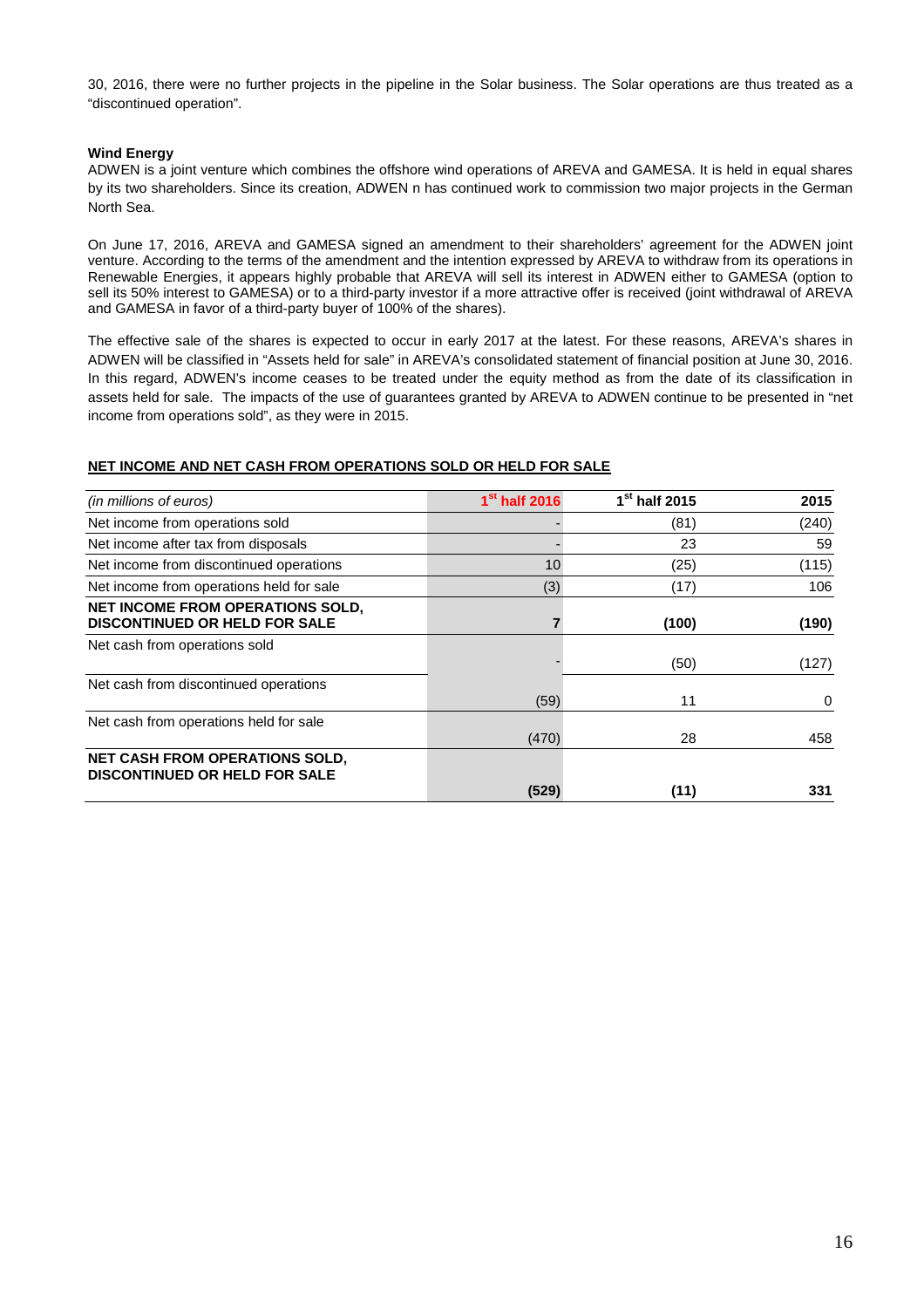#### **First half 2016**

| (in millions of euros)                                                         | <b>Discontinue</b><br>d operation | Discontinued operations |                     |              |
|--------------------------------------------------------------------------------|-----------------------------------|-------------------------|---------------------|--------------|
|                                                                                | Solar<br>Energy                   | AREVA NP                | Other<br>operations | <b>TOTAL</b> |
| Revenue                                                                        | (1)                               | 1,561                   | 227                 | 1,788        |
| Operating income                                                               | 12                                | 99                      | 13                  | 125          |
| Share in net income of associates                                              |                                   | 33                      |                     | 33           |
| Operating income after share in net income of joint ventures<br>and associates | 12                                | 132                     | 13                  | 157          |
| Net financial income                                                           | (3)                               | (70)                    | (54)                | (127)        |
| Income tax                                                                     | 0                                 | (9)                     | (15)                | (24)         |
| Net income for the period                                                      | 10                                | 53                      | (56)                |              |

Transactions of continuing operations with operations sold, discontinued or held for sale were as follows at June 30, 2016:

- Operating income from the continuing operations includes transactions with operations sold, discontinued or held for sale in the amount of +200 million euros, including +91 million euros from industrial operations and +110 million euros from holding activities.
- Net financial income from continuing operations includes transactions with operations sold, discontinued or held for sale in the amount of +21 million euros from holding activities.

| (in millions of euros)                  | Discontinue<br>d operation | Discontinued operations |                     |              |
|-----------------------------------------|----------------------------|-------------------------|---------------------|--------------|
|                                         | Solar<br>Energy            | AREVA NP                | Other<br>operations | <b>TOTAL</b> |
| Net cash flow from operating activities | (87)                       | 16                      | (6)                 | (77)         |
| Net cash flow from investing activities |                            | (53)                    | (5)                 | (58)         |
| Net cash flow from financing activities | 26                         | (412)                   | (8)                 | (394)        |
| Other changes                           | 2                          | (3)                     | 0                   | (1)          |
| <b>CHANGE IN NET CASH</b>               | (59)                       | (451)                   | (19)                | (529)        |

Transactions of continuing operations with operations sold, discontinued or held for sale were as follows at June 30, 2016:

- Cash flow from operating activities of the continuing operations with operations sold, discontinued or held for sale amounted to +227 million euros, including +120 million euros from industrial operations and +107 million euros from holding activities.
- Cash flow from investing activities of the continuing operations with operations sold, discontinued or held for sale was insignificant.
- Cash flow from financing activities of the continuing operations with operations sold, discontinued or held for sale amounted to 263 million euros from holding activities.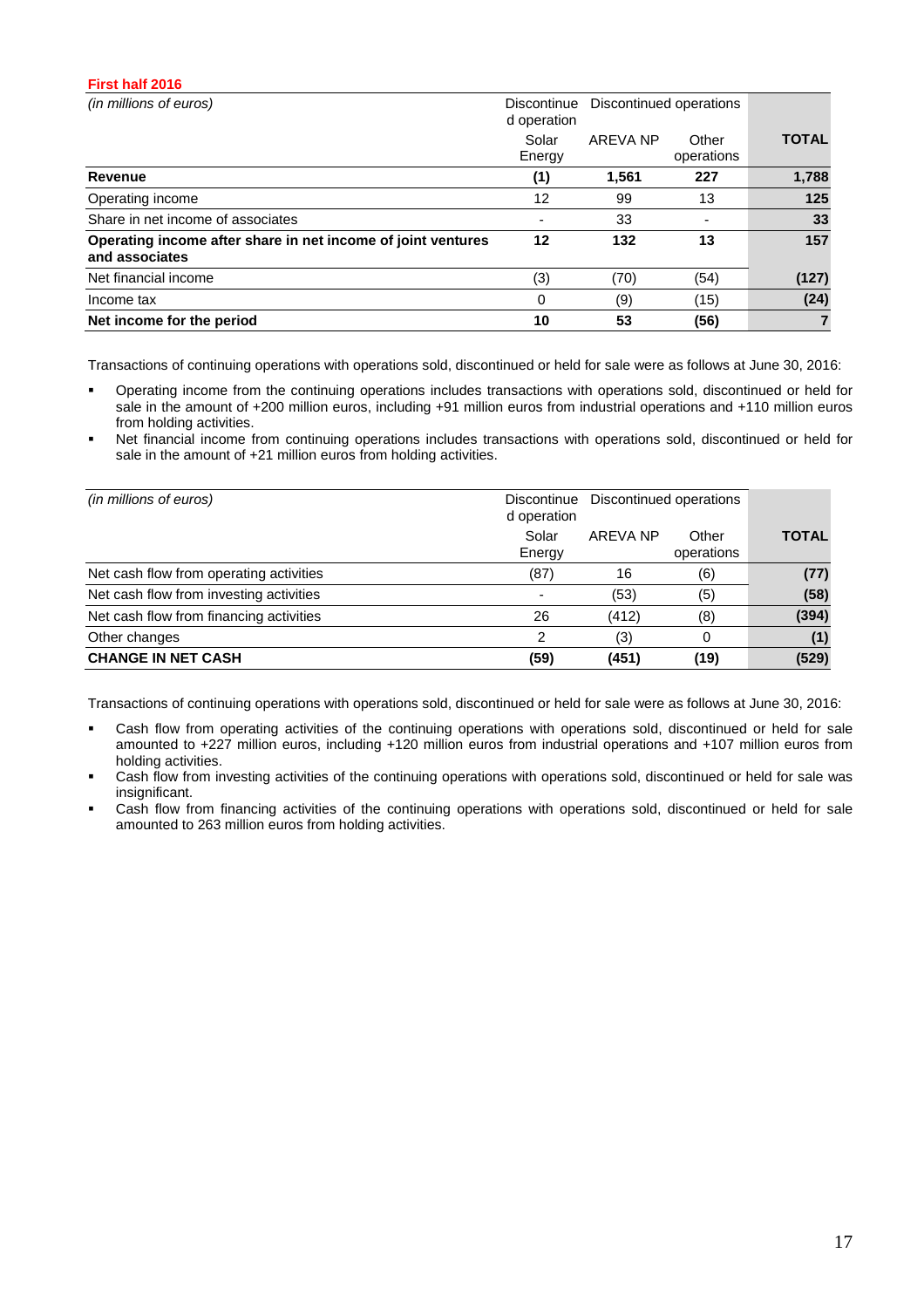#### **First half 2015**

| (in millions of euros)                                                         | Operation<br>sold | Discontinu<br>ed<br>operation |             | Discontinued<br>operations | <b>TOTAL</b> |
|--------------------------------------------------------------------------------|-------------------|-------------------------------|-------------|----------------------------|--------------|
|                                                                                | Wind<br>Energy    | Solar<br>Energy               | AREVA<br>NP | Other                      |              |
| Revenue                                                                        | 3                 | 3                             | 1,886       | 141                        | 2,032        |
| Operating income                                                               | (58)              | (22)                          | (11)        | 25                         | (66)         |
| Share in net income of associates                                              |                   |                               | (12)        |                            | (12)         |
| Operating income after share in net income of joint<br>ventures and associates | (58)              | (22)                          | (23)        | 25                         | (78)         |
| Net financial income                                                           |                   | (3)                           | (66)        |                            | (69)         |
| Income tax                                                                     |                   | $\overline{\phantom{a}}$      | 42          | 5                          | 47           |
| Net income for the period                                                      | (58)              | (25)                          | (46)        | 29                         | (100)        |

| (in millions of euros)                  | Operation<br>sold | <b>Discontinue</b><br>d operation | Discontinued<br>operations |       |              |
|-----------------------------------------|-------------------|-----------------------------------|----------------------------|-------|--------------|
|                                         | Wind<br>Energy    | Solar<br>Energy                   | AREVA<br>ΝP                | Other | <b>TOTAL</b> |
| Net cash flow from operating activities | (142)             | (25)                              | 25                         | 80    | (61)         |
| Net cash flow from investing activities | (44)              | 5                                 | (61)                       | 3     | (97)         |
| Net cash flow from financing activities | 136               | 38                                | 18                         | (33)  | 159          |
| Other changes                           | $\overline{a}$    | (7)                               | (7)                        | 2     | (12)         |
| <b>CHANGE IN NET CASH</b>               | (50)              | 11                                | (25)                       | 53    | (11)         |

#### **2015**

| (in millions of euros)                                                         | Operation<br>sold | Discontinu<br>ed<br>operation | Discontinued<br>operations |       | <b>TOTAL</b> |
|--------------------------------------------------------------------------------|-------------------|-------------------------------|----------------------------|-------|--------------|
|                                                                                | Wind<br>Energy    | Solar<br>Energy               | AREVA NP                   | Other |              |
| <b>Revenue</b>                                                                 | 3                 | (80)                          | 3,566                      | 449   | 3,937        |
| Operating income                                                               | (79)              | (109)                         | 33                         | 83    | (71)         |
| Share in net income of associates                                              |                   | ۰                             | (11)                       |       | (11)         |
| Operating income after share in net income of joint<br>ventures and associates | (79)              | (109)                         | 22                         | 83    | (83)         |
| Net financial income                                                           | (86)              | (6)                           | (121)                      | 39    | (174)        |
| Income tax                                                                     | (17)              | ٠                             | 80                         | 3     | 67           |
| Net income for the period                                                      | (181)             | (115)                         | (20)                       | 126   | (190)        |

Operating income from the solar operations includes (78) million euros of currency translation reserves recycled through profit and loss.

Transactions of continuing operations with operations sold, discontinued or held for sale were as follows at December 31, 2015:

- Operating income from the continuing operations includes transactions with operations sold, discontinued or held for sale in the amount of +484 million euros, including 247 million euros from industrial operations and 236 million euros from holding activities.
- Net financial income from continuing operations includes transactions with operations sold, discontinued or held for sale in the amount of +16 million euros from holding activities. In particular, AREVA SA invoiced financial expenses in the amount of +82 million euros and recognized debt write-off in favor of AREVA TA in the amount of (66) million euros.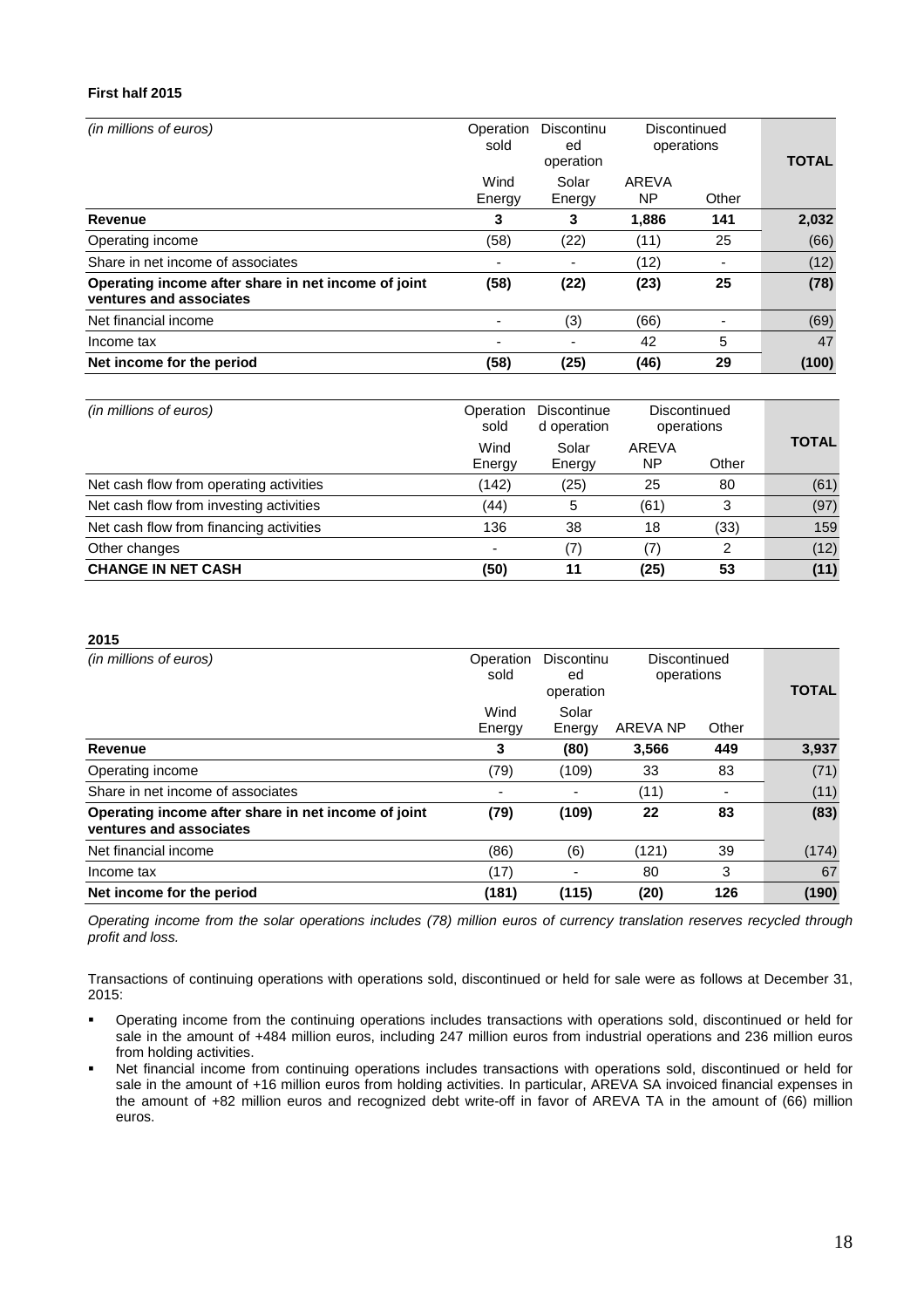| (in millions of euros)                  | Operation<br>sold | <b>Discontinu</b><br>ed<br>operation |             | Discontinued<br>operations | <b>TOTAL</b> |
|-----------------------------------------|-------------------|--------------------------------------|-------------|----------------------------|--------------|
|                                         | Wind<br>Energy    | Solar<br>Energy                      | AREVA<br>ΝP | Other                      |              |
| Net cash flow from operating activities | (77)              | (38)                                 | 33          | 177                        | 95           |
| Net cash flow from investing activities | (163)             | 6                                    | (112)       | (2)                        | (272)        |
| Net cash flow from financing activities | 114               | 42                                   | 396         | (22)                       | 529          |
| Other changes                           | ۰                 | (10)                                 | (13)        | 2                          | (21)         |
| <b>CHANGE IN NET CASH</b>               | (127)             | 0                                    | 303         | 155                        | 331          |

Transactions of continuing operations with operations sold, discontinued or held for sale were as follows at December 31, 2015:

- Cash flow from operating activities of the continuing operations with operations sold, discontinued or held for sale amounted to +626 million euros, including 310 million euros from industrial operations and 316 million euros from holding activities.
- Cash flow from investing activities of the continuing operations with operations sold, discontinued or held for sale was insignificant.
- Cash flow from financing activities of the continuing operations with operations sold, discontinued or held for sale amounted to (494) million euros from holding activities. In particular, the financing of AREVA NP by AREVA SA of (233) million euros included a capital increase of 2.050 billion euros and reimbursement of financial debt of 1.818 billion euros.

# **ASSETS AND LIABILITIES OF OPERATIONS HELD FOR SALE**

At June 30, 2016, assets and liabilities of operations held for sale were as follows:

|                                                     | <b>June 30, 2016</b> | December 31, 2015 |
|-----------------------------------------------------|----------------------|-------------------|
| (in millions of euros)                              |                      |                   |
| <b>Non-current assets</b>                           | 4,755                | 4,645             |
| Goodwill on consolidated companies                  | 2,464                | 2,468             |
| Property, plant and equipment and intangible assets | 1,541                | 1,480             |
| Assets earmarked for end-of-lifecycle operations    | 103                  | 105               |
| Investments in joint ventures and associates        | 163                  | 103               |
| Other non-current financial assets                  | 50                   | 59                |
| Deferred tax assets                                 | 433                  | 430               |
| <b>Current assets</b>                               | 2,593                | 2,431             |
| Inventories and work-in-process                     | 725                  | 696               |
| Trade receivables and other operating receivables   | 1,793                | 1,685             |
| Current tax assets                                  | 15                   | 9                 |
| Other non-operating receivables                     |                      | 6                 |
| Cash and cash equivalents                           | 46                   | 32                |
| Other current financial assets                      |                      | 3                 |
| <b>TOTAL ASSETS OF OPERATIONS HELD FOR SALE</b>     | 7,347                | 7.076             |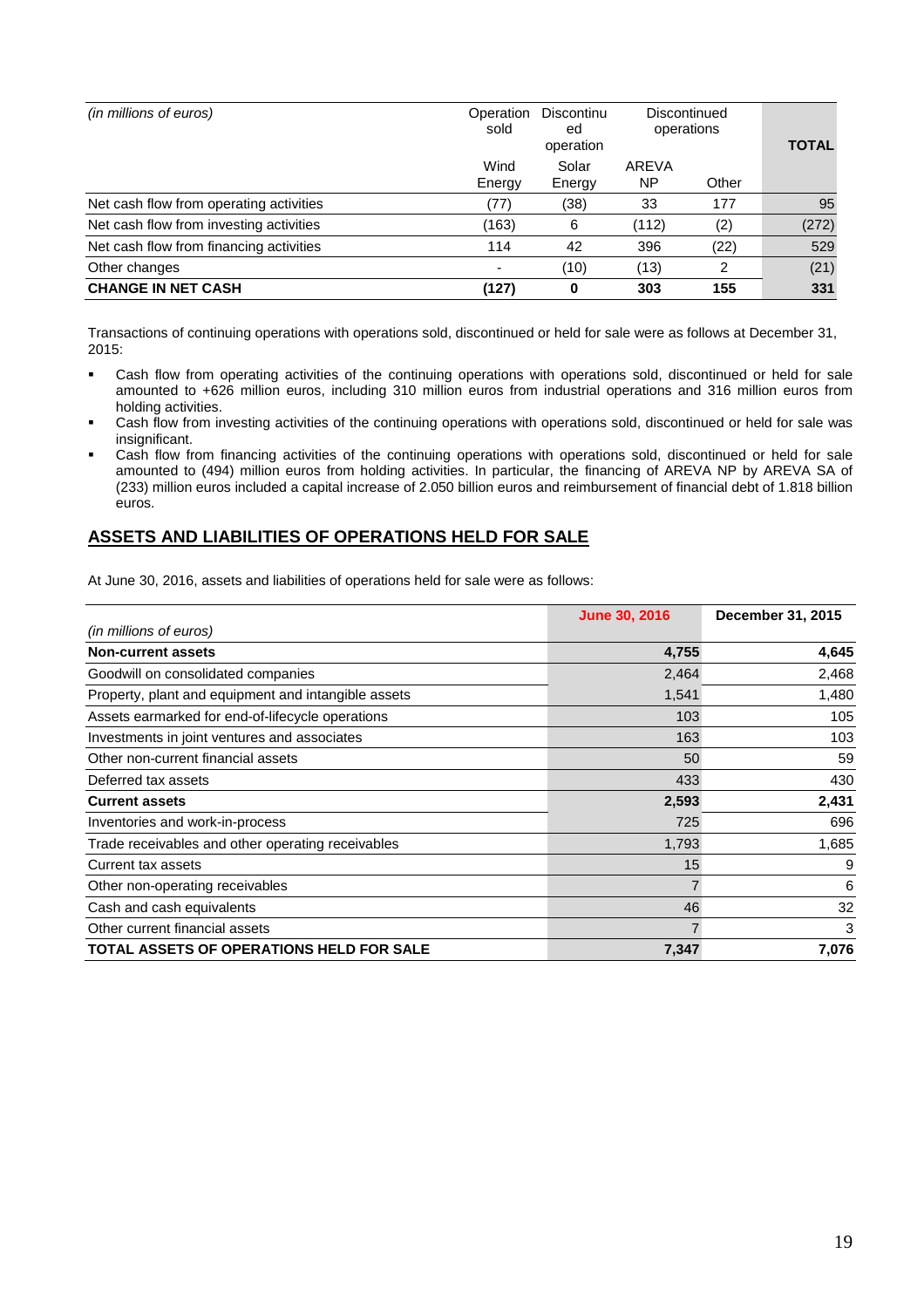|                                                               | <b>June 30, 2016</b> | December 31, 2015 |
|---------------------------------------------------------------|----------------------|-------------------|
| (in millions of euros)                                        |                      |                   |
| <b>Non-current liabilities</b>                                | 899                  | 864               |
| Employee benefits                                             | 527                  | 456               |
| Provisions for end-of-lifecycle operations                    | 313                  | 318               |
| Other non-current provisions                                  | $\mathcal{P}$        | 2                 |
| Share in negative net equity of joint ventures and associates | 0                    | 30                |
| Long-term borrowings                                          |                      |                   |
| Deferred tax liabilities                                      | 56                   | 57                |
| <b>Current liabilities</b>                                    | 4,341                | 4,457             |
| Current provisions                                            | 741                  | 751               |
| Current borrowings                                            | 3                    | 156               |
| Advances and prepayments received                             | 1,686                | 1,692             |
| Trade payables and other operating liabilities                | 1,884                | 1,821             |
| Current tax liabilities                                       | 11                   | 11                |
| Other non-operating liabilities                               | 16                   | 26                |
| <b>TOTAL LIABILITIES OF OPERATIONS HELD FOR SALE</b>          | 5,240                | 5,320             |

The amounts at June 30, 2016 include assets and liabilities of AREVA NP (excluding the OL3 project), AREVA TA, Nuclear Measurements and ADWEN.

The amounts at December 31, 2015 include assets and liabilities of AREVA NP (excluding the OL3 project), AREVA TA and Nuclear Measurements.

The assets and liabilities of the Solar Energy operations are reclassified in each item of the balance sheet as provided in IFRS 5 for operations that have ceased to be classified as "operations held for sale".

#### **ADWEN contracts**

Since ADWEN could find itself exposed to impacts from projects that have been or are being executed, AREVA agreed to provide it with certain guarantees in this regard in the agreement creating the ADWEN joint venture of March 2015. In this regard, an amendment to the shareholders' agreement for the ADWEN joint venture, signed on June 17, 2016, has no short-term impact on AREVA's obligations; those guarantees continued to apply at June 30, 2016.

These are first and foremost guarantees relating to the past: deterioration of profit margins on projects in progress to supply turbines to GlobalTech One and Borkum West II. This guarantee was given without a financial cap for a period of five years as from the creation of the joint venture. Guarantees were also given for disputes, litigation and claims relating to operations prior to closing but unrelated to projects under execution, capped at 25 million euros for a period of 18 months.

Concerning future operations at the date of closing, AREVA will indemnify the joint venture for potential losses related to maintenance contracts for the Alpha Ventus, GlobalTech One and Borkum West II wind farms as well as for the future Wikinger project, up to the limit of 130 million euros and at 85% of this amount for a period of five years as from the commissioning of the turbines (except for Alpha Ventus, which is already in service). Moreover, AREVA will cover 100% of any manufacturing defects for the Wikinger project for five years as from commissioning, capped at 70 million euros.

At December 31, 2015, a provision of 340 million euros had been recognized to cover all of these guarantees. An additional sum of 56 million euros was set aside in the first half of 2016 to adjust the valuation of the risk for all guarantees given.

Final acceptance of the 80 wind turbines from GlobalTech One had not yet been given in the first half of 2016; discussions with the customer continue. The 80 turbines nonetheless fall under the machine warranty and maintenance contract according to an amendment dating from the end of December 2015.

A dispute with GlobalTech One began on June 1 at the latter's initiative, which asks for late charges concerning commissioning of the turbines in 2014-2015. The dispute was lodged with a Dispute Adjudication Board. ADWEN contests all of GlobalTech One's claims and submitted its defense on July 13, 2016.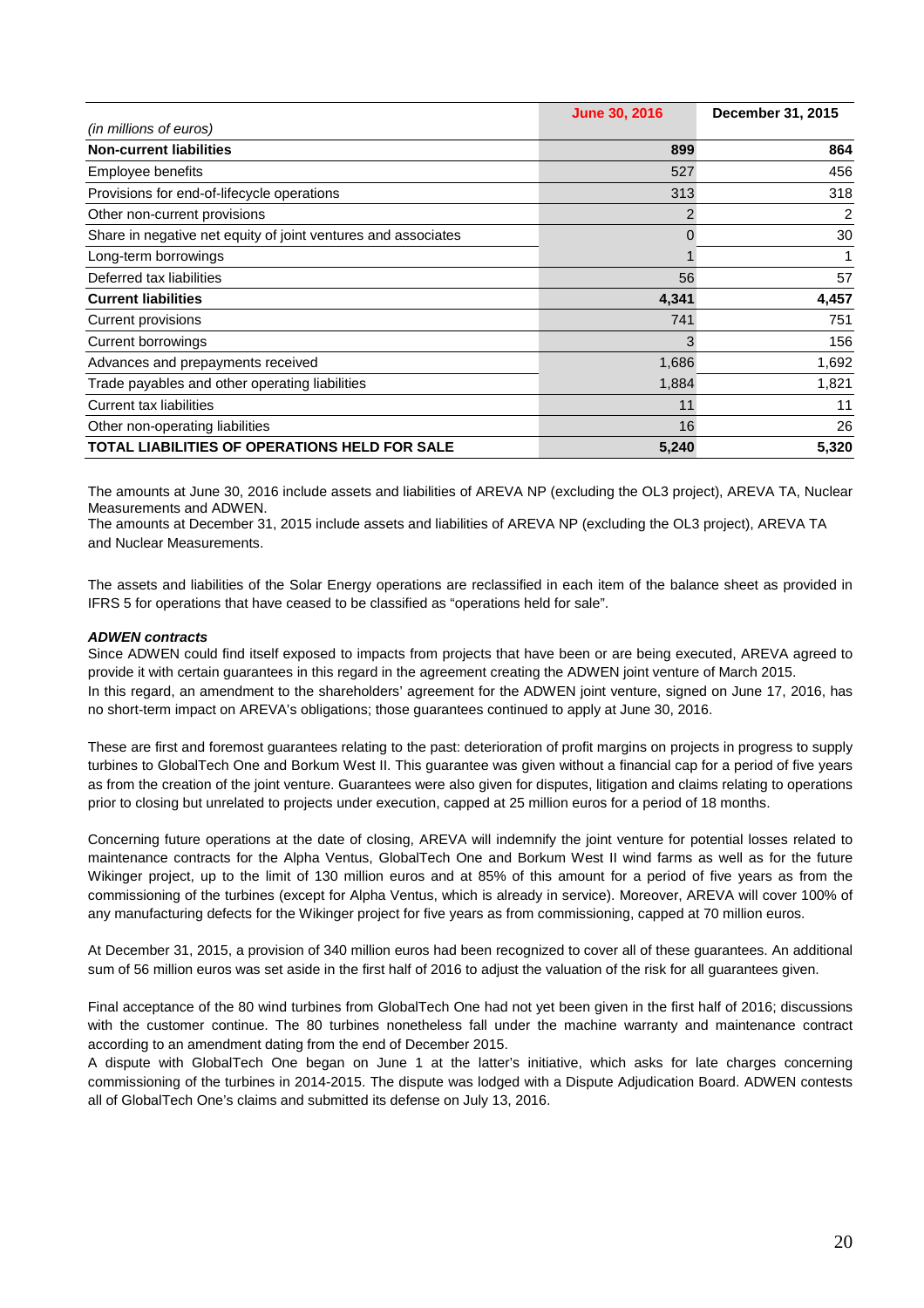#### **AREVA Solar contracts**

In accordance with the contract signed on January 16, 2016 by AREVA and its customer Reliance, the two parties ended their mutual obligations concerning contracts for the supply and maintenance of the 125 MW solar field built in Dhursar in the state of Rajasthan, India. In particular, AREVA received from its customer Reliance a certificate of project takeover dated February 19, 2016 and the return of guarantees that had been given by AREVA to its customer in connection with project execution.

#### **AREVA NP contracts**

#### **FA3 contract**

Concerning the progress of the reactor construction project, numerous milestones were met during the first half of 2016: the vessel closure head was introduced in the reactor building, the control rod drive mechanisms were delivered, welding of the primary cooling system was completed (minus one weld), and the installation of auxiliary piping was 99% complete for isometrics pre-fabrication (pipes), 50% for carbon pipe welding and close to 80% for stainless steel pipe welding. The instrumentation and control system configuration was installed and finalized on site (equipment and programming), enabling cold tests to be carried out.

In addition, AREVA and EDF reached an agreement in the first half of 2016 on the terms of amendment no. 7 formalizing the update of the master schedule for the Flamanville 3 project. Notice of this amendment remains subject to the final consent of EDF's governing bodies.

#### **Taishan contract**

During the first half of 2016, the Taishan project met several major milestones in the cold testing program for unit 1, which began at the end of 2015, such as the hydraulic test of the primary cooling system, the start-up test of the primary pumps, the first batch of open-vessel tests and the containment test of the reactor building. The teams are fully mobilized for the start of hot tests in the second half of 2016.

#### **Angra 3 contract**

In the first half of 2016, the Angra 3 project continued in accordance with the program decided at the end of 2015 with the customer, Eletrobrás Eletronuclear.

#### **Koeberg contract**

A provision for losses at completion in the total amount of 41 million euros was recognized at December 31, 2015 for an export contract in the Reactors and Services field. An additional provision of 17 million euros for losses at completion was recognized at June 30, 2016 in order to take into account the postponement of the project completion date, due in particular to quality problems. Negotiations are in progress with the customer in order to redefine the contractual schedule and the payment of part of the excess costs.

#### **AREVA TA contracts**

#### **Contracts for the design and construction of an experimental reactor**

Work in the first half primarily reflected a program transition phase following the withdrawal of one of the contractors to which the CEA had awarded two contracts, upon mutual consent. An updated program schedule is being worked out for the different contractors. This does not call into question the group's financial exposure estimated at signature of the memorandum of agreement in July 2015. For the work itself, new milestones were successfully met.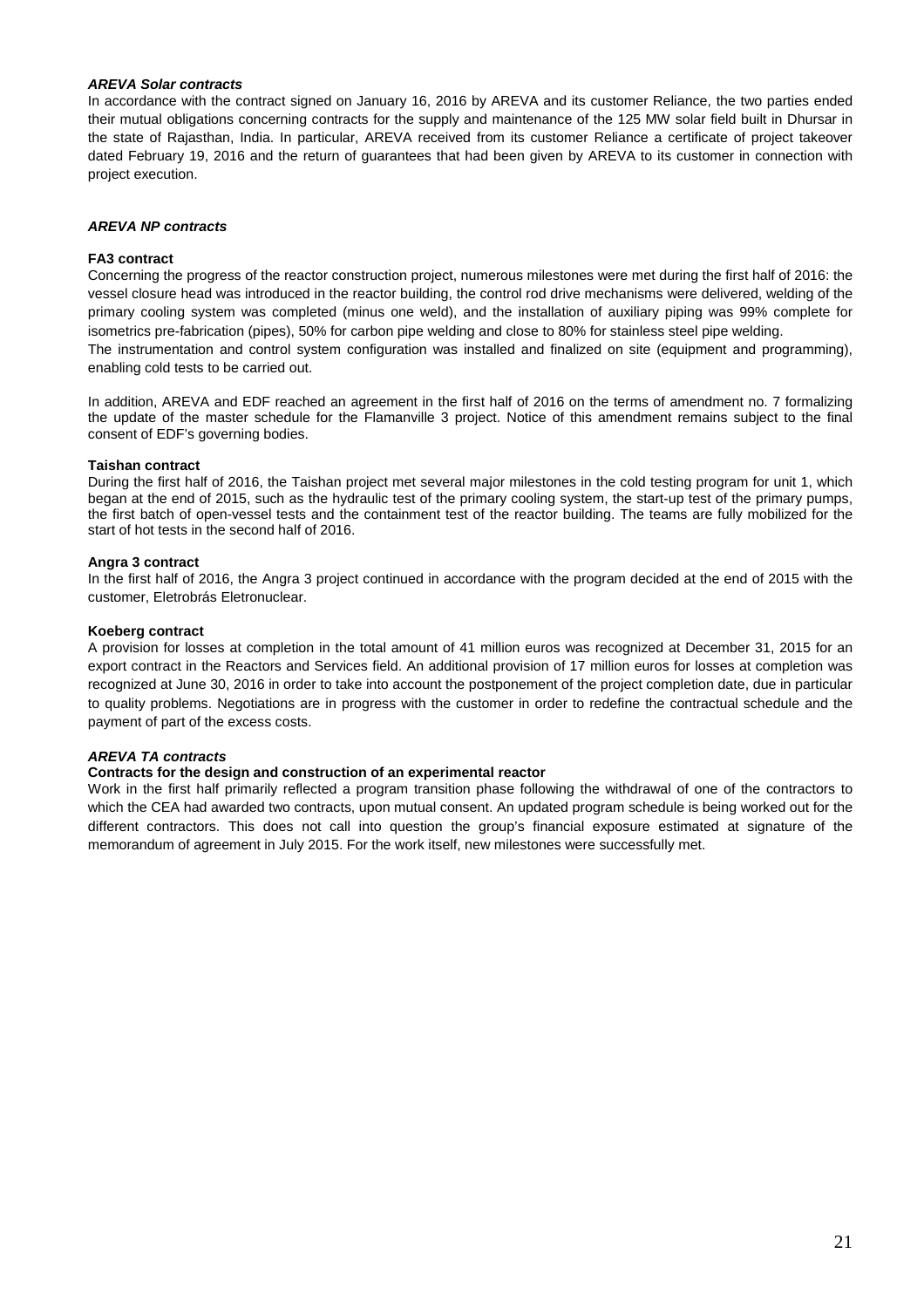### **NOTE 7 - GOODWILL, INTANGIBLE ASSETS, AND PROPERTY, PLANT AND EQUIPMENT GOODWILL**

| (in millions of euros) | <b>Decemb</b><br>er 31,<br>2015 | Increase | Disposa<br>ls | Impairme<br>nt | Currency<br>translatio<br>n<br>adjustme<br>nts and<br>other | <b>Discontin</b><br>ued<br>operation<br>s | <b>June 30,</b><br>2016 |
|------------------------|---------------------------------|----------|---------------|----------------|-------------------------------------------------------------|-------------------------------------------|-------------------------|
| Mining                 | 883                             |          |               |                | (15)                                                        |                                           | 868                     |
| <b>Front End</b>       | 161                             |          |               |                |                                                             |                                           | 161                     |
| <b>Back End</b>        | 228                             |          |               |                |                                                             |                                           | 228                     |
| <b>TOTAL</b>           | 1,272                           |          |               |                | (15)                                                        |                                           | 1,257                   |

#### **MINING**

In view of conditions in the uranium market over the half year, an impairment test was performed at June 30, 2016.

The recoverable amount of the Mining CGU is determined based on the value in use. The value in use of mining operations is calculated based on forecast data for the entire period, from mining at existing mines to marketing of the corresponding products (i.e. until 2070), rather than on a base year. The value in use is determined by discounting estimated future cash flows at the rate of 9% (9.50% at December 31, 2015) and using an exchange rate of 1.11 at June 30, 2016 (1.09 at December 32, 2015).

Future cash flows were determined using the AREVA price forecasts to 2030, projected to 2070. The price forecast is based among other things on AREVA's vision of changes in uranium supply (uranium mines and secondary resources) and demand (linked to the quantity of material used by world nuclear power plants over the period and the utilities'' procurement strategies). The price forecast was updated at June 30 to reflect the drop in volumes purchased by Chinese utilities and the anticipated closure of certain US reactors.

The result of this test was higher than the net carrying amount and therefore does not result in goodwill impairment.

The test is highly sensitive to exchange parity and to the anticipated future prices of uranium. The value in use of the assets of the Uranium Mining CGU would fall by the amounts below if any of the following assumptions were used:

- a discount rate of 9.50% rather than 9.00%: 247 million euros
- a euro/US dollar exchange rate of 5 eurocents higher (i.e. 1.16 instead of 1.11): 399 million euros
- uranium sales price assumptions of 5 dollars less per pound than the price forecast drawn up by AREVA for the entire 2015-2030 period: 293 million euros

However, such deterioration would not lead to a write-down of the goodwill of the Uranium Mining CGU.

In this respect, the sensitivity analysis was carried out without taking into account a revision of economically mineable uranium quantities or production schedules resulting from this price change.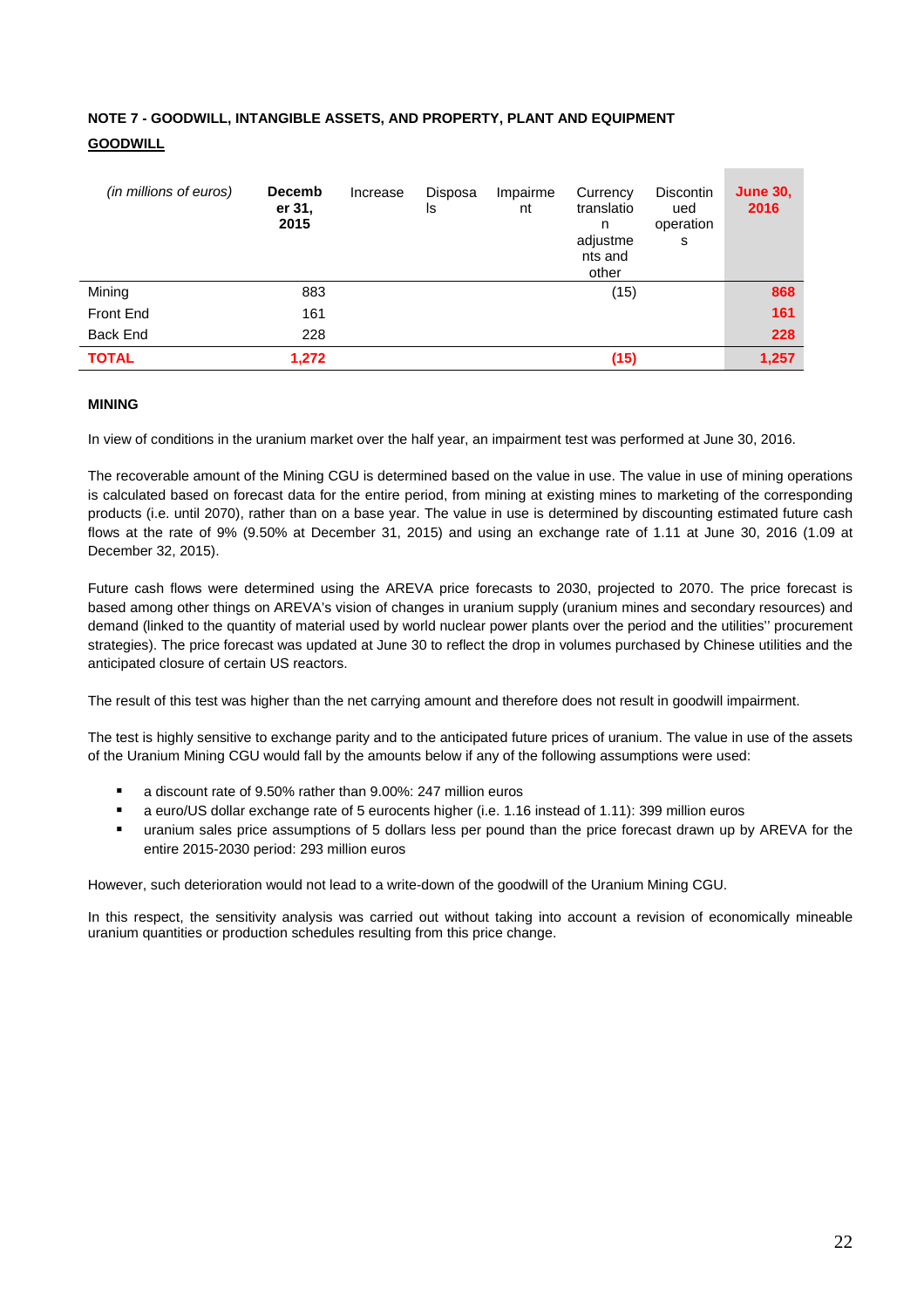#### **NET INTANGIBLE ASSETS**

| (in millions of euros)            | <b>December</b><br>31, 2015 | Increase | Net increase in<br>depreciation /<br>Impairment* | Other<br>changes | Currency<br>translatio<br>n<br>adjustme<br>nts | <b>Discontinu</b><br>ed<br>operations | 30<br>June<br>2016 |
|-----------------------------------|-----------------------------|----------|--------------------------------------------------|------------------|------------------------------------------------|---------------------------------------|--------------------|
| Pre-mining expenses               | 983                         | 9        | (35)                                             | 14               | 34                                             |                                       | 1,006              |
| R&D expenses                      | 47                          | 4        | (2)                                              | ۰                | 1                                              |                                       | 50                 |
| Mineral rights<br>Concessions and | 0                           | 0        | (0)                                              | ۰                |                                                |                                       | $\mathbf{0}$       |
| patents (excluding<br>mines)      | 367                         | 0        | (10)                                             | $\mathbf 0$      | (0)                                            |                                       | 358                |
| Software                          | 62                          | (0)      | 3                                                | (10)             | (0)                                            |                                       | 54                 |
| Intangible assets in<br>progress  | 54                          | 15       | 0                                                | (9)              | (0)                                            |                                       | 60                 |
| Other                             | 134                         | 0        | (9)                                              |                  | (0)                                            |                                       | 126                |
| <b>TOTAL</b>                      | 1,648                       | 28       | (52)                                             | (3)              | 34                                             |                                       | 1,654              |

\* Including 1 million euros in impairment of intangible assets recognized in the first half of the year

At June 30, 2016, investments in intangible assets primarily concern mineral exploration expenses in Canada, Niger and Kazakhstan.

#### **NET PROPERTY, PLANT AND EQUIPMENT**

| (in millions of euros)          | <b>December</b><br>31, 2015 | Increase | Net increase in<br>depreciation /<br>Impairment* | Other<br>changes | Currency<br>translation<br>adjustments | Discontinu<br>ed<br>operations | 30<br>June<br>2016 |
|---------------------------------|-----------------------------|----------|--------------------------------------------------|------------------|----------------------------------------|--------------------------------|--------------------|
| Land                            | 79                          |          | (0)                                              | (3)              |                                        |                                | 77                 |
| <b>Buildings</b>                | 957                         |          | (27)                                             | (2)              | 6                                      |                                | 935                |
| Plant, equipment and<br>tooling | 4,819                       | 14       | (204)                                            | (20)             | 18                                     |                                | 4,628              |
| End-of-lifecycle assets         | 322                         |          | (7)                                              | 138              | (0)                                    |                                | 453                |
| Other                           | 306                         | (0)      | (29)                                             | 5                | 2                                      |                                | 285                |
| In process                      | 1,158                       | 211      | (184)                                            | (2)              | 9                                      |                                | 1,193              |
| <b>TOTAL</b>                    | 7,642                       | 227      | (451)                                            | 116              | 37                                     |                                | 7,571              |

\* Including 212 million euros in impairment of property, plant and equipment recognized in the first half of the year

#### **MINING ASSETS IN NIGER - IMOURAREN**

The project has been in "care and maintenance" status since the end of 2015. The project will restart when uranium market conditions permit.

Impairment of 194 million euros was recognized for certain assets devoted to the project (equipment and studies) at December 31, 2015.

In view of uranium market conditions, a test was performed at June 30, 2016, leading to impairment of 193 million euros based on their value in use; this was determined by discounting estimated future cash flows at the rate of 11% (11.50% at December 31, 2015) and using a euro/US dollar exchange rate of 1.11 at June 30, 2016 (1.09 at December 31, 2015). After recognition of that impairment, the net carrying amount of the Imouraren project's property, plant and equipment and intangible assets was amounted to 488 million euros at June 30, 2016 (compared with 692 million euros at December 31, 2015).

**COL**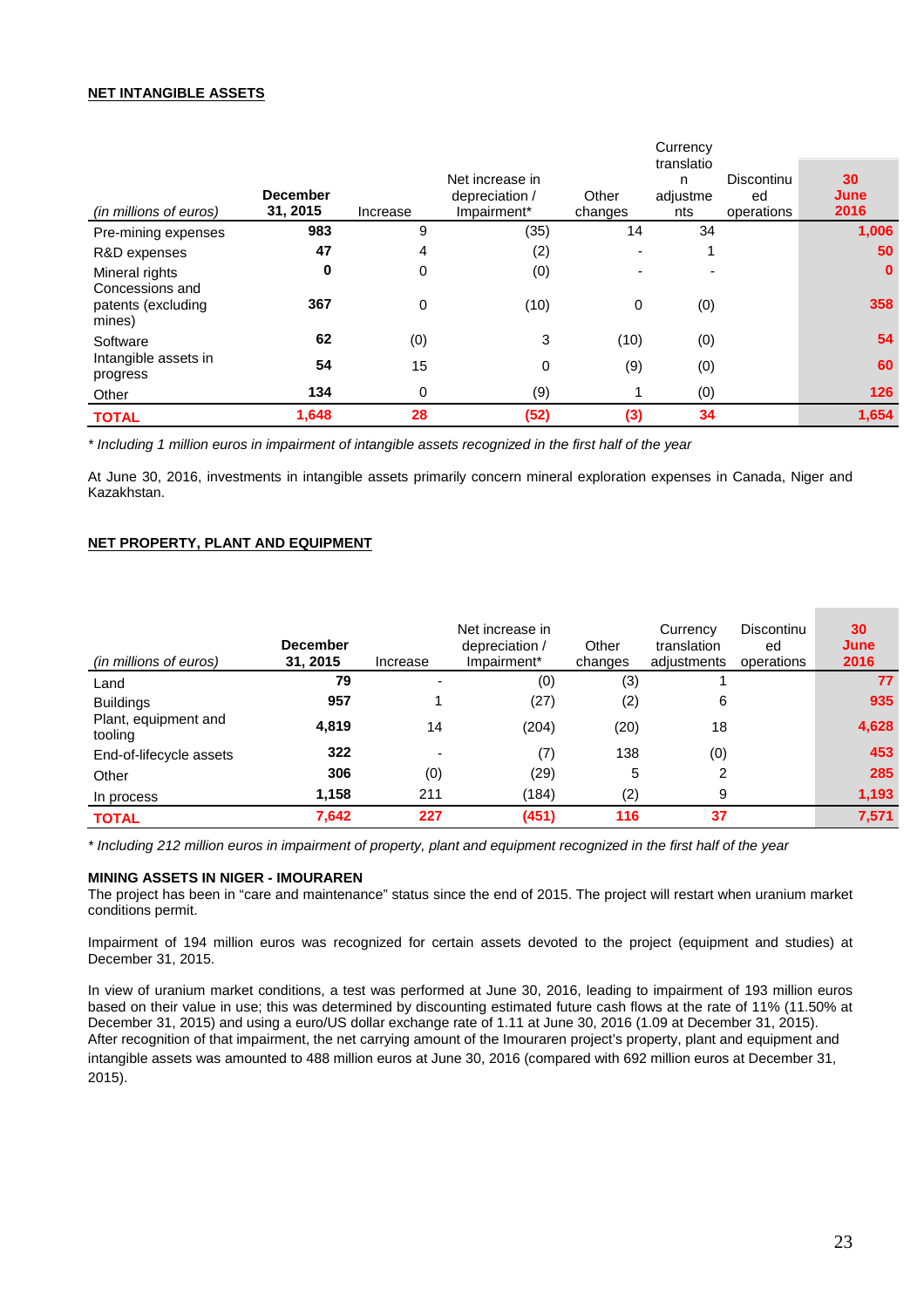#### **MINING ASSETS IN NAMIBIA - TREKKOPJE**

At June 30, 2016, the carrying amount of Trekkopje's intangible assets and property, plant and equipment includes the mining infrastructure and the desalination plant infrastructure.

Additional impairment in the amount of 10 million euros was recognized on those assets at June 30, 2016, versus 22 million euros at December 31, 2015, based on their fair value per pound of uranium resources in the ground.

AREVA has begun discussions with NamWater for the sale of the desalination plant; its value in use was tested separately from that of the mining infrastructure. The desalination plant's value in use was justified based on an updated business plan using a discount rate of 7% (7.50% at the end of 2015).

After recognition of that impairment, the net carrying amount of the Trekkopje project's property, plant and equipment and intangible assets was 239 million euros (compared with 256 million euros at December 31, 2015).

#### **COMURHEX II PLANT**

Impairment tests carried out in previous years on property, plant and equipment under construction for the Comurhex II uranium conversion plant had led to the write-down in full of capitalized amounts at December 31, 2014, i.e. 811 million euros (including a charge of 599 million euros in 2014).

A review of market conditions and of the supply and demand situation led to the decision to no longer consider the extension of the plant's production capacity from 15,000 metric tons to 21,000 metric tons. Sales prices and volumes produced were also revised to take into account the latest market price trends, contracts under negotiation and conversion market forecasts. In addition, the cost of construction at completion for the first phase of the plant was raised by 66 million euros in 2015.

The impairment test performed at June 30, 2016 shows that the value in use of property, plant and equipment under construction – valued at June 30, 2016 using a discount rate of 6.25% (compared with 6.50% at December 31, 2015), a euro/US dollar exchange rate of 1.1102 corresponding to the rate at June 30, 2016, and unit sales price assumptions for conversion resulting from AREVA's mid- and long-term forecasts for supply and demand – was used to justify their net carrying amount, which is equal to the amounts capitalized at June 30, 2016, i.e. 153 million euros.

The result of the impairment test at June 30, 2016 remains sensitive to the assumptions used, in particular the euro / US dollar exchange rate, long-term sales prices and volumes sold. Using a euro/US dollar exchange rate of 1.15 instead of 1.11 would result in a reduction of the value in use of 74 million euros and would lead to a write-down of 40 million euros.

On that basis, no write-down or recapture of write-down was recognized at June 30, 2016.

#### **NOTE 8 - END-OF-LIFE-CYCLE OPERATIONS**

The table below summarizes the AREVA balance sheet accounts affected by the treatment of end-of-lifecycle operations and their financing.

| <b>ASSETS</b><br>(in millions of euros)                   | <b>June 30,</b><br>2016 | <b>Decemb</b><br>er 31,<br>2015 | <b>LIABILITIES AND</b><br><b>EQUITY</b>        | <b>June 30,</b><br>2016 | <b>Decemb</b><br>er 31,<br>2015 |
|-----------------------------------------------------------|-------------------------|---------------------------------|------------------------------------------------|-------------------------|---------------------------------|
| Assets earmarked for end-of-lifecycle<br>operations       | 6,035                   | 6.300                           | Provisions for end-of-<br>lifecycle operations | 7,119                   | 6,921                           |
| - End-of-lifecycle assets - third party share<br>(1)      | 167                     | 178                             | - funded by third parties (1)                  | 167                     | 178                             |
| - Assets earmarked for end-of-lifecycle<br>operations (2) | 5,868                   | 6.122                           | - funded by AREVA                              | 6,952                   | 6.743                           |

1 : amount of the provision to be funded by third parties

2 : portfolio of financial assets and receivables earmarked to fund AREVA's share of the total provision

#### **PROVISIONS FOR END-OF-LIFECYCLE OPERATIONS**

| (in millions of euros)                                             | <b>June 30, 2016</b> | December 31,<br>2015 |
|--------------------------------------------------------------------|----------------------|----------------------|
| Dismantling of nuclear facilities<br>Waste retrieval and packaging | 5,139<br>1,980       | 4,939<br>1,982       |
| <b>Provisions for end-of-lifecycle operations</b>                  | 7,119                | 6,921                |

Provisions for end-of-lifecycle operations rose 198 million euros in the first half of 2016, chiefly due to the change in financial assumptions (discount rate for facilities located in France).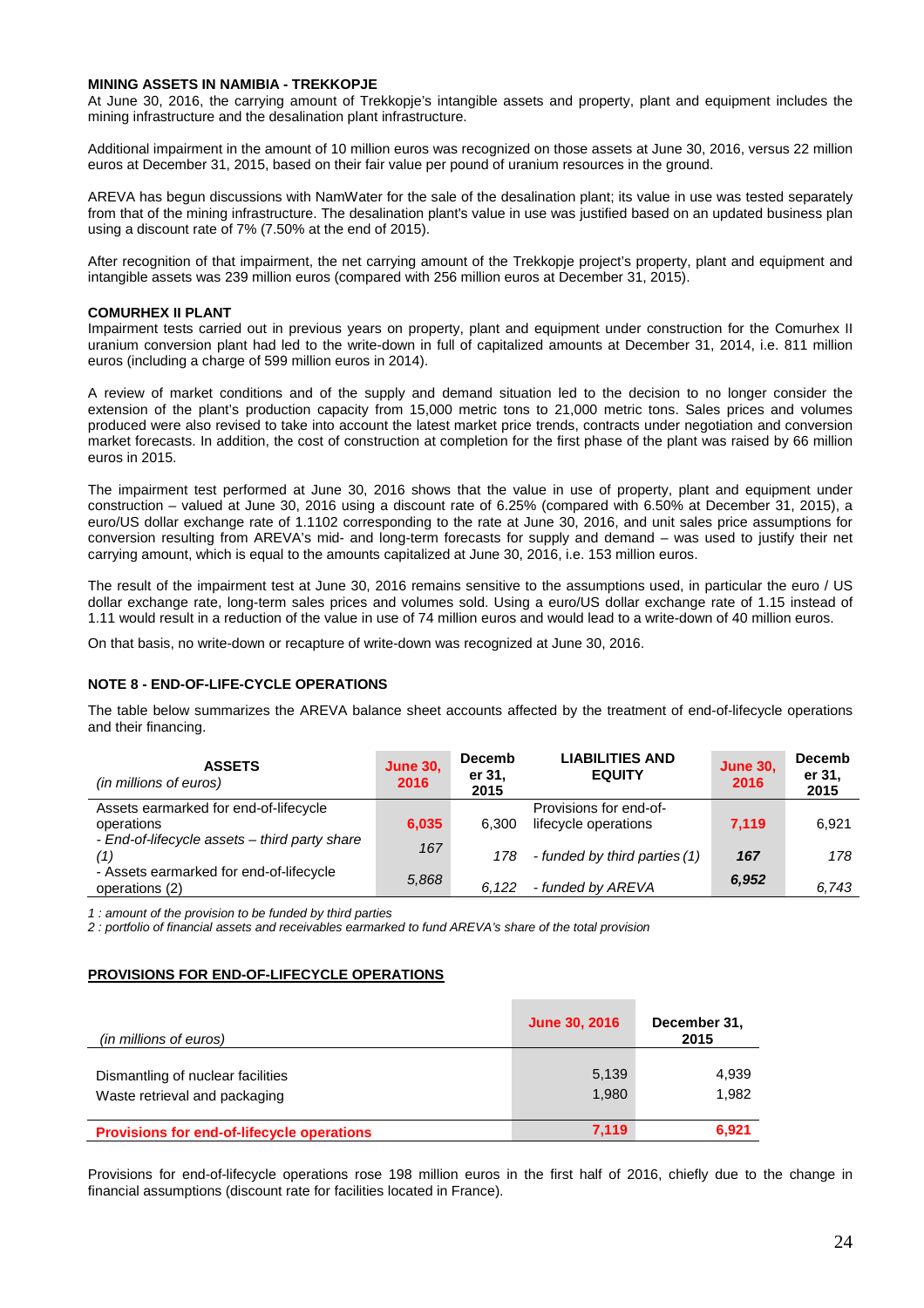The discount rate is selected based on long-term bond yields corresponding to maturities comparable to those of the liabilities in order to take into account long-term rate trends consistent with disbursements in the distant future. The selected discount rate must also comply with a regulatory cap defined by decree and administrative order. At June 30, 2016, the maximum regulatory rate, a sliding 10-year average of the 30-year constant maturity rate (TEC30) plus 1%, was 4.5%.

The discount rate used at June 30, 2016 was 4.25%, a decrease of 0.25 basis points compared with the rate of 4.50% used at December 31, 2015. This downward revision resulted from a lasting change over the medium and long terms of market rates for bonds issued by the French State and by private companies in the eurozone with an investment grade rating.

Changes in the discount rate at the end of June 2016, which stood at 4.25% compared with 4.50% at the end of December 2015, and in the long-term inflation rate, which was 1.65% versus 1.75% at the end of December 2015, generated an increase of 207 million euros, offsetting 138 million euros in end-of-lifecycle assets and 69 million euros in net financial income.

The other changes, i.e. (9) million euros, are primarily due to reversals used (-116 million euros), the effects of discounting reversals (+95 million euros) and changes in estimates (+13 million euros).

The impact on provisions for end-of-lifecycle operations of a change in the discount rate of +/- 10 basis points (4.35% or 4.15%) would be a change in the provision of -133 million euros of +146 million euros respectively, based on an assumption of unchanged long-term inflation.

#### **ASSETS EARMARKED FOR END-OF-LIFECYCLE OPERATIONS**

| (in millions of euros)                             | June 30, 2016 | December 31,<br>2015 |
|----------------------------------------------------|---------------|----------------------|
| End-of-lifecycle assets - third party share        | 167           | 178                  |
| Receivables related to end-of-lifecycle operations | 749           | 739                  |
| Earmarked assets                                   | 5.119         | 5,383                |
| <b>Total</b>                                       | 6,035         | 6,300                |

The assets earmarked for end-of-lifecycle operations fell 265 million euros in the first half of 2016 due to deductions to finance the costs of dismantling and the drop in value of the portfolio of financial instruments related to the market situation.

Receivables related to end-of-lifecycle operations correspond in particular to receivables from the CEA arising from the signature of a contract in December 2004 under which the CEA agreed to fund a share of the dismantling costs for certain facilities at the La Hague and Cadarache plants and a share of waste retrieval and packaging costs at the UP2-400 plant at La Hague.

The ratio of earmarked assets to liabilities for the scope covered by the law of 2006 went from 95% at December 31, 2015 to 89% at June 30, 2016. In 2015, AREVA requested additional time to return to a coverage ratio of 100% from the administrative authority.

#### **NOTE 9 - INFORMATION ON JOINT VENTURES AND ASSOCIATES**

#### **INVESTMENTS IN ASSOCIATES AND JOINT VENTURES**

| (in millions of euros)      | <b>June 30, 2016</b> | December 31,<br>2015 |  |  |
|-----------------------------|----------------------|----------------------|--|--|
| <b>Joint Ventures</b>       |                      |                      |  |  |
| <b>ADWEN</b>                |                      | 74                   |  |  |
| Other joint ventures        | 25                   | 23                   |  |  |
| <b>Total joint ventures</b> | 25                   | 97                   |  |  |
| <b>Associates</b>           |                      |                      |  |  |
| <b>Total associates</b>     | 4                    | 3                    |  |  |
| <b>Total</b>                | 29                   | 100                  |  |  |

The ADWEN joint venture is classified in assets held for sale at June 30, 2016 (see note 6).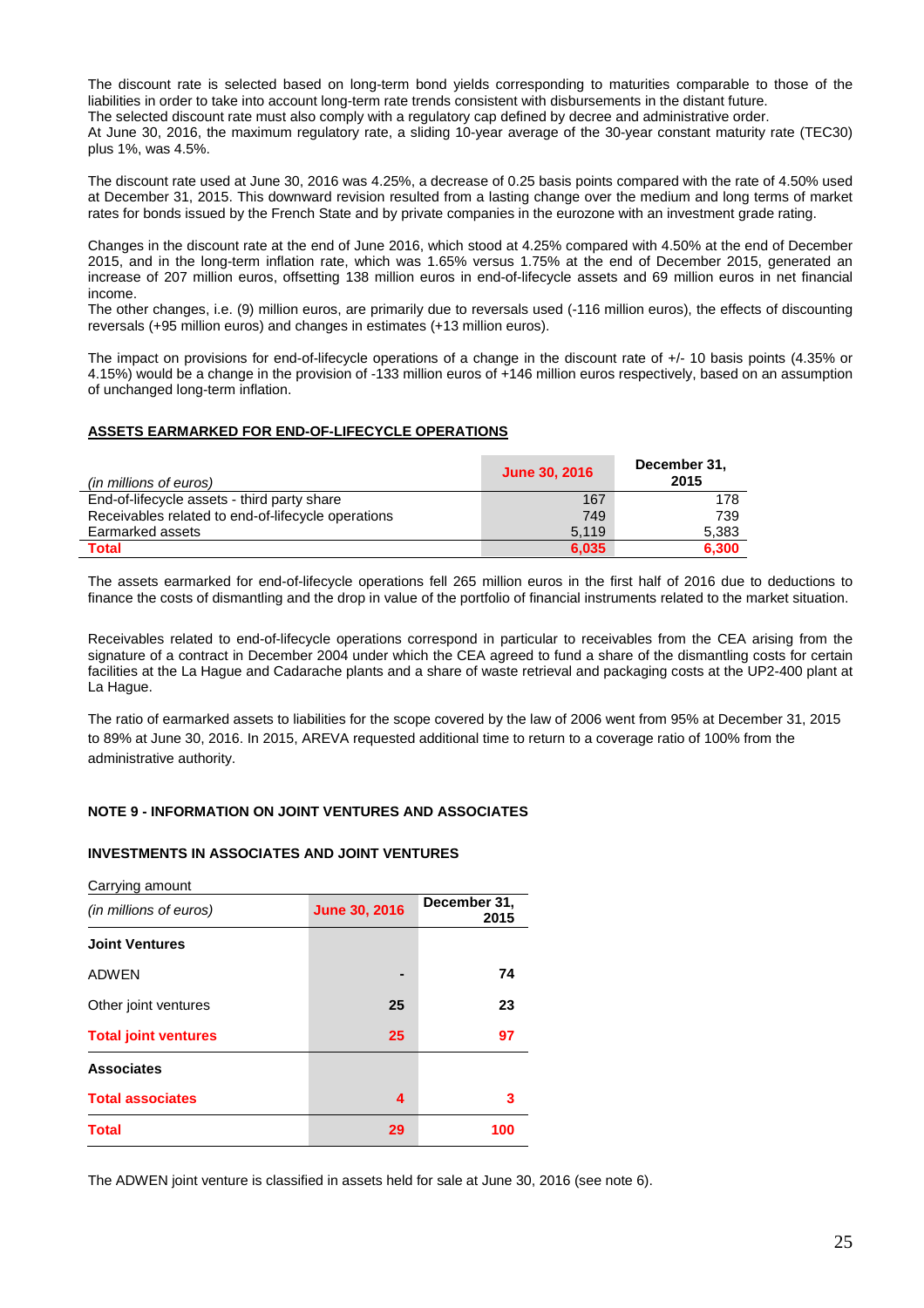#### **SHARE IN NEGATIVE NET EQUITY OF JOINT VENTURES AND ASSOCIATES**

| Liability                   |                      |                      |
|-----------------------------|----------------------|----------------------|
| (in millions of euros)      | <b>June 30, 2016</b> | December 31,<br>2015 |
| <b>Joint Ventures</b>       |                      |                      |
| <b>ETC</b>                  | 70                   | 59                   |
| <b>Total joint ventures</b> | 70                   | 59                   |

#### **SHARE IN NET EQUITY OF JOINT VENTURES AND ASSOCIATES**

| (in millions of euros)      | 1 <sup>st</sup> half 2016 | $1st$ half 2015 | 2015 |
|-----------------------------|---------------------------|-----------------|------|
| <b>Joint Ventures</b>       |                           |                 |      |
| <b>ETC</b>                  | (1)                       | (1)             | 4    |
| <b>ADWEN</b>                | (14)                      | (10)            | (26) |
| Other joint ventures        | 3                         |                 | 0    |
| <b>Total joint ventures</b> | (12)                      | (11)            | (22) |
| <b>Associates</b>           | 1                         |                 |      |
| <b>Total</b>                | (11)                      | (11)            | (21) |

#### **NOTE 10 - OTHER NON-CURRENT ASSETS**

|                                        |                      | December 31, |
|----------------------------------------|----------------------|--------------|
| (in millions of euros)                 | <b>June 30, 2016</b> | 2015         |
| Available-for-sale securities          | 36                   | 41           |
| Loans to associates                    | 231                  | 370          |
| Derivatives on financing activities    | 90                   | 123          |
| Other non-current financial assets     | 23                   | 24           |
| Other non-current non-financial assets | 15                   | 15           |
| <b>Total</b>                           | 395                  | 573          |

Loans to affiliates mainly concern ADWEN.

#### **NOTE 11 - CASH AND CASH EQUIVALENTS**

| (in millions of euros)    | <b>June 30, 2016</b> | December 31,<br>2015 |
|---------------------------|----------------------|----------------------|
| Cash and current accounts | 341                  | 336                  |
| Cash equivalents          | 1.717                | 468                  |
| <b>Net</b>                | 2,058                | 804                  |

Cash equivalents consist chiefly of short-term marketable securities and mutual funds. The increase in cash at June 30, 2016 primarily relates to draws on bilateral lines of credit in the amount of 795 million euros maturing in 2017, and a draw on a syndicated line of credit in the amount of 1.250 billion euros maturing in January 2018.

At June 30, 2016, the amount of cash and cash equivalents not available to the group amounted to 63 million euros (versus 78 million euros at December 31, 2015):

- <sup>32</sup> million euros held by a subsidiary operating in Kazakhstan, where there are legal restrictions;<br><sup>34</sup> million ouros held by a contive incurance firm pursuant to the Selvency? prudential regulation
- 31 million euros held by a captive insurance firm pursuant to the Solvency2 prudential regulation.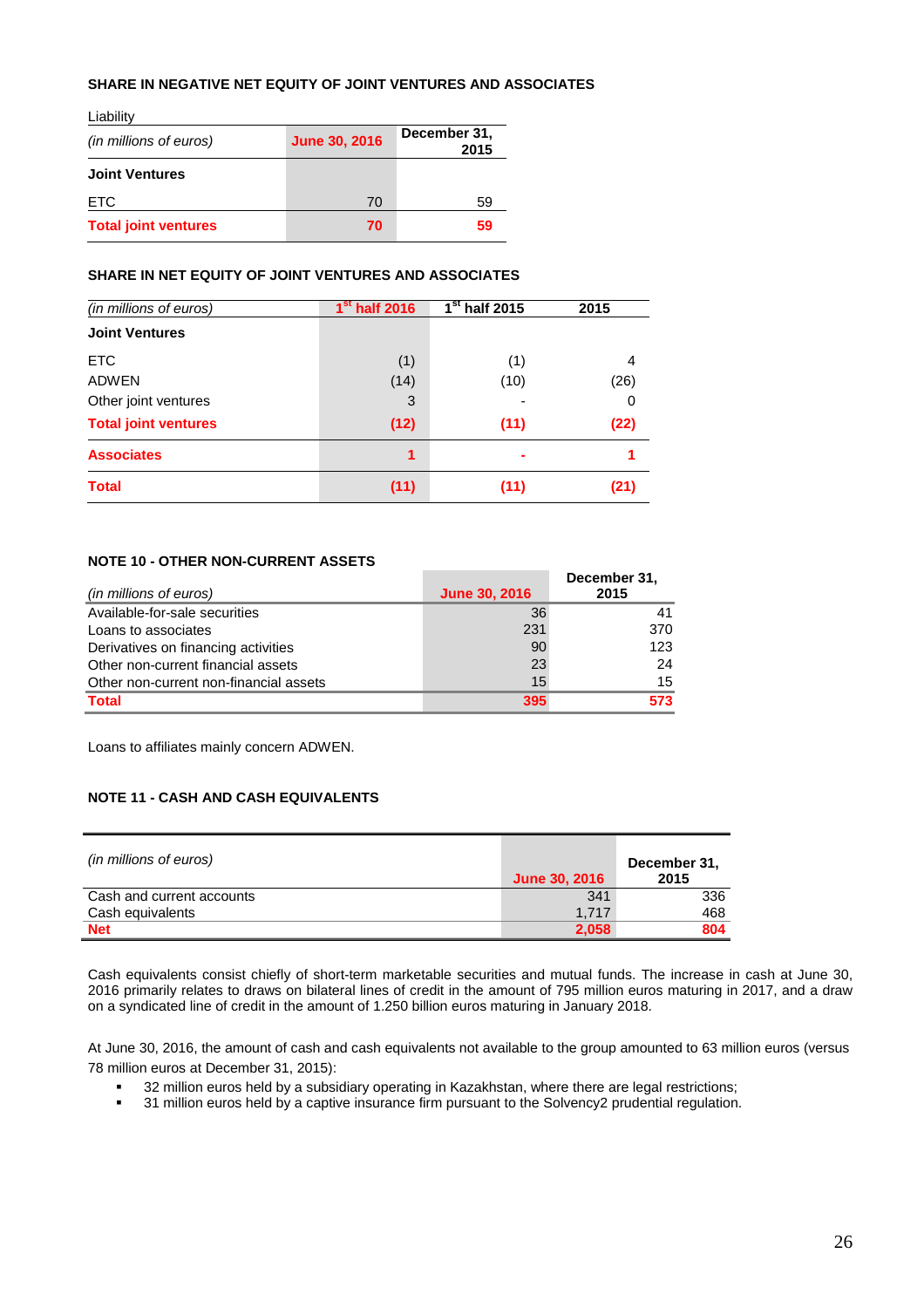#### **NOTE 12 - EMPLOYEE BENEFITS**

The group used a discount rate of 1.40% in the eurozone to value liabilities related to employee benefits, a drop of 75 basis points in relation to December 31, 2015.

This rate is set in consideration of several pertinent indicators, the main one being the group's IAS19 overall coordinating actuary curve, supplemented by a basket of high-quality corporate bonds from issuers in the eurozone with comparable maturities.

After factoring in other changes in assumptions, whether financial, such as long-term inflation in the eurozone, as well as experience differences and yields on earmarked assets, other items of comprehensive income were adjusted by a net charge of 96 million euros, in accordance with the provisions of amended IAS 19.

#### **NOTE 13 - OTHER PROVISIONS**

|                                                                          |                |         | Reversal<br>(when risk | Reversal<br>(when risk)            |                      |                 |
|--------------------------------------------------------------------------|----------------|---------|------------------------|------------------------------------|----------------------|-----------------|
|                                                                          | <b>Decembe</b> |         | has                    | has not<br>materialize materialize | Other Discontinue    | <b>June 30,</b> |
| (in millions of euros)                                                   | r 31, 2015     | Charge* | d)                     | d)                                 | changes d operations | 2016            |
| Restoration of mining sites and mill<br>decommissioning                  | 238            | 6       | (4)                    |                                    | 6                    | 247             |
| Provision for site clean-up and<br>reclamation of other industrial sites |                |         |                        |                                    |                      |                 |
| Other non-current provisions                                             | 238            | 6       | (4)                    |                                    | 6                    | 247             |
| Restructuring and layoff plans                                           | 243            | 8       | (30)                   |                                    | 16                   | 237             |
| Provisions for ongoing cleanup                                           | 29             |         | 6                      |                                    | (11)                 | 23              |
| Provisions for customer guarantees                                       | 4              |         |                        |                                    |                      | 4               |
| Provisions for losses at completion                                      | 1,810          | 121     | (250)                  | (6)                                |                      | 1,675           |
| Accrued costs                                                            | 1,030          | 127     | (23)                   | (1)                                |                      | 1,133           |
| Other                                                                    | 874            | 109     | (34)                   | (201)                              | (16)                 | 732             |
| <b>Current provisions</b>                                                | 3,990          | 366     | (332)                  | (208)                              | (10)                 | 3,805           |
| <b>TOTAL PROVISIONS</b>                                                  | 4,228          | 372     | (336)                  | (208)                              | (4)                  | 4,052           |

**\* Including a discount reversal of 50 million euros**

At December 31, 2015 and June 30, 2016, other provisions include in particular:

- provisions for disputes;
- provisions for tax risks;
- **•** provisions for fines and penalties;
- provisions for expenses related to work preparatory to the shutdown of certain nuclear facilities;
- provisions for contract risks.

#### **Industrial equipment supply contract**

At December 31, 2015, a provision of 40 million euros was set up for a supply contract concerning industrial equipment whose use in the current market situation is still under review. No tangible item calls into question this provision at June 30, 2016.

#### **Contracts of the bioenergy operations**

Given AREVA's position in the bioenergy field, which is not optimal, and the difficulties of this business segment in several markets in which AREVA is present, the group made the decision last February to withdraw from this business.

The withdrawal will be in stages, once AREVA has fulfilled its remaining contractual obligations, in particular the completion of the GIFT projects in the Philippines and Commentry in France. Following the announced withdrawal, various disputes were begun against the Brazilian entity. All of the commercial disputes and litigation underway in Brazil was reassessed, and additional provisions were set up at June 30, 2016.

#### **Provision related to the sale of AREVA NP**

The "other provisions" line includes a provision of 180 million euros at December 31, 2015 for the expected costs of the transfer of the OL3 contract from AREVA NP to AREVA SA. This provision was reversed at June 30, 2016 (see notes 1 and 3) in view of the changed conditions for the sale of AREVA NP.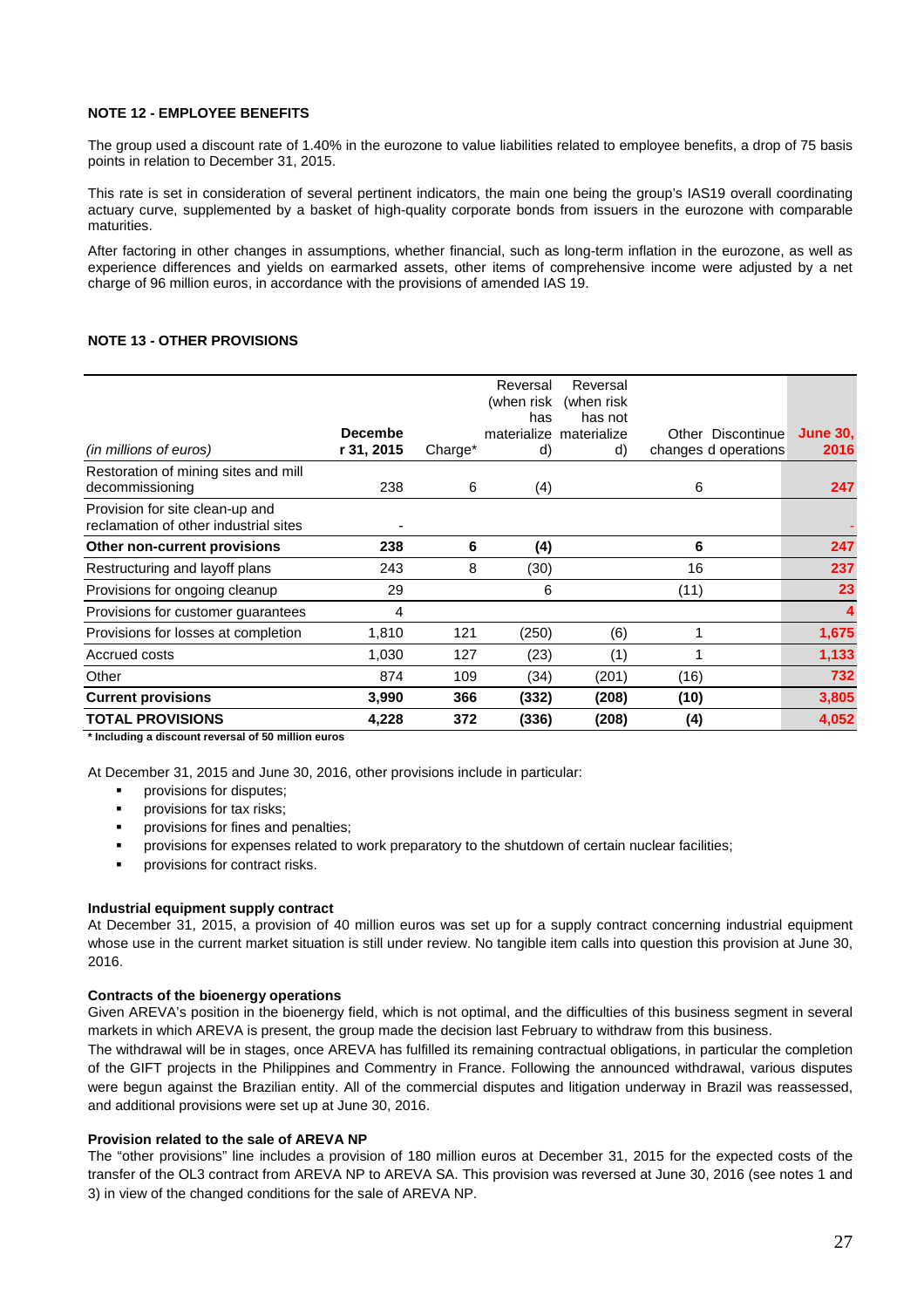#### **PROVISIONS FOR RESTRUCTURING AND REDUNDANCY PLANS**

Provisions for restructuring and redundancy plans represent the best estimate of the costs to be effectively borne in connection with staff reduction plans constituting the social component of the group's competitiveness plan. They correspond to the different components of these plans, including in particular age-related measures (early retirement), external departures, and the tax for revitalization of labor pools in France. In accordance with the accounting rules, no provision is set up for the costs of internal mobility.

For the plans undertaken in the six French companies, 1,800 departures were recorded with regard to support measures under the Voluntary Departure Plans in addition to 760 departures by natural attrition or in connection with contractual plans for which provisions had already been set aside. The 2,600 total departures at June 30, 2016 exceed the staff turnover objective of 2,400 net job losses for France.

Despite significant progress on the plans to date, staff departures will be spread out until the end of 2019. At June 30, 2016, the planned provision to cover all staff departure costs was reduced by the costs already committed.

#### **PROVISIONS FOR LOSSES AT COMPLETION**

#### **Contract for construction of the Olkiluoto 3 EPR**

Construction of the Olkiluoto 3 EPR made good progress in the first half of 2016, meeting critical path milestones, although delays were recorded on subcritical tasks. The key milestones met were:

Submittal of the operating license application (OLA) in April 2016.

Operating tests of the TXP cabinets starting in January 2016 until March 2016 to ensure the start of process tests beginning in April 2016.

- Continuation of electromechanical installation activities in the first half of 2016, in particular electricity/instrumentation and control system.
- Completion of the piping installation project.
- Confirmation of the reactor vessel flushing sequence to begin in October 2016, ahead of current schedule estimates by six weeks.

Operationally, the project still gives rise, and has for several years, to constant and significant disagreements with the customer TVO, mostly because of the manner in which the latter applies the contract and does not comply with its operational obligations as the future nuclear operator of this reactor. This way of functioning remains an important disruptive factor in the final stages of reactor construction, testing and commissioning, which require close cooperation with the customer and gradual turnover of the plant to the latter two years before core loading.

Numerous discussions were held with TVO over the first half of the year to try to develop a joint plan for completing the installation and confirming the project schedule. This attempt at cooperation was unsuccessful and the discussions between the parties are presently suspended.

The main reason for disagreement concerns the procedures associated with the planned transfer of the AREVA NP contract to AREVA SA in connection with the restructuring of the French nuclear industry. In the absence of an agreement, the project therefore remains unchanged in its contractual form, but its environment will evolve over time with the transfer of other AREVA NP activities to another structure, except for the project and the resources necessary for its execution until completion.

On a legal level, the AREVA-Siemens consortium continues to exercise its rights in connection with arbitration proceedings initiated in 2008.

The consortium's claim for compensation for damages concerns a total amount of 3.5 billion euros. No income has been recognized in respect of this claim. TVO's claim against the consortium amounts to approximately 2.3 billion euros. No provision has been constituted in respect of this claim. In fact, the consortium and its counsel still believe that the allegations of intentional gross negligence set out by TVO in its claim against the consortium remain unfounded. In accordance with the schedule for the arbitral proceeding, substantive hearings on the dispute took place over the first half of the year and will give rise in the second part of the year to expert statements based on witness depositions. The arbitration court's final decision is not expected before the end of 2017.

On an accounting level, AREVA still considers that it does not have the ability to value with sufficient reliability the costs at completion of the reactor testing and commissioning phases until completion of the project, as the valuation remains highly dependent on the degree of the customer's cooperation and its compliance with its operational obligations. This cost category is termed "undiscernible".

However, except for the costs identified above, AREVA is still able to assess the amount of the costs to be incurred to complete the reactor's construction. These types of costs are called "reliable".

With this background, and in accordance with the provisions of paragraph 32 of IAS 11, AREVA stopped recognizing contract revenue and costs based on the percentage of completion method; it now uses the following recognition methods:

- Revenue recognized in respect of the contract is stabilized at the level reached at June 30, 2013.
- Contract costs are expensed as incurred; only costs in the "reliable" categories that effectively contribute to the reactor's physical completion are charged against the provision for losses at completion for the contract. They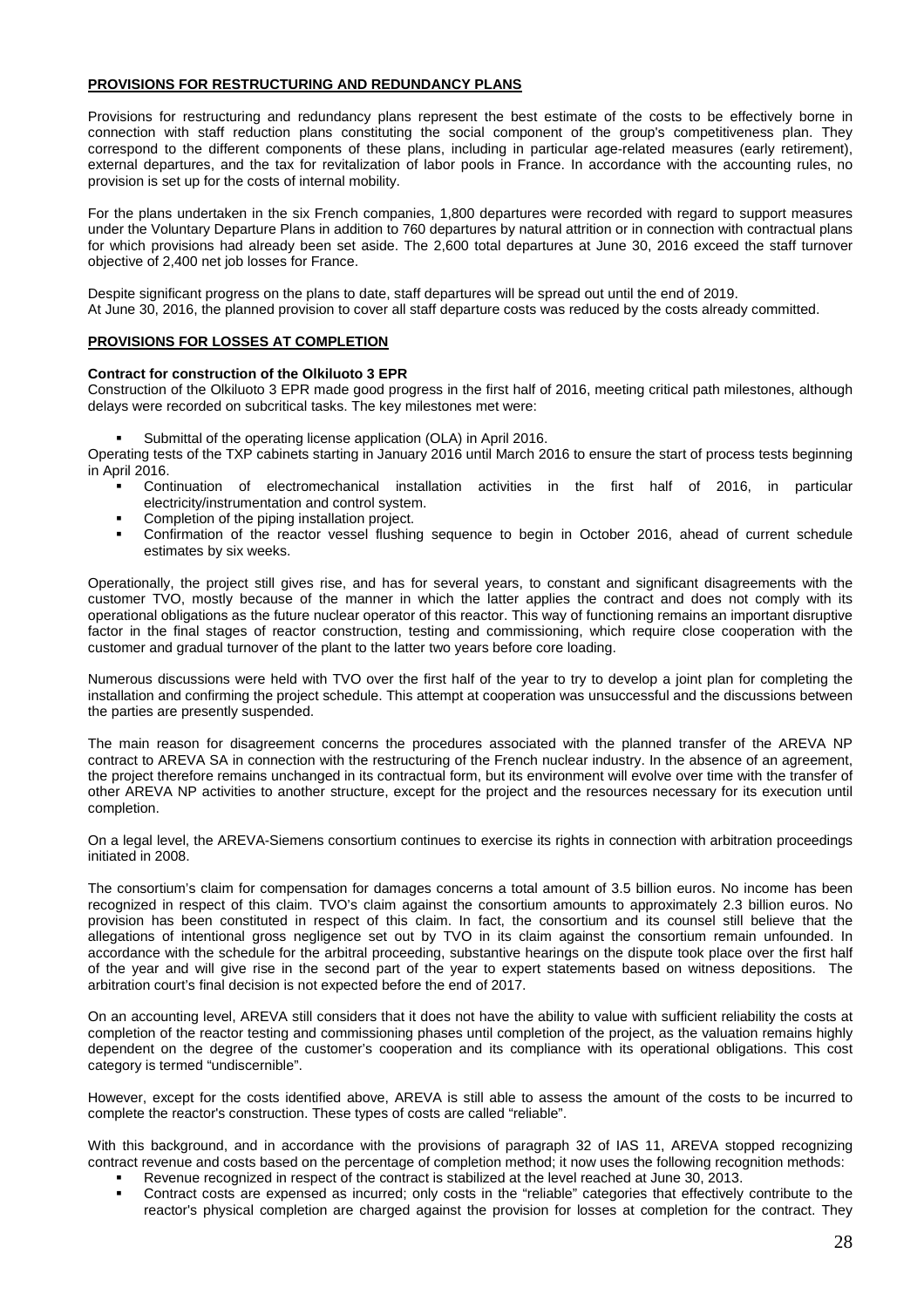totaled 198 million euros for the first half of 2016. "Undiscernible" costs recorded directly in expenses because they did not contribute to the project's progress amounted to 18 million euros for the half-year.

- Costs at completion are updated for the half-year and year-end closings. For the first half of 2016, costs at completion rose 47 million euros compared with that at the closing of the 2015 financial statements. This increase is due to (i) excess operating costs incurred over the half-year and (ii) the net impact of the renouncement of the concessions proposed to transfer the contract and the related risks of excess costs to the new organizational framework planned for the project. The loss at completion recognized at June 30, 2016 rose 41 million euros and is brought to 5.5 billion euros.
- Despite the unsuccessful contract discussions with the customer, the return to the percentage of completion method for recognizing project revenue will be examined in the second half of the year as measured against the "completion plan 2.0" in the process of being finalized with the help of the customer, which should clarify the phases for carrying out tests until commissioning of the facility.

#### **Purchase contract for separative work units (SWU)**

In light of persistently stagnant enrichment market prices, a provision in the amount of 50 million euros was constituted at December 31, 2015 for a SWU purchase contract, since firm commitments on sales prices made under this contract do not appear to be matched by the market price outlook for the period in question.

New firm sales contracts have been signed since December 31, 2015 and will be served by these purchases. Consequently, the provision calculated for these purchases was completely reversed at June 30, 2016. In return, additional provisions for losses at completion were set aside insofar as the sales prices hoped for from these new contracts are lower than the purchase prices for these supply contracts.

#### **PROVISIONS FOR CONTRACT COMPLETION**

The provisions for remaining work cover a set of future services to be carried out at the La Hague and Melox sites (Back End BG) and at the Tricastin and Malvési sites (Front End BG) in connection with contracts for which revenue was recognized in the past, and the corresponding costs were expensed in offset to that provision. For the Back End BG, the services mainly concern work to retrieve, package, ship and dispose of technological waste related to MOX fabrication or to the pool storage of used fuel; for the Front End BG, they concern work involving nitrate effluent and dust treatment. At June 30, 2016, these future services amounted to 671 million euros for the Back End BG and 403 million euros for the Front End BG (versus 595 million euros and 377 million euros respectively at December 31, 2015).

#### **NOTE 14 - BORROWINGS**

| (in millions of euros)                                                         | <b>Non-current</b><br>borrowings | <b>Current</b><br>borrowings | <b>June 30, 2016</b> | December 31,<br>2015 |
|--------------------------------------------------------------------------------|----------------------------------|------------------------------|----------------------|----------------------|
| Interest-bearing advances                                                      | 134                              | 0                            | 134                  | 96                   |
| Borrowings from lending institutions and<br>commercial paper                   | 2,002                            | 684                          | 2,685                | 894                  |
| Bond issues*                                                                   | 4.970                            | 1.088                        | 6,058                | 5,974                |
| Short-term bank facilities and non-trade current<br>accounts (credit balances) |                                  | 69                           | 69                   | 91                   |
| <b>Financial derivatives</b>                                                   | 168                              | 46                           | 214                  | 235                  |
| Miscellaneous debt                                                             | 54                               | 2                            | 56                   | 55                   |
| <b>Total Borrowings</b>                                                        | 7,328                            | 1,887                        | 9,215                | 7,344                |
| Including leasing obligations                                                  |                                  |                              | $\overline{c}$       | 4                    |

\* after hedging of the interest rate risk

Borrowings from lending institutions and commercial paper at June 30, 2016 include:

- commercial paper outstanding in the amount of 4 million euros;
- an amortizable syndicated loan from 10 banks maturing in 2024 in the amount of 604 million euros (initial amount of 650 million euros).
- draws on bilateral lines of credit in the amount of 795 million euros maturing in 2017, and a draw on a syndicated line of credit in the amount of 1.250 billion euros maturing in January 2018.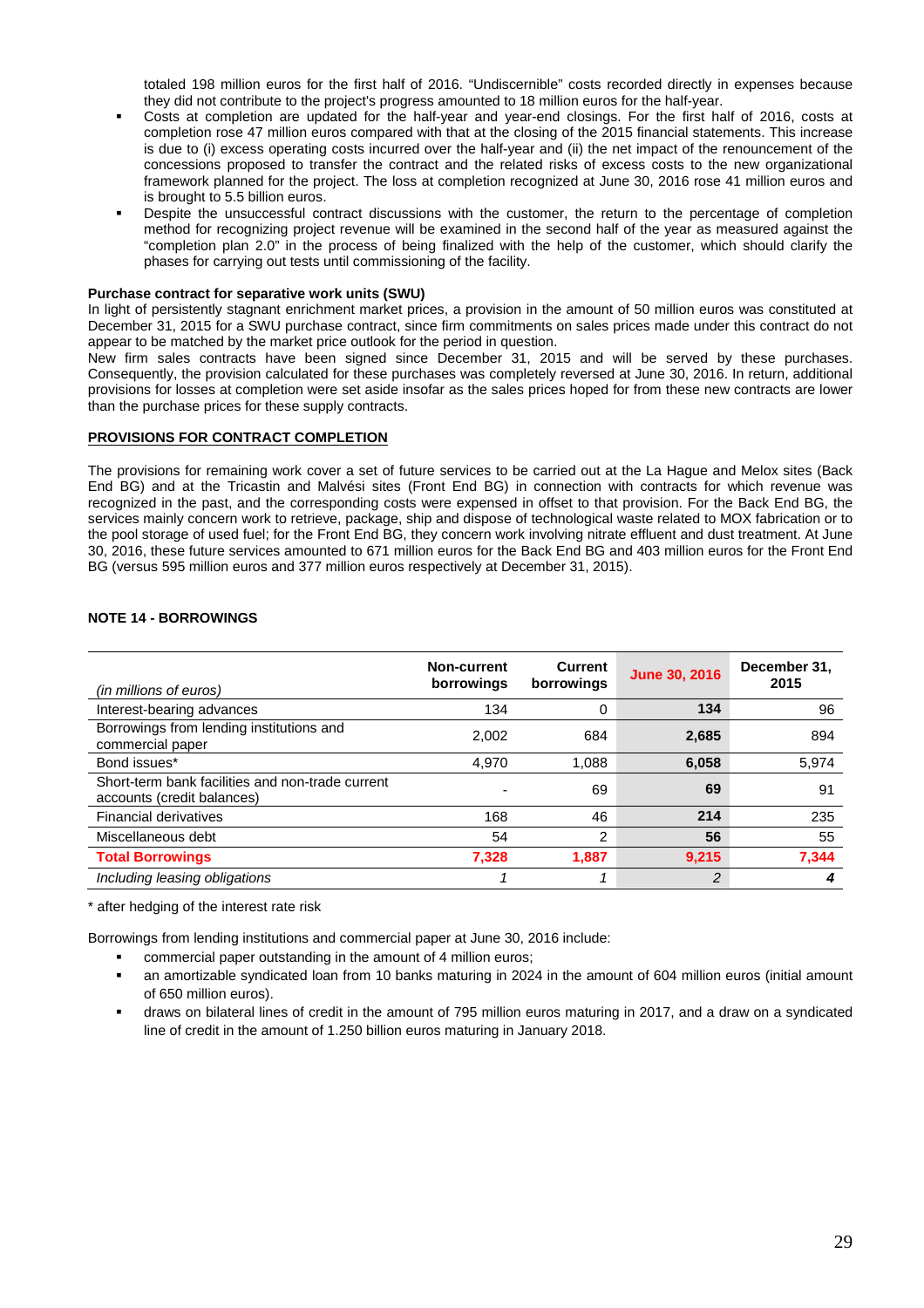#### **BOND ISSUES**

| Issue date         | Balance sheet<br>value<br>(in millions of<br>euros) | Currenc<br>У | Nominal<br>(in currency<br>millions) | Nominal rate | Maturity |
|--------------------|-----------------------------------------------------|--------------|--------------------------------------|--------------|----------|
| September 23, 2009 | 968                                                 | EUR          | 966                                  | 3.875%       | 2016     |
| September 23, 2009 | 1,032                                               | EUR          | 1,000                                | 4.875%       | 2024     |
| November 06, 2009  | 772                                                 | EUR          | 750                                  | 4.375%       | 2019     |
| September 22, 2010 | 771                                                 | EUR          | 750                                  | 3.5%         | 2021     |
| October 5, 2011    | 397                                                 | EUR          | 398                                  | 4.625%       | 2017     |
| March 14, 2012     | 399                                                 | EUR          | 400                                  | 4.625%       | 2017     |
| April 4, 2012      | 198                                                 | EUR          | 200                                  | TEC10+2.125% | 2022     |
| September 4, 2013  | 536                                                 | EUR          | 500                                  | 3.25%        | 2020     |
| September 20, 2013 | 70                                                  | <b>JPY</b>   | 8,000                                | 1.156%       | 2018     |
| March 20, 2014     | 795                                                 | <b>EUR</b>   | 750                                  | 3.125%       | 2023     |
| Total              | 5,939                                               |              |                                      |              |          |

#### **GUARANTEES AND COVENANTS**

The 650-million-euro syndicated loan maturing in June 2024 is backed by certain future revenue from the Georges Besse II enrichment plant. It includes security interests in future receivables and bank accounts, and includes a covenant allocating cash flows to debt service which subordinates payments to AREVA SA (dividends and loan repayments) from Société d'enrichissement du Tricastin.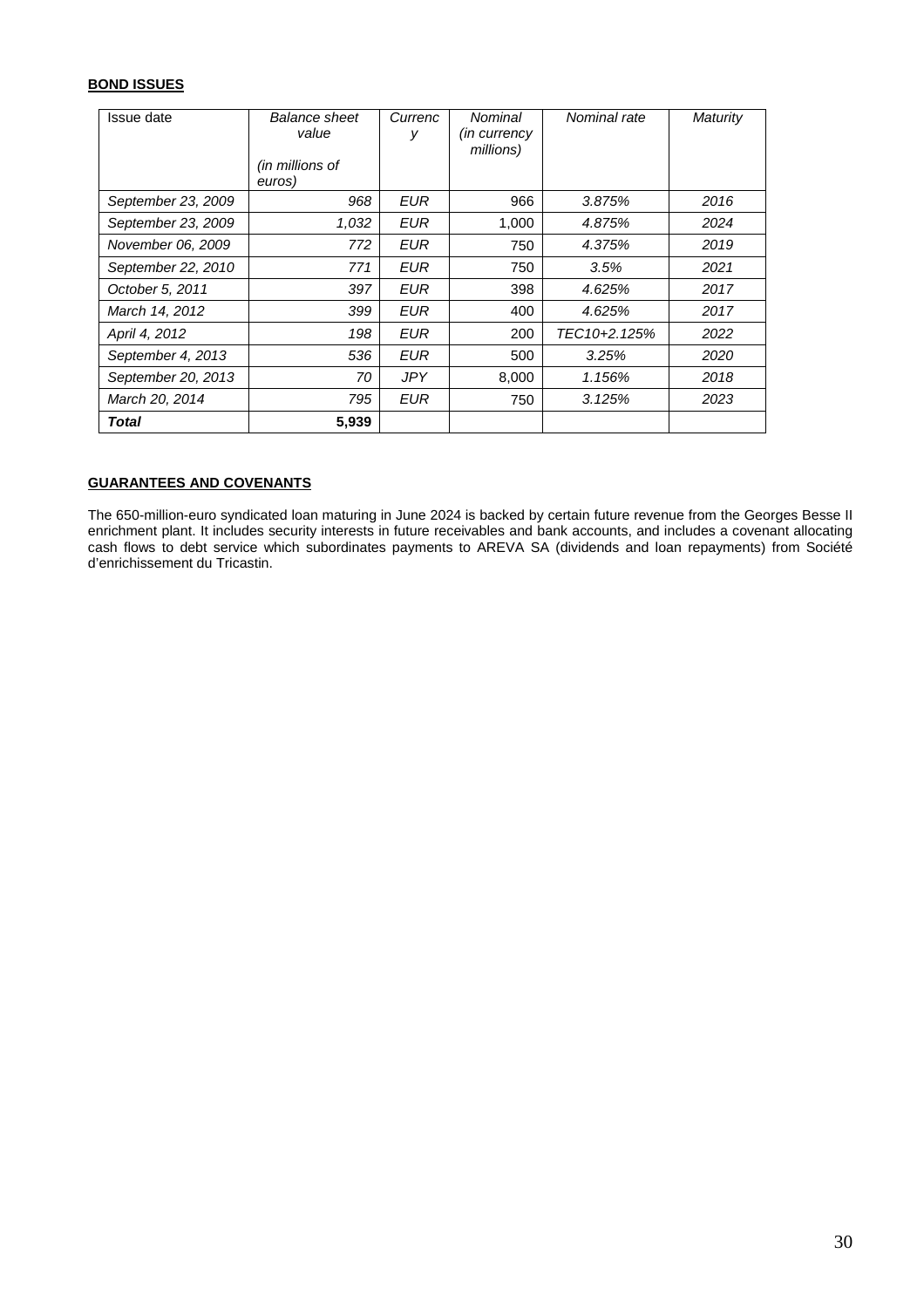#### **NOTE 15 - ADDITIONAL INFORMATION ON FINANCIAL INSTRUMENTS**

#### **Financial assets by category**

| <b>ASSETS</b><br>(in millions of euros)                                                     | <b>Balanc</b><br>e<br>sheet<br>value | Non-<br>financi<br>al<br>assets<br>and<br>liabiliti<br>es | Loans<br>and<br>receiva<br>bles | Fair<br>value<br>recogn<br>ized in<br>profit<br>or loss | <b>Assets</b><br>availab<br>le for<br>sale | <b>Assets</b><br>held to<br>maturit<br>у | <b>Derivat</b><br>ives | Fair<br>value<br><b>of</b><br>financi<br>al<br>assets |
|---------------------------------------------------------------------------------------------|--------------------------------------|-----------------------------------------------------------|---------------------------------|---------------------------------------------------------|--------------------------------------------|------------------------------------------|------------------------|-------------------------------------------------------|
| <b>Non-current assets</b>                                                                   | 17,046                               | 10,801                                                    | 1,000                           |                                                         | 4,575                                      | 580                                      | 90                     | 6,417                                                 |
| Goodwill on consolidated<br>companies<br>Intangible assets<br>Property, plant and equipment | 1,257<br>1,654<br>7,571              | 1,257<br>1,654<br>7,571                                   |                                 |                                                         |                                            |                                          |                        |                                                       |
| End-of-lifecycle assets (third                                                              | 167                                  | 167                                                       |                                 |                                                         |                                            |                                          |                        |                                                       |
| party share)<br>Assets earmarked for end-of-<br>lifecycle operations                        | 5,868                                |                                                           | 749                             |                                                         | 4,539                                      | 580                                      |                        | 6,040                                                 |
| Investments in joint ventures<br>and associates                                             | 29                                   | 29                                                        |                                 |                                                         |                                            |                                          |                        |                                                       |
| Other non-current financial<br>assets<br>Deferred tax assets                                | 395<br>105                           | 17<br>105                                                 | 251                             |                                                         | 36                                         |                                          | 90                     | 377                                                   |
| <b>Current assets</b>                                                                       | 12,928                               | 9,676                                                     | 1,762                           | 1,427                                                   |                                            |                                          | 70                     | 3,259                                                 |
| Inventories and work-in-process                                                             | 1,321                                | 1,321                                                     |                                 |                                                         |                                            |                                          |                        |                                                       |
| Trade accounts receivable and<br>related accounts                                           | 863                                  | 233                                                       | 630                             |                                                         |                                            |                                          |                        | 630                                                   |
| Other operating receivables                                                                 | 955                                  | 647                                                       | 241                             |                                                         |                                            |                                          | 67                     | 307                                                   |
| Current tax assets                                                                          | 49<br>231                            | 49<br>71                                                  | 160                             |                                                         |                                            |                                          |                        | 160                                                   |
| Other non-operating receivables<br>Cash and cash equivalents                                | 2,058                                |                                                           | 631                             | 1,427                                                   |                                            |                                          |                        | 2,059                                                 |
| Other current financial assets                                                              | 103                                  |                                                           | 100                             |                                                         |                                            |                                          | 3                      | 103                                                   |
| Discontinued assets and<br>operations                                                       | 7,347                                | 7,347                                                     |                                 |                                                         |                                            |                                          |                        |                                                       |
| <b>Total assets</b>                                                                         | 29,973                               | 20,470                                                    | 2,762                           | 1,427                                                   | 4,575                                      | 580                                      | 160                    | 9,676                                                 |
|                                                                                             |                                      |                                                           |                                 |                                                         |                                            |                                          |                        |                                                       |

The table hereunder shows the breakdown into levels of financial instruments estimated at their fair value by income and equity:

Level 1: Valuation based on quoted market prices in an active market

Level 2: If a market for a financial instrument is not active, valuation based on readily observed market inputs

Level 3: Valuation based on criteria that cannot be readily observed.

| (in millions of euros)                              | Level 1 | Level 2 | Level 3 | ΤΟΤΑ  |
|-----------------------------------------------------|---------|---------|---------|-------|
| <b>Non-current assets</b>                           | 5,101   | 308     |         | 5,416 |
| Assets earmarked for end-of-lifecycle<br>operations | 5,101   | 189     |         | 5,291 |
| Other non-current financial assets                  |         | 119     |         | 126   |
| <b>Current assets</b>                               | 1,427   | 70      |         | 1,497 |
| Other operating receivables                         |         | 67      |         | 67    |
| Cash and cash equivalents                           | 1,427   |         |         | 1.427 |
| Other current financial assets                      |         | 3       |         |       |
| <b>Total assets</b>                                 | 6.529   | 378     |         | 6.914 |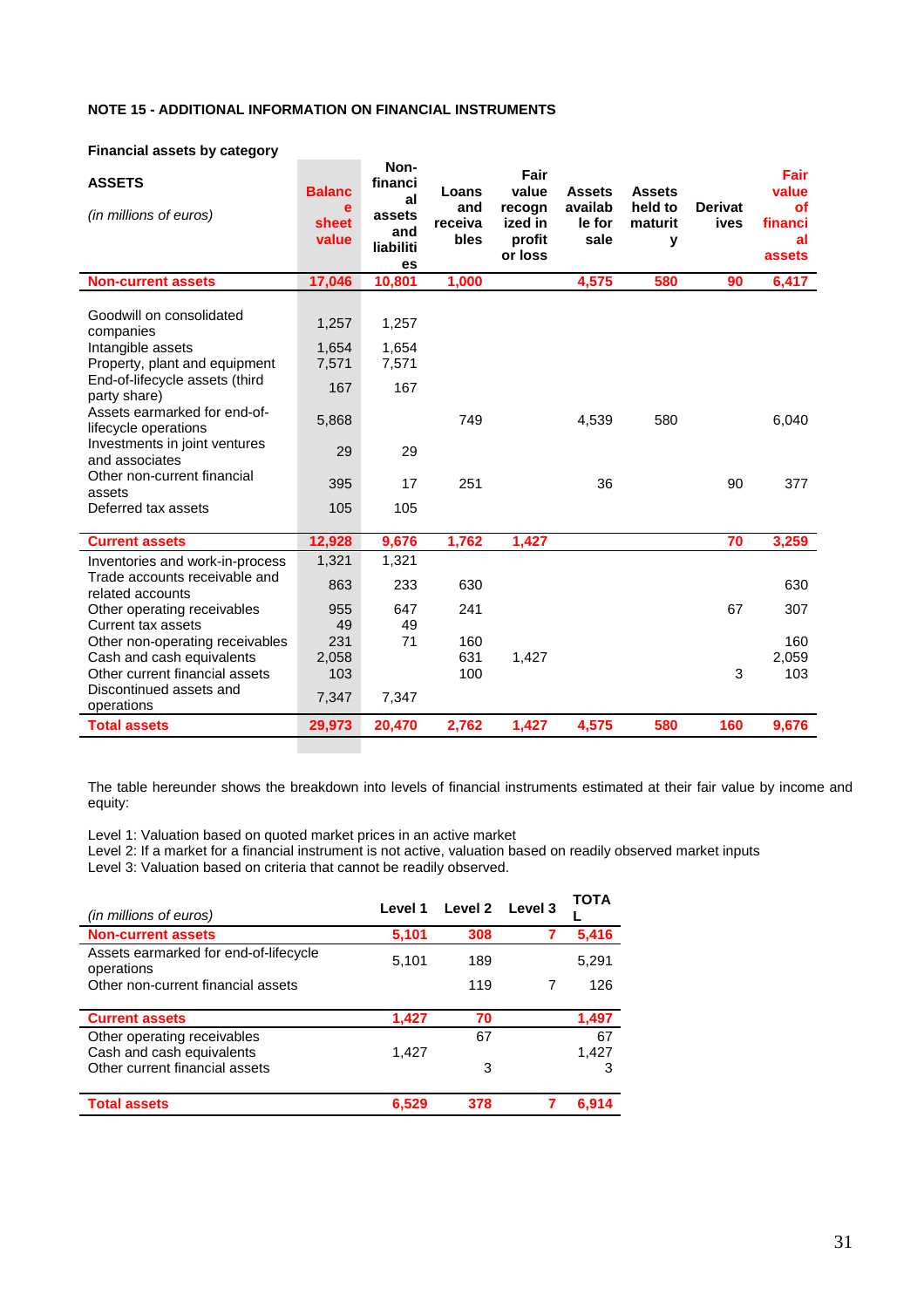#### **Analysis of assets in the level 3 category**

| (in millions of euros)             | Amount at<br>December 31,<br>2015 | <b>Increase</b> | <b>Disposals</b> | Other | Amount at<br><b>June 30, 2016</b> |
|------------------------------------|-----------------------------------|-----------------|------------------|-------|-----------------------------------|
| Other non-current financial assets |                                   |                 |                  |       |                                   |
|                                    | 12                                |                 |                  | (6)   |                                   |

÷.

i.

#### **Financial liabilities by category**

| <b>LIABILITIES AND EQUITY</b><br>(in millions of euros)                                                   | <b>Balance</b><br>sheet<br>value | Non-<br>financial<br>assets<br>and<br>liabilities | <b>Liabilities</b><br>at<br>amortized<br>cost | <b>Fair value</b><br>recognize<br>d in profit<br>or loss | <b>Derivative</b><br>s | <b>Fair value</b><br>оf<br>financial<br><b>liabilities</b> |
|-----------------------------------------------------------------------------------------------------------|----------------------------------|---------------------------------------------------|-----------------------------------------------|----------------------------------------------------------|------------------------|------------------------------------------------------------|
| <b>Equity and minority interests</b>                                                                      | (2912)                           | (2912)                                            |                                               |                                                          |                        |                                                            |
| Share capital<br>Consolidated premiums and reserves<br>Actuarial gains and losses on<br>employee benefits | 1,456<br>(3,917)<br>(446)        | 1,456<br>(3,917)<br>(446)                         |                                               |                                                          |                        |                                                            |
| Deferred unrealized gains and losses<br>on financial instruments                                          | (82)                             | (82)                                              |                                               |                                                          |                        |                                                            |
| Currency translation reserves<br>Minority interests                                                       | (21)<br>98                       | (21)<br>98                                        |                                               |                                                          |                        |                                                            |
| <b>Non-current liabilities</b>                                                                            | 16,292                           | 8,965                                             | 7,160                                         |                                                          | 168                    | 6,501                                                      |
| Employee benefits                                                                                         | 1,529                            | 1,529                                             |                                               |                                                          |                        |                                                            |
| Provisions for end-of-lifecycle<br>operations                                                             | 7,119                            | 7,119                                             |                                               |                                                          |                        |                                                            |
| Other non-current provisions                                                                              | 247                              | 247                                               |                                               |                                                          |                        |                                                            |
| Share in negative net equity of joint<br>ventures and associates                                          | 70                               | 70                                                |                                               |                                                          |                        |                                                            |
| Long-term borrowings                                                                                      | 7,328                            |                                                   | 7,160                                         |                                                          | 168                    | 6,501                                                      |
| Deferred tax liabilities                                                                                  |                                  |                                                   |                                               |                                                          |                        |                                                            |
| <b>Current liabilities</b>                                                                                | 16,593                           | 12,787                                            | 3,610                                         |                                                          | 196                    | 3,806                                                      |
| Current provisions                                                                                        | 3,805                            | 3,805                                             |                                               |                                                          |                        |                                                            |
| <b>Current borrowings</b><br>Advances and prepayments received                                            | 1,887<br>2,794                   | 2,794                                             | 1,842                                         |                                                          | 46                     | 1,887                                                      |
| Trade accounts payable and related<br>accounts                                                            | 777                              | 10                                                | 767                                           |                                                          |                        | 767                                                        |
| Other operating liabilities                                                                               | 1,934                            | 902                                               | 881                                           |                                                          | 151                    | 1,032                                                      |
| <b>Current tax liabilities</b>                                                                            | 31                               | 31                                                |                                               |                                                          |                        |                                                            |
| Other non-operating liabilities                                                                           | 123                              | 4                                                 | 120                                           |                                                          |                        | 120                                                        |
| Liabilities of operations held for sale                                                                   | 5,240                            | 5,240                                             |                                               |                                                          |                        |                                                            |
| <b>Total liabilities and equity</b>                                                                       | 29,973                           | 18,840                                            | 10,769                                        |                                                          | 364                    | 10,306                                                     |
|                                                                                                           |                                  |                                                   |                                               |                                                          |                        |                                                            |

| (in millions of euros)         | Level 1 | Level 2 Level 3 | <b>TOTAL</b> |
|--------------------------------|---------|-----------------|--------------|
| <b>Non-current liabilities</b> | 168     |                 | 168          |
| Long-term borrowings           | 168     |                 | 168          |
| <b>Current liabilities</b>     | 196     |                 | 196          |
| <b>Current borrowings</b>      | 46      |                 | 46           |
| Other operating liabilities    | 151     |                 | 151          |
| <b>Total liabilities</b>       | 364     |                 | 364          |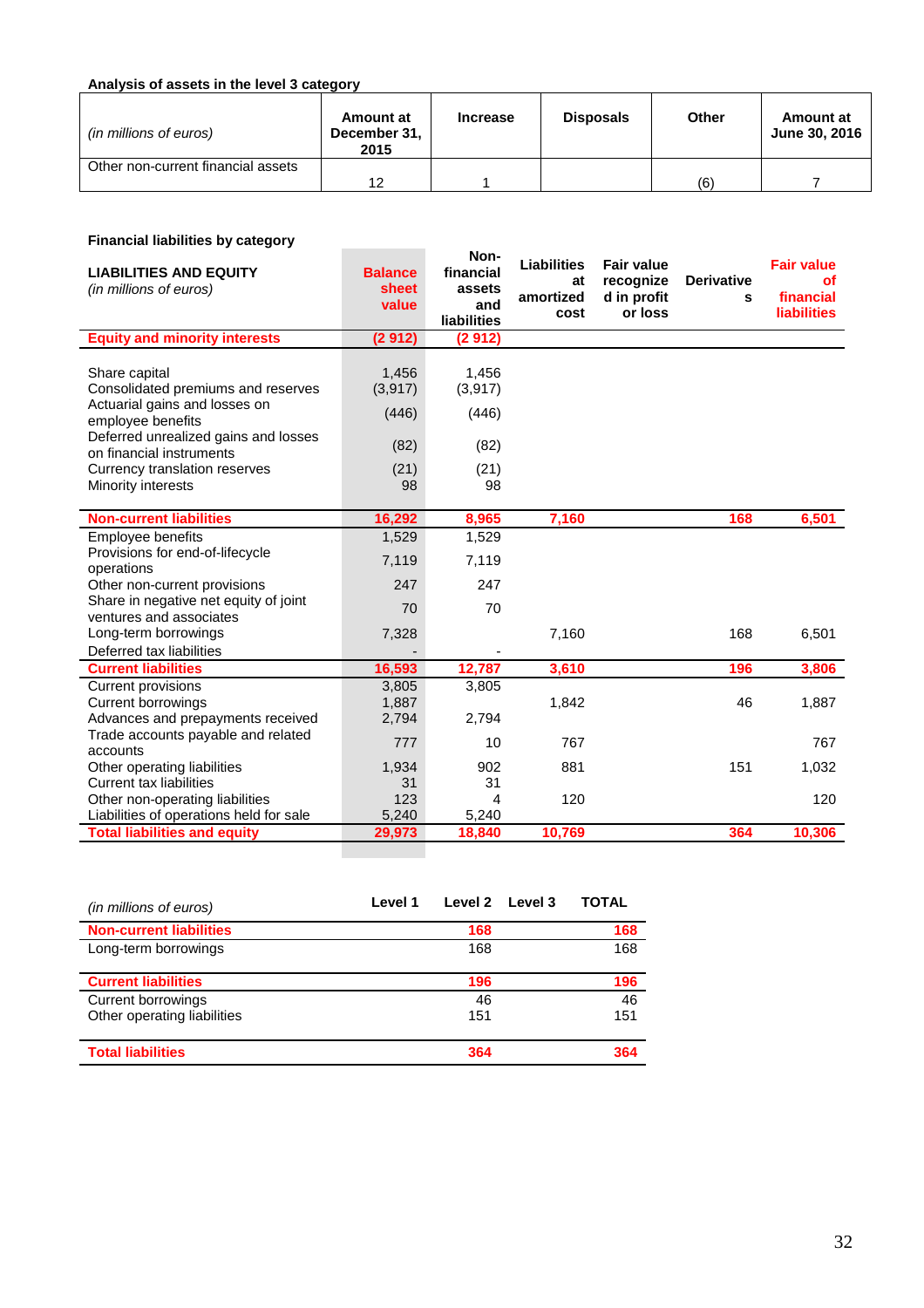#### **NOTE 16 - TRANSACTIONS WITH RELATED PARTIES**

Transactions between the parent company and its consolidated subsidiaries, which are related parties, were eliminated upon consolidation and are not presented in this note.

Transactions between the group and the CEA are as follows:

| (in millions of euros)                    | <b>CEA</b>           |                   |
|-------------------------------------------|----------------------|-------------------|
|                                           | <b>June 30, 2016</b> | December 31, 2015 |
| Sales                                     | 219                  | 582               |
| Purchases                                 | 40                   | 92                |
| Loans to/receivables from related parties | 950                  | 962               |
| Borrowings from related parties           | 214                  | 185               |

Transactions between the continuing operations and the CEA are as follows:

| (in millions of euros)                    | <b>CEA</b>    |                   |  |
|-------------------------------------------|---------------|-------------------|--|
|                                           | June 30, 2016 | December 31, 2015 |  |
| Sales                                     | 100           | 257               |  |
| Purchases                                 | 32            | 73                |  |
| Loans to/receivables from related parties | 861           | 877               |  |
| Borrowings from related parties           | 186           | 153               |  |

Transactions between the group and ADWEN are as follows:

| (in millions of euros)                    | <b>ADWEN</b>  |                   |  |
|-------------------------------------------|---------------|-------------------|--|
|                                           | June 30, 2016 | December 31, 2015 |  |
| Loans to/receivables from related parties | 141           | 142               |  |
| Borrowings from related parties           | -             |                   |  |

AREVA buys centrifuges from ETC for the new Georges Besse II enrichment plant, which is also maintained by ETC. AREVA's equipment purchases from ETC totaled 1 million euros in the first half of 2016.

#### **Relations with government-owned companies**

The group has business relationships with government-owned companies, in particular EDF and the CEA (Commissariat à l'énergie atomique et aux énergies alternatives).

Transactions with EDF concern the front end of the nuclear fuel cycle (uranium sales and conversion, enrichment and fuel fabrication services), the back end of the cycle (used fuel transportation, storage, treatment and recycling services), power plant maintenance and equipment sales.

Transactions with the CEA concern dismantling work on the CEA's nuclear facilities, engineering services for the design, construction and operating support of/to the CEA's research reactors, and the provision of studies and research work. In addition, AREVA pays fees to the CEA for the use of its used nuclear fuel reprocessing processes.

The group also provides services to the CEA, including studies and research work and cleanup and dismantling services, and has two contracts for the design and construction of an experimental reactor.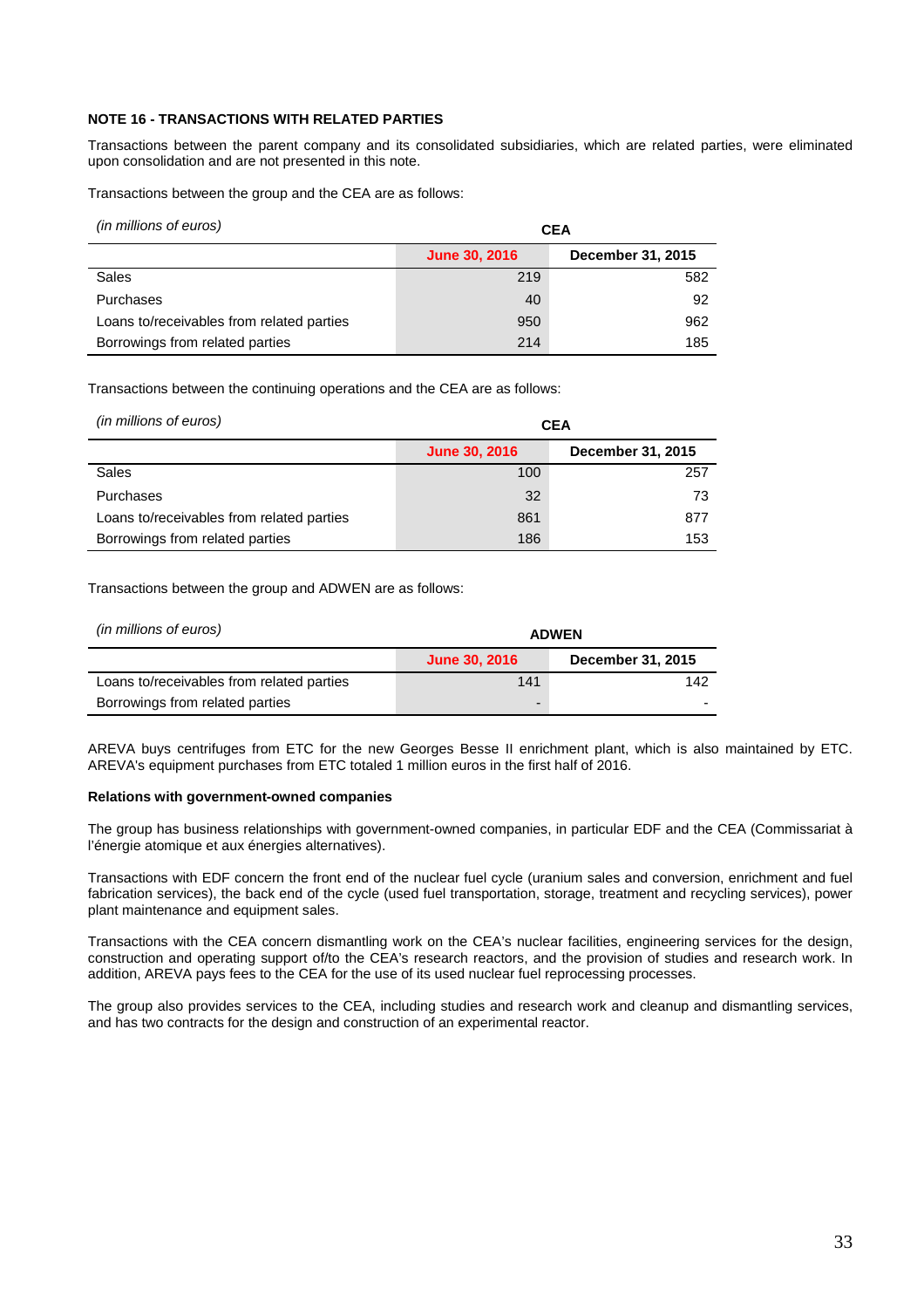#### **NOTE 17 - COMMITMENTS GIVEN OR RECEIVED**

| (in millions of euros)             | <b>June 30, 2016</b> | December 31,<br>2015 |
|------------------------------------|----------------------|----------------------|
| <b>COMMITMENTS GIVEN</b>           | 3,014                | 3,022                |
| Operating commitments given        | 2,285                | 2,487                |
| Contract guarantees given          | 2,069                | 2,251                |
| Other operating guarantees         | 216                  | 235                  |
| Commitments given on financing     | 634                  | 428                  |
| Other commitments given            | 95                   | 108                  |
| <b>COMMITMENTS RECEIVED</b>        | 2,350                | 2,705                |
| Operating commitments received     | 2,260                | 2,613                |
| Commitments received on collateral | 2                    | 3                    |
| Other commitments received         | 86                   | 89                   |
| <b>RECIPROCAL COMMITMENTS</b>      | 1,955                | 2,915                |

The amounts above only reflect commitments that the group considers valid at the date of closing. Accordingly, they include the off-balance-sheet commitments of operations held for sale, but do not include construction contracts for which the group is currently in negotiation.

#### **Commitments given**

The group gave a parent company commitment to its customer TVO for the execution of contractual obligations for the construction of an EPR in Finland. The group received a counter guarantee from Siemens in the amount of its share in the contract with TVO. The commitment given by the group corresponds to the amount of the contract, unless TVO succeeds in demonstrating the existence of a serious and intentional offence by the supplier. TVO has called on this commitment several times, and the group rejected these calls. No value concerning these guarantees was included in the previous table.

#### **Reciprocal commitments**

On January 4 and 5, 2016, the group made the following draws on the confirmed lines of credit:

- 1.25 billion euros on the revolving syndicated line of credit set up in January 2013 and maturing in January 2018, and
- 795 million euros on bilateral lines of credit, all of which expire in 2017.

In addition, the group signed a bridging loan agreement on April 28, 2016 maturing on January 20, 2017 in the amount of 1.2 billion euros which had not been used at June 30, 2016.

#### **NOTE 18 - POTENTIAL LITIGATION AND LIABILITIES**

#### **Olkiluoto 3 EPR power plant (OL3) (dispute concerning AREVA NP)**

On December 5, 2008, the AREVA-Siemens consortium initiated arbitration proceedings with the ICC on account of delays and disruptions suffered in the performance of the contract and the resulting additional costs incurred ("D&D Claim"). In July 2012, the Court of Arbitration rendered a final partial verdict enjoining TVO to release 100 million euros (plus interest) due to the AREVA-Siemens consortium and retained in contravention of the contractual provisions. This decision was duly executed by TVO.

As of June 2016, after more than seven years of legal proceedings (exchanges of briefs by the parties and intermediate audiences with the arbitration court), the parties' respective claims amounted to approximately 3.5 billion euros for the consortium (on sections 1 and 2 of its claim, covering the start of the project to September 2014) and 2.3 billion euros for TVO. The proceeding is following its course.

The consortium and its counsel still consider the allegations of serious/intentional offense made in TVO's counterclaim to be unfounded.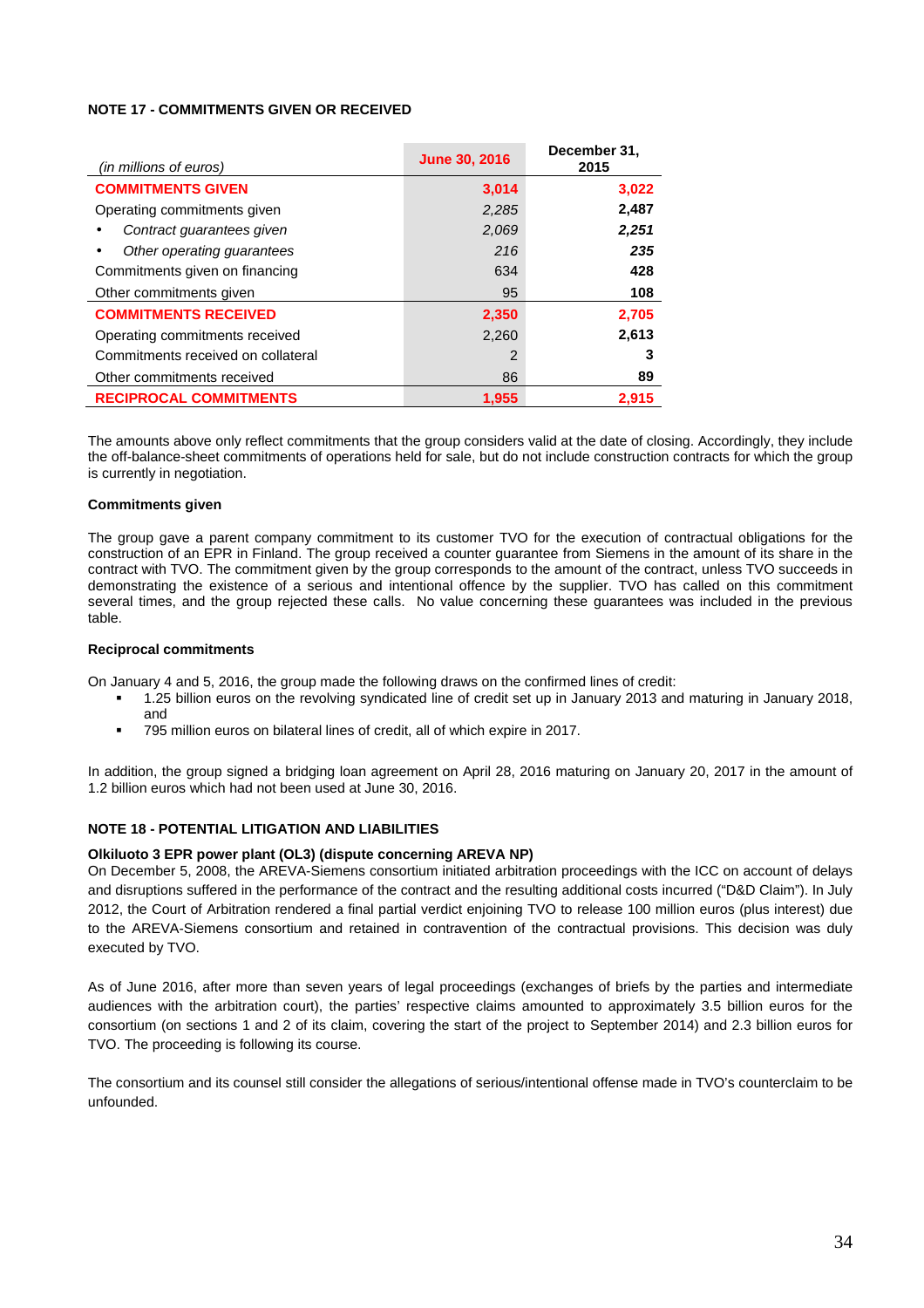#### **UraMin case**

Following the preliminary inquiry led by the French national financial prosecutor's office, two judicial inquiries against persons unknown were opened concerning the conditions of the acquisition of UraMin and the presentation of the company's financial statements relative to this purchase from 2009 to 2012.

In response to the subpoena received from the court, AREVA brought an independent action for damages in connection with the investigation of the UraMin acquisition.

#### **CFMM**

A request for arbitration was submitted to the International Chamber of Commerce on July 28, 2014 against the CFMM company by a partner, Mr. Georges Arthur Forrest, in which the petitioner challenges the decision of the General Meeting of Shareholders on June 24, 2013 to liquidate ArevExplo RCA. CFMM has submitted counterclaims in response to this petition. An arbitration tribunal has been constituted and the proceeding, which is to take place in 2015 and 2016, is expected to result in a decision in 2017.

#### **PALUEL 2**

After a used steam generator fell on March 31, 2016 as part of replacement operations of the latter, EDF initiated a courtordered appraisal to determine the circumstances of the loss and the potential responsibilities of members of the short-term joint venture constituted by AREVA NP and three other companies to which the contract for steam generator replacement had been awarded.

#### **GLOBAL TECH ONE**

Based on alleged breaches of ADWEN in connection with the supply of offshore wind turbines in the German North Sea, GT1 initiated an adjudication proceeding against ADWEN and AREVA SA (joint and several guarantor of commitments made by ADWEN) with the Dispute Adjudication Board constituted by the parties. The adjudication decision, which is contractually binding on the parties, is expected at the end of 2016. The parties may contest the decision by initiating arbitration under the aegis of Germany's arbitration center, the Deutsche Institution für Schiedsgerichtsbarkeit, as provided by the contract.

#### **Miscellaneous investigations**

The company is also aware of the existence of other preliminary inquiries in progress led by the French national financial prosecutor's office. Since these inquiries are being carried out in connection with legal proceedings against unknown parties, AREVA is not currently implicated.

#### **NOTE 19 - EVENTS SUBSEQUENT TO THE END OF THE PERIOD**

AREVA and the industrial group MIRION completed the sale of Canberra on July 1, 2016 (see notes 1 and 6).

On July 13, 2016, an explosion occurred in one of the six blast furnaces located in a facility of AREVA NP's metallurgy plant in Ugine, France. The facility was evacuated and no employee was injured. Part of the buildings in which these furnaces are located was damaged. A fire broke out right away and was brought under control. The impacts are being estimated.

On July 19, the European Commission announced that it had opened an "in-depth inquiry" on the financing of the AREVA group's restructuring by the French State (see note 1).

AREVA and EDF signed a new memorandum of understanding on July 28 (see note 1).

#### **NOTE 20 - TRANSITION OF 2015 FINANCIAL STATEMENTS AS REPORTED TO RESTATED 2015 FINANCIAL STATEMENTS**

This note recapitulates the main impacts of the adoption of IFRS 5 on the financial statements for the first half of 2015.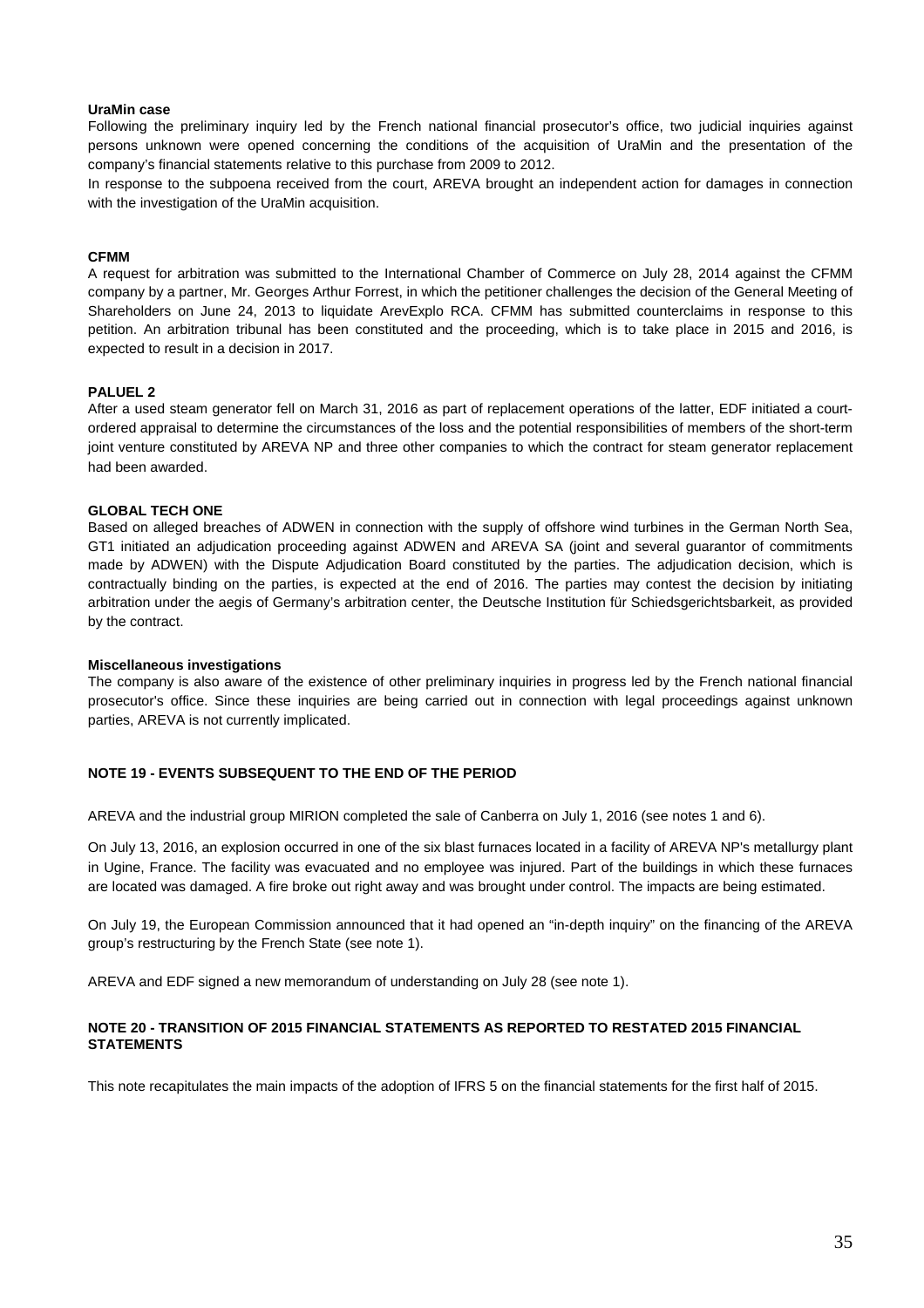#### **Transition of income statement as reported to restated income statement**

|                                                                                |                           | <b>IFRS 5</b>  |                           |
|--------------------------------------------------------------------------------|---------------------------|----------------|---------------------------|
|                                                                                | 1 <sup>st</sup> half 2015 | adjustme       | 1 <sup>st</sup> half 2015 |
| (in millions of euros)                                                         | <b>Reported</b>           | nts            | <b>Restated</b>           |
|                                                                                |                           |                |                           |
| <b>Revenue</b>                                                                 | 1,930                     | (81)           | 1,849                     |
| Other income from operations                                                   | 8                         |                | 8                         |
| Cost of sales                                                                  | (1,690)                   | 66             | (1,624)                   |
|                                                                                | 248                       | (15)           | 233                       |
| Gross margin<br>Research and development expenses                              | (55)                      | 1              | (54)                      |
| Marketing and sales expenses                                                   | (30)                      | 4              | (26)                      |
| General and administrative expenses                                            | (97)                      | 9              | (88)                      |
| Other operating expenses                                                       | (76)                      | (1)            | (77)                      |
| Other operating income                                                         | 17                        | (2)            | 15                        |
|                                                                                |                           |                |                           |
| <b>Operating income</b>                                                        | 7                         | (3)            | 4                         |
| Share in net income of joint ventures and                                      | (11)                      |                | (11)                      |
| associates                                                                     |                           |                |                           |
| Operating income after share in net<br>income of associates and joint ventures | (4)                       | (3)            | (7)                       |
|                                                                                |                           |                |                           |
|                                                                                |                           |                |                           |
| Income from cash and cash equivalents                                          | 11                        |                | 11                        |
| Gross borrowing costs                                                          | (101)                     |                | (101)                     |
| <b>Net borrowing costs</b>                                                     | (90)                      |                | (90)                      |
| Other financial expenses                                                       | (200)<br>244              | $\overline{2}$ | (198)                     |
| Other financial income<br>Other financial income and expenses                  | 44                        | $\overline{2}$ | 244<br>46                 |
| <b>Net financial income</b>                                                    | (46)                      | $\overline{2}$ | (44)                      |
| Income tax                                                                     | (15)                      | (46)           | (61)                      |
| Net income from continuing operations                                          | (65)                      | (46)           | (111)                     |
| Net income after tax from operations sold,                                     |                           |                |                           |
| discontinued or held for sale                                                  | (146)                     | 46             | (100)                     |
| <b>Net income</b>                                                              | (211)                     |                | (211)                     |
|                                                                                |                           |                |                           |
| Including:                                                                     |                           |                |                           |
| Group:                                                                         |                           |                |                           |
| Net income from continuing operations                                          | (62)                      | (67)           | (129)                     |
| Net income from operations sold,                                               |                           |                |                           |
| discontinued or held for sale                                                  | (144)                     | 67             | (77)                      |
| Net income attributable to owners of the                                       | (206)                     |                | (206)                     |
| parent                                                                         |                           |                |                           |
|                                                                                |                           |                |                           |
| Minority interests:                                                            |                           |                |                           |
| Net income from continuing operations<br>Net income from operations sold,      | (3)                       | 21             | 18                        |
| discontinued or held for sale                                                  | (2)                       | (21)           | (23)                      |
| Net income attributable to minority                                            |                           |                |                           |
| <b>interests</b>                                                               | (5)                       |                | (5)                       |
|                                                                                |                           |                |                           |
| Number of shares outstanding                                                   | 383,204,852               |                | 383,204,852               |
| Average number of shares outstanding                                           | 383,204,852               |                | 383,204,852               |
| Average number of treasury shares                                              | 906,852                   |                | 906,852                   |
| Average number of shares outstanding,                                          | 382,298,000               |                | 382,298,000               |
| excluding treasury shares                                                      |                           |                |                           |
| Earnings per share from continuing                                             |                           |                |                           |
| operations (in euros)                                                          | $-0.16$                   |                | $-0.34$                   |
| Basic earnings per share                                                       | $-0.54$                   |                | $-0.54$                   |
| Diluted earnings per share                                                     | $-0.54$                   |                | $-0.54$                   |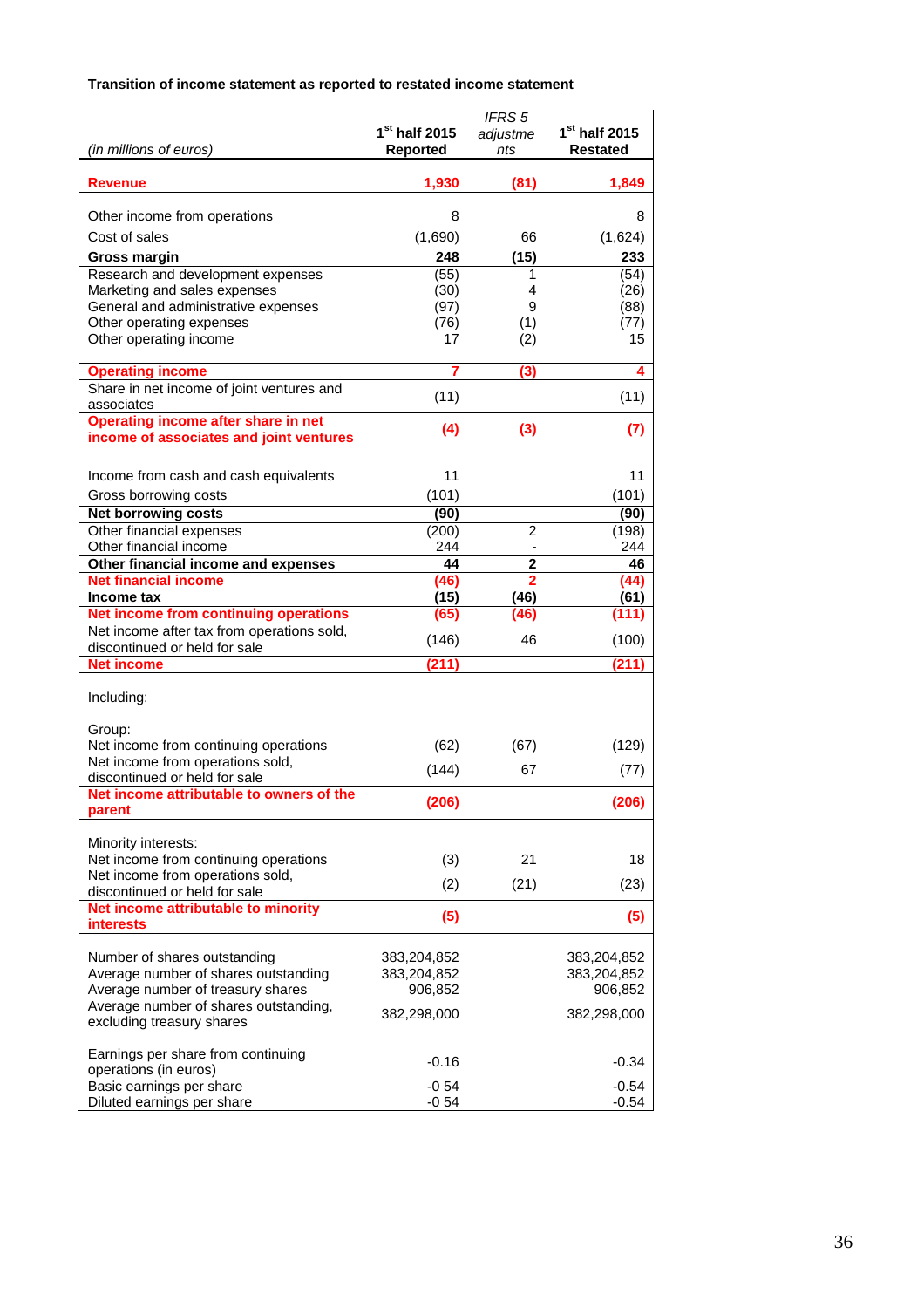**Transition from statement of comprehensive income as reported to restated statement of comprehensive income** 

|                                                                                               | 1 <sup>st</sup> half<br>2015 | IFRS <sub>5</sub><br>adjustme | $1st$ half<br>2015 |
|-----------------------------------------------------------------------------------------------|------------------------------|-------------------------------|--------------------|
| (in millions of euros)                                                                        | Reported                     | nts                           | <b>Restated</b>    |
| <b>Net income</b>                                                                             | (211)                        |                               | (211)              |
| Items not recyclable to the income<br>statement                                               | (174)                        |                               | (174)              |
| Actuarial gains and losses on the employee<br>benefits of consolidated companies              | 188                          | (11)                          | 177                |
| Income tax related to non-recyclable items                                                    | (54)                         | 5                             | (49)               |
| Share in non-recyclable items from joint<br>ventures and associates, net of tax               | (7)                          |                               | (7)                |
| Non-recyclable items related to operations<br>sold, discontinued or held for sale, net of tax | 48                           | 5                             | 53                 |
| Items recyclable to the income statement                                                      | 106                          |                               | 106                |
| Currency translation adjustments on<br>consolidated companies                                 | 104                          | 1                             | 105                |
| Change in value of available-for-sale<br>financial assets                                     | 144                          | 1                             | 145                |
| Change in value of cash flow hedges                                                           | (51)                         | 1                             | (50)               |
| Income tax related to recyclable items                                                        | (41)                         | (2)                           | (43)               |
| Share in recyclable items from joint ventures<br>and associates, net of tax                   |                              |                               |                    |
| Recyclable items related to operations sold,<br>discontinued or held for sale, net of tax     | (50)                         | (1)                           | (51)               |
| <b>Total other items of comprehensive</b><br>income (net of income tax)                       | 280                          |                               | 280                |
| <b>Comprehensive income</b>                                                                   | 69                           |                               | 69                 |
| - Attributable to equity owners of the parent<br>- Attributable to minority interests         | 66<br>4                      |                               | 66<br>4            |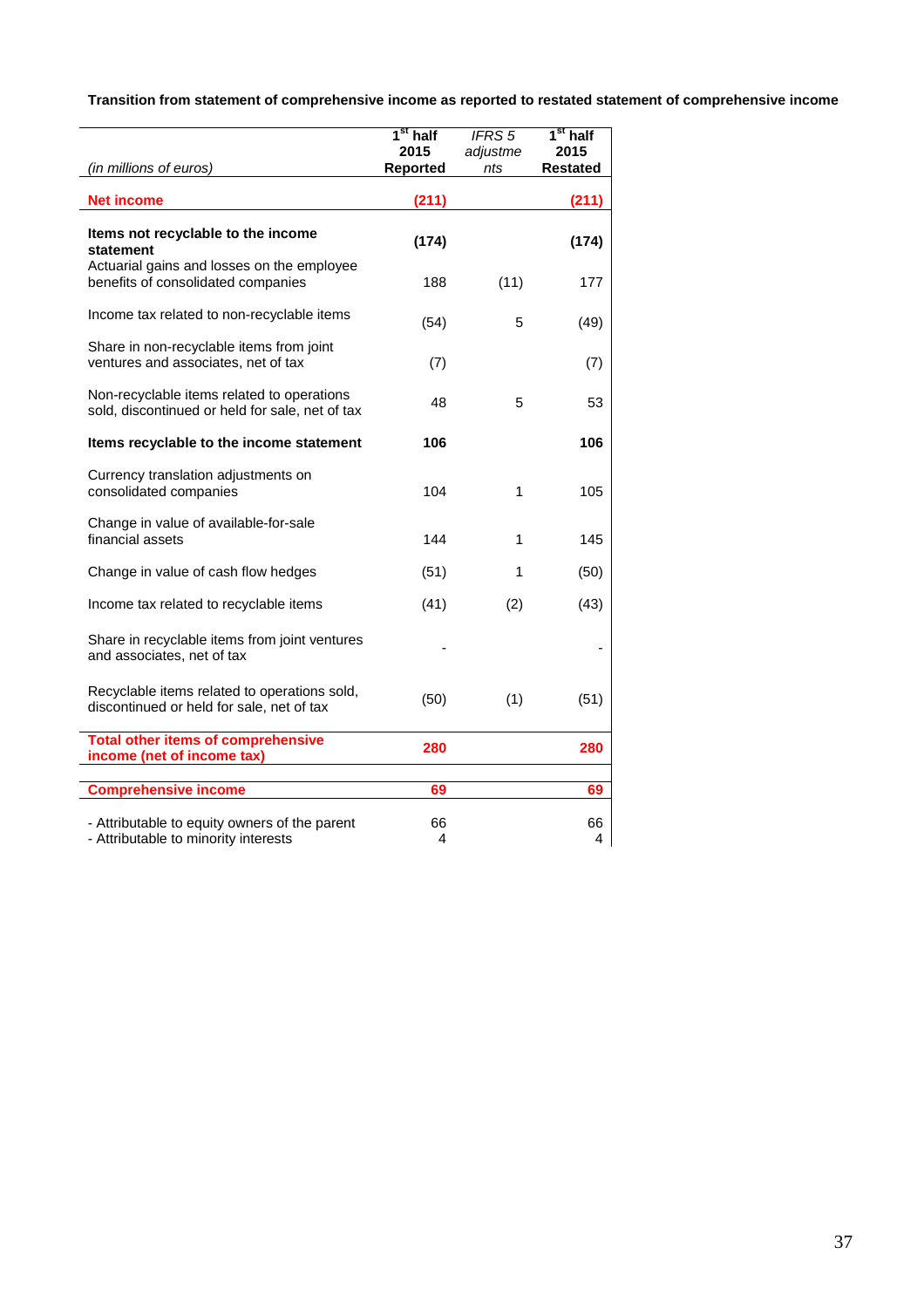# **Transition from statement of cash flows as reported to restated statement of cash flows**

|                                                                                                                      | $\overline{1^{\text{st}}}$ half<br>2015 | IFRS <sub>5</sub> | $1st$ half<br>2015 |
|----------------------------------------------------------------------------------------------------------------------|-----------------------------------------|-------------------|--------------------|
| (in millions of euros)                                                                                               | Report<br>ed                            | adjust<br>ments   | Restat<br>ed       |
| Net income for the period                                                                                            | (211)                                   |                   | (211)              |
| Less: income from operations sold, discontinued or<br>held for sale                                                  | 146                                     | (46)              | 100                |
| Net income from continuing operations                                                                                | (65)                                    | (46)              | 100                |
| (Profit) / loss of joint ventures and associates<br>Net amortization, depreciation and impairment of                 | 11                                      |                   | 11                 |
| PP&E and intangible assets and marketable<br>securities maturing in more than 3 months<br>Goodwill impairment losses | 302                                     | (1)               | 301                |
| Net increase in (reversal of) provisions                                                                             | (140)                                   | (78)              | (218)              |
| Net effect of reverse discounting of assets and<br>provisions                                                        | 127                                     | (0)               | 126                |
| Income tax expense (current and deferred)                                                                            | 15                                      | 46                | 61                 |
| Net interest included in borrowing costs<br>Loss (gain) on disposals of fixed assets and                             | 84                                      |                   | 84                 |
| marketable securities maturing in more than 3                                                                        | (107)                                   |                   | (107)              |
| months; change in fair value<br>Other non-cash items                                                                 | 8                                       |                   | 8                  |
| Dividends from joint ventures and associates                                                                         | 1                                       |                   | 1                  |
| Cash flow from operations before interest and<br>taxes                                                               | 235                                     | (80)              | 155                |
| Net interest received (paid)                                                                                         | (30)                                    | 0                 | (30)               |
| Income tax paid<br>Cash flow from operations after interest and tax                                                  | (52)<br>153                             | 2<br>(78)         | (50)<br>75         |
|                                                                                                                      |                                         |                   |                    |
| Change in working capital requirement                                                                                | 491                                     | (162)             | 329                |
|                                                                                                                      |                                         |                   |                    |
| <b>NET CASH FROM OPERATING ACTIVITIES</b>                                                                            | 644                                     | (240)             | 404                |
| Investment in PP&E and intangible assets                                                                             | (341)                                   | 5                 | (336)              |
| Loans granted and acquisitions of non-current<br>financial assets                                                    | (1,667)                                 |                   | (1,667)            |
| Acquisitions of shares of consolidated companies,                                                                    |                                         |                   |                    |
| net of acquired cash<br>Disposals of PP&E and intangible assets                                                      | 13                                      | (6)               | 7                  |
| Loan repayments and disposals of non-current                                                                         | 1,619                                   | (0)               | 1,618              |
| financial assets<br>Disposals of shares of consolidated companies, net                                               |                                         |                   |                    |
| of disposed cash                                                                                                     |                                         |                   |                    |
| <b>NET CASH USED IN INVESTING ACTIVITIES</b>                                                                         | (376)                                   | (1)               | (377)              |
| Share issues in the parent company and share<br>issues subscribed by minority shareholders in                        |                                         |                   |                    |
| consolidated subsidiaries<br>Treasury shares sold/(acquired)                                                         | (1)                                     |                   | (1)                |
| Transactions with minority interests<br>Dividends paid to minority shareholders of                                   |                                         |                   |                    |
| consolidated companies                                                                                               | (47)                                    | 1                 | (47)               |
| Increase in borrowings                                                                                               | (314)                                   |                   | (313)              |
| <b>NET CASH USED IN FINANCING ACTIVITIES</b>                                                                         | (362)                                   | 1                 | (361)              |
| (Increase) decrease in securities recognized at fair                                                                 | 35                                      |                   | 35                 |
| value through profit and loss<br>Impact of foreign exchange movements                                                | 20                                      | (2)               | 18                 |